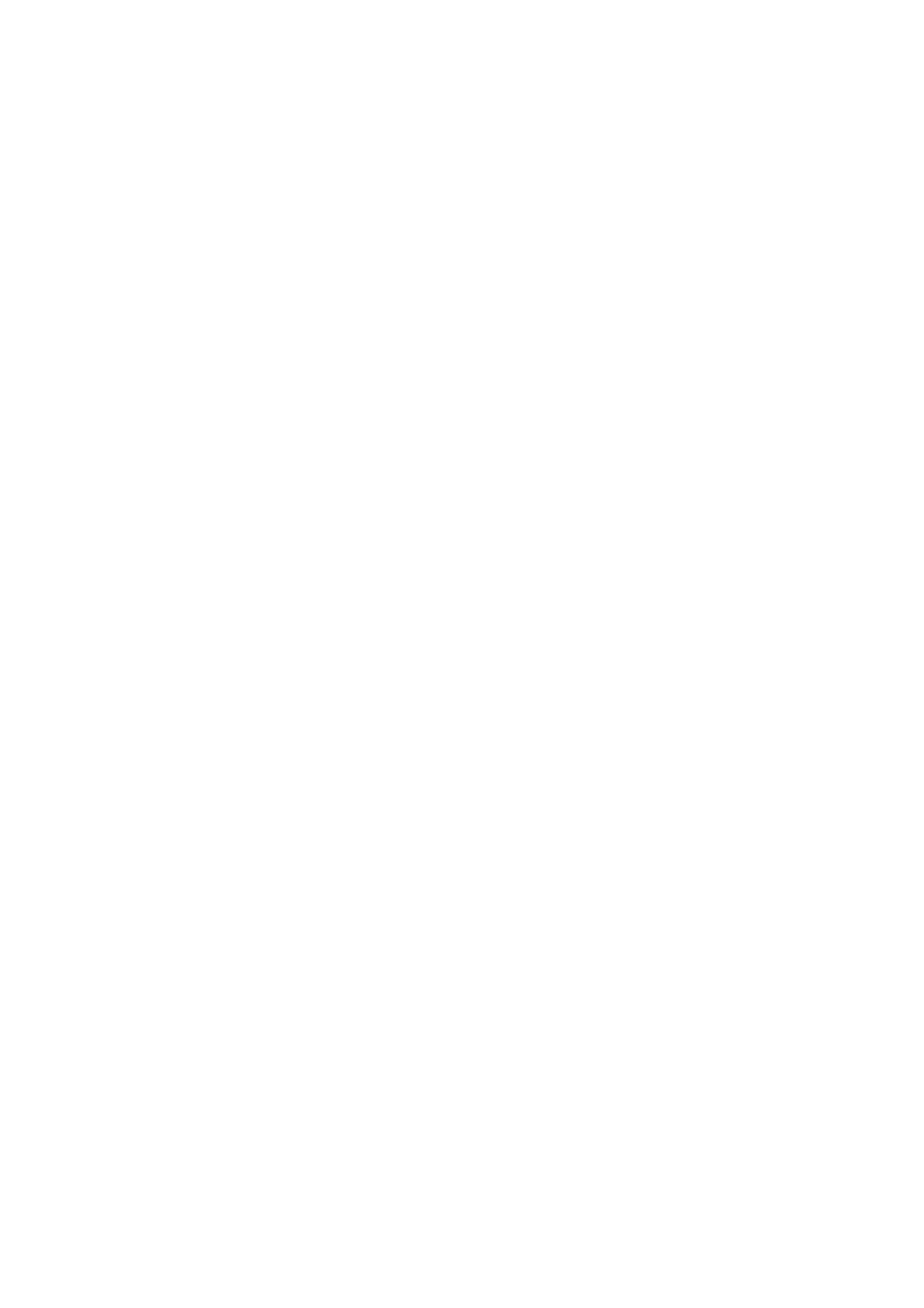# **Contents**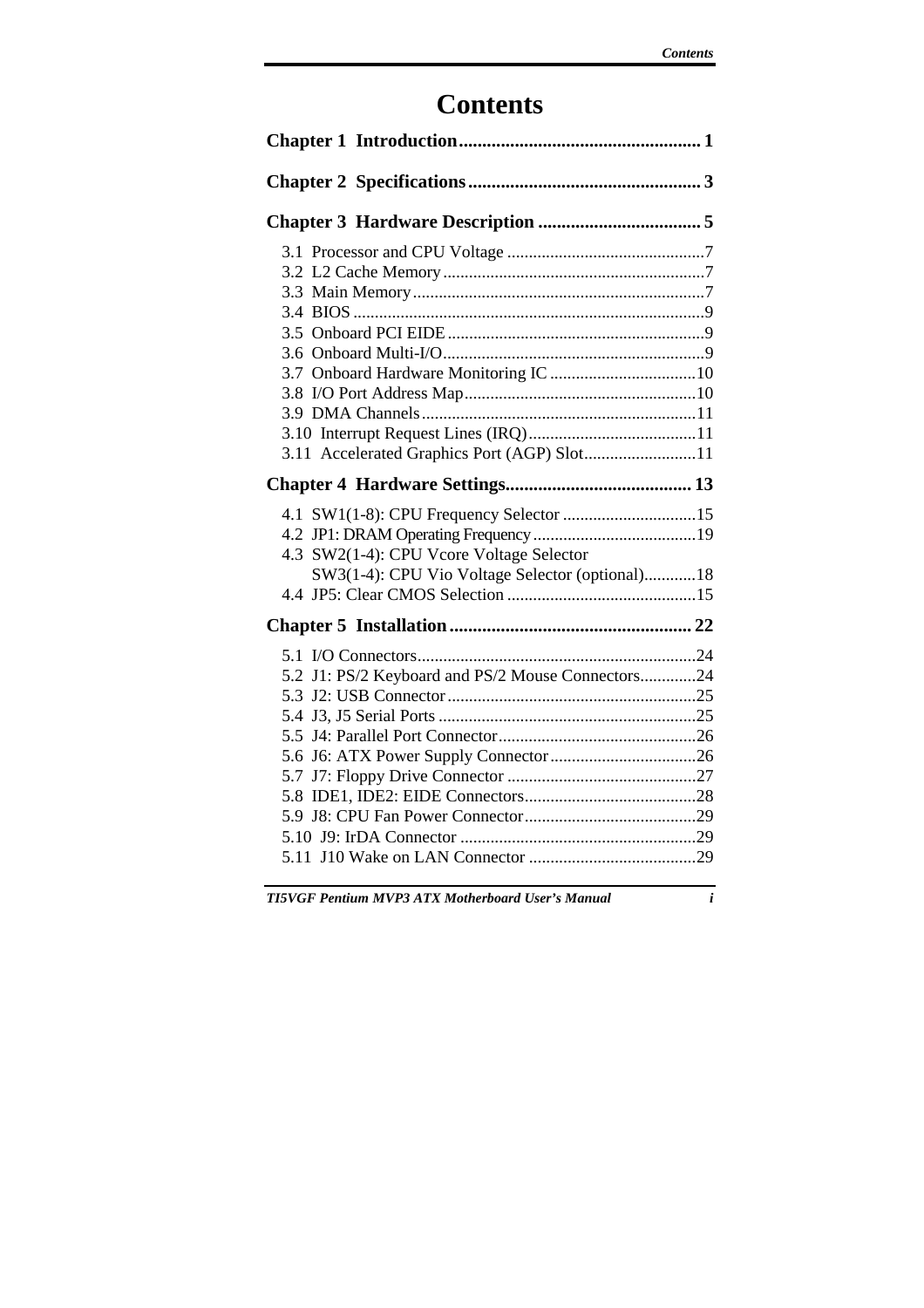| <b>Chapter 8 System Monitor Utility User's Guide  63</b> |
|----------------------------------------------------------|
|                                                          |
|                                                          |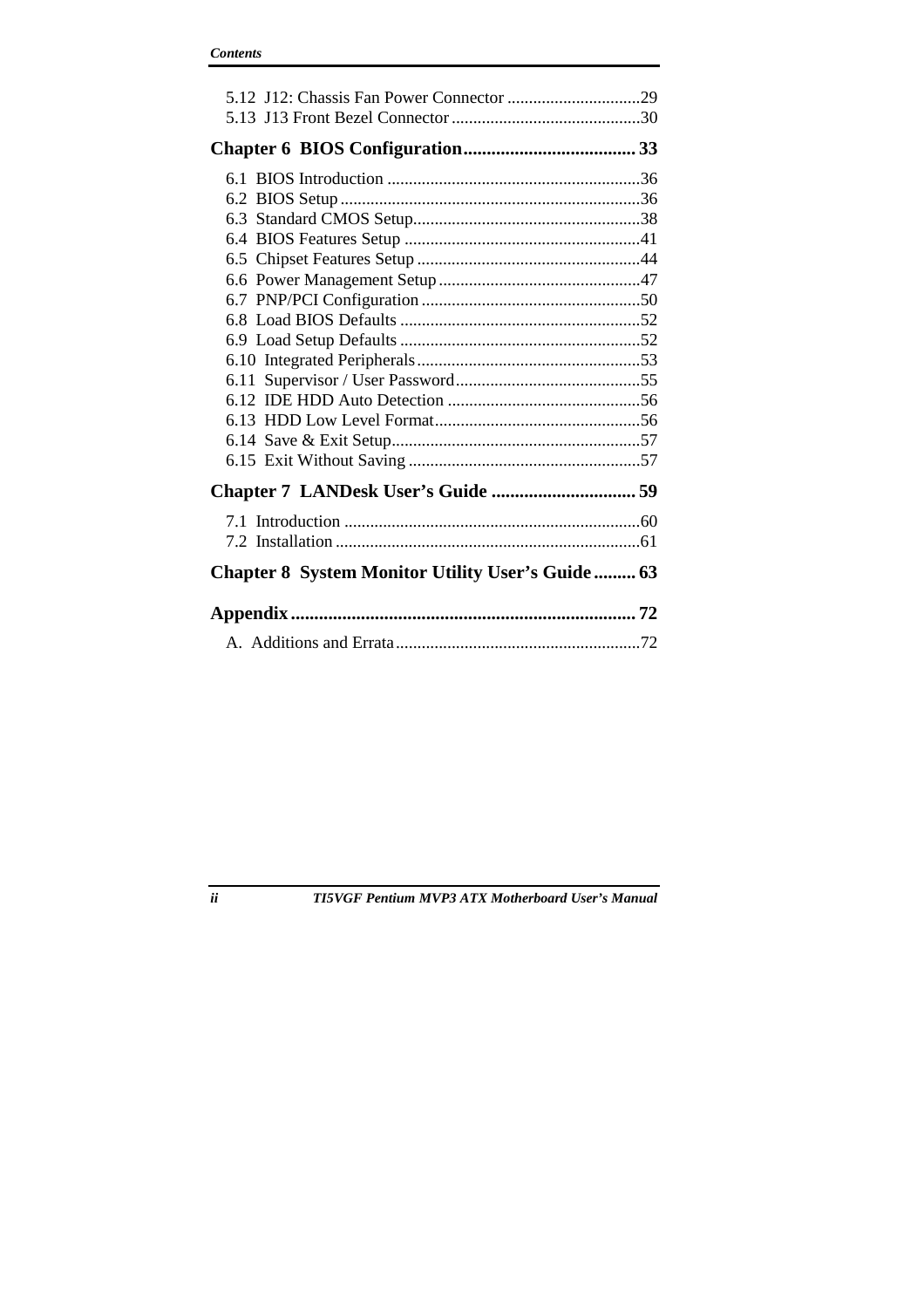# **Chapter 1 Introduction**

This manual is designed to give you information on the TI5VGF Motherboard. It is divided into the following six sections:

- **Introduction**
- **Specifications**
- **Hardware Description**
- **Hardware Settings**
- **Installation**
- **BIOS Configuration**
- **LANDesk User's Guide**
- **System Monitor Utility User's Guide**

### **Checklist**

Please check that your package is complete and contains the items below. If you discover damaged or missing items, please contact your dealer.

- **The TI5VGF Motherboard**
- **This user's manual**
- **1 IDE ribbon cable**
- **1 floppy ribbon cable**
- **1 CD containing Bus Master IDE drivers, flash utility, other drivers and System Monitor utility. The LANDesk Client Manager software is optional.**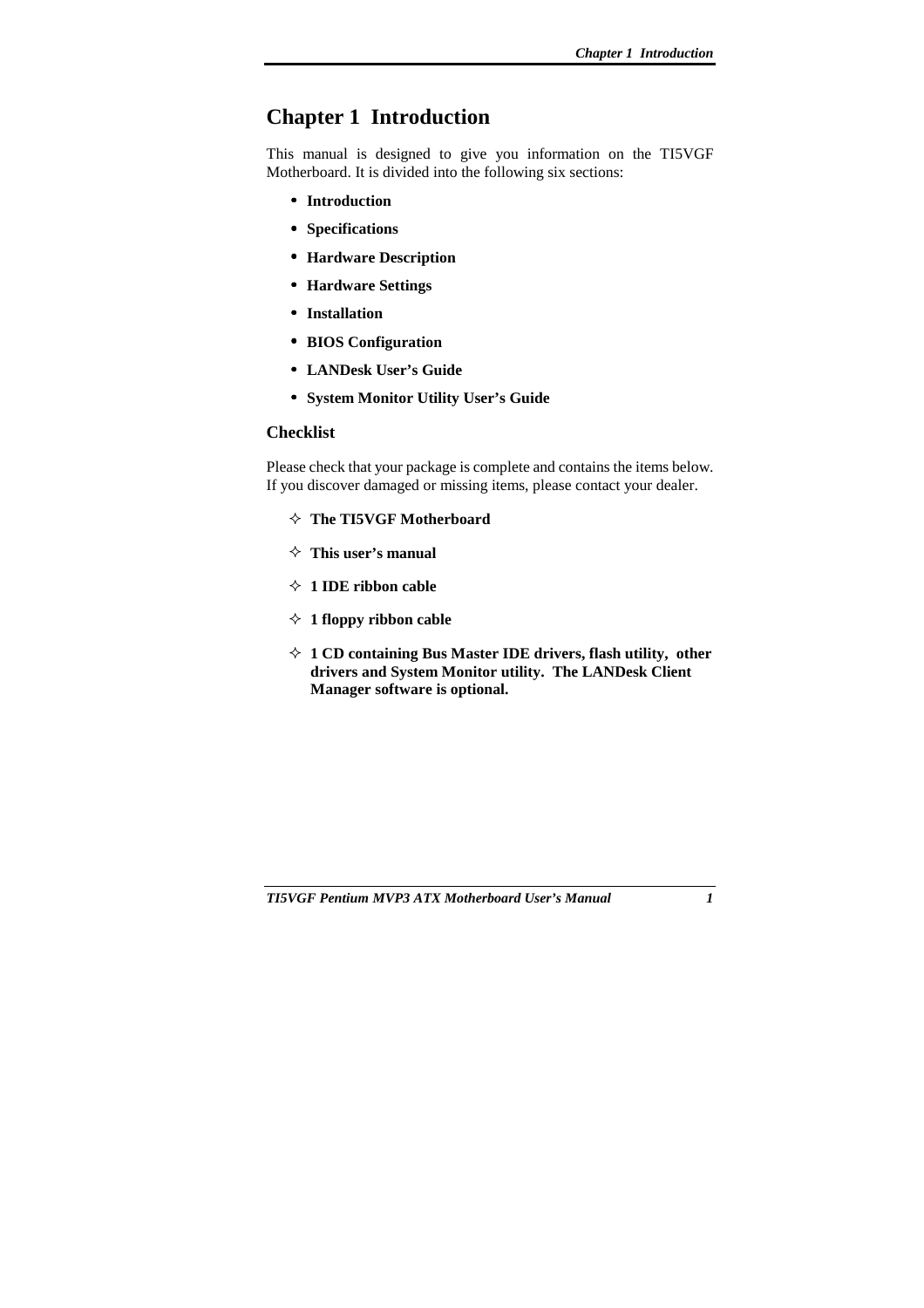This page is intentionally left blank.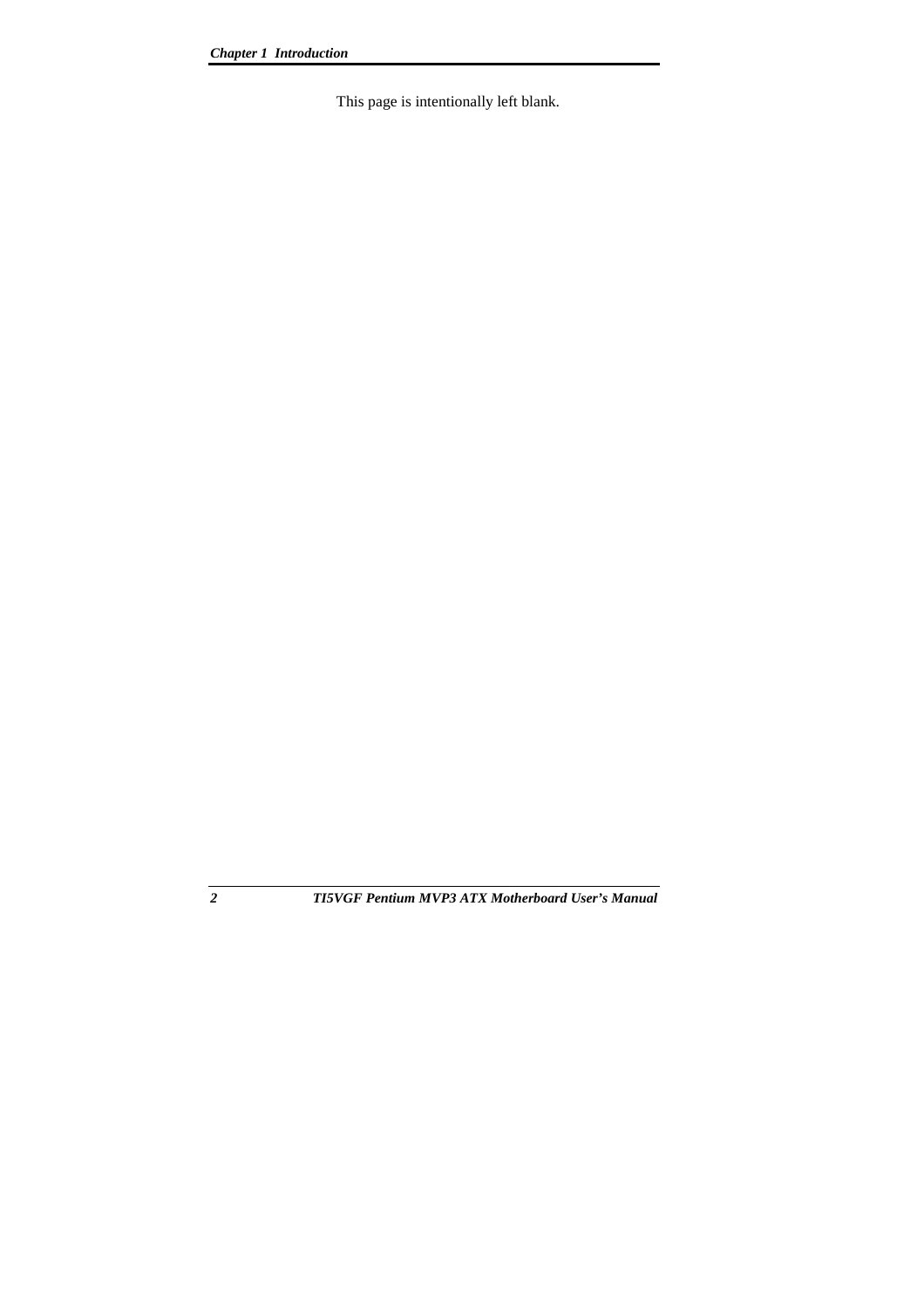# **Chapter 2 Specifications**

Based on the VIA MVP3 chipset, the TI5VGF is an ATX Pentium motherboard that supports all the features to make a Microsoft PC'97 compliant PCI system.

The TI5VGF comes with an Accelerated Graphics Port (AGP) slot, power management functionality that is compliant with ACPI (Advanced Configuration and Power Interface) and legacy APM requirements. In addition to standard PIO and DMA mode operation, it features Ultra DMA/33 for improved disk I/O throughput. The main features of this motherboard are listed as follows:

Intel Pentium 100/133/150/166/200 Intel Pentium MMX (P55C) 100/133/166/200/233 Cyrix 6x86/6x86L P166+/P200+ Cyrix 6x86MX PR166/PR200/PR233/PR266 Cyrix 6x86MII 266/300/333/366/380/400/433/450/466 AMD K5 PR100/PR133/PR166 AMD K6 166/200/233/266/300 AMD K6-2/300/333/350/366/380/400/450/475/500 AMD K6-3/400/450/475/500 IDT WinChip C6 200/225MHz IDT WinChip2 200/225/266/300MHz

### **L2 Cache**

1MB Pipelined Burst Synchronous SRAM onboard, 2MB optional

### **Main Memory**

 Three 168-pin DIMM sockets **DIMMs:** EDO DRAM or SDRAM (Synchronous DRAM)  **DIMM Size**: 8MB, 16MB, 32MB, 64MB, 128MB

### **Chipset**

VIA MVP3 chipset with built-in PCI EIDE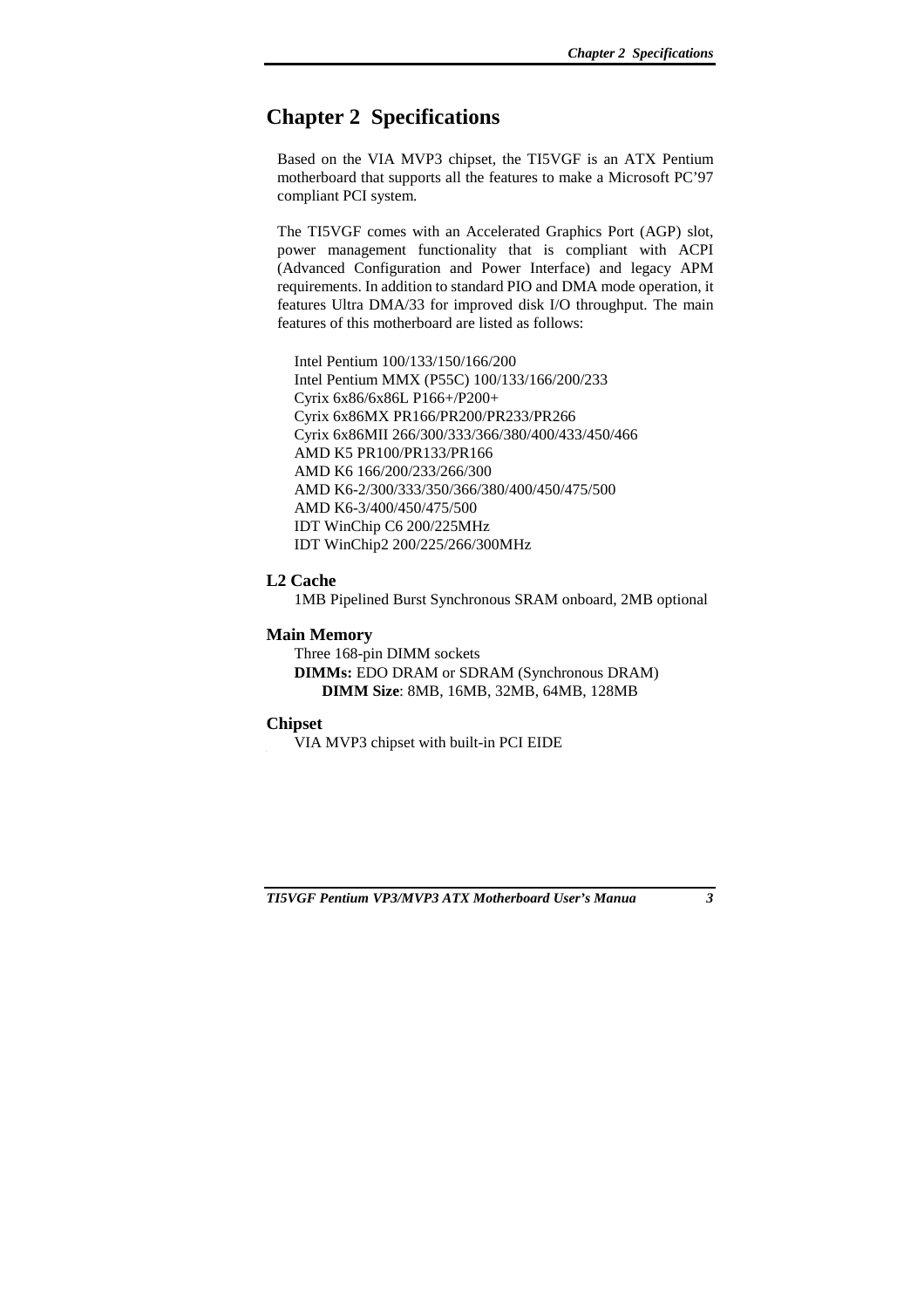### **Onboard I/O**

Winbond W83877 for two serial, one parallel, one floppy drive interface and IrDA support

### **Onboard Bus Mastering EIDE**

Two EIDE interfaces for up to four devices, support PIO Mode 3/4 or Ultra DMA/33 IDE Hard Disk and ATAPI CD-ROM.

### **BIOS**

Licensed BIOS with additional features:

- FLASH EEPROM (128KB) for BIOS update
- ISA Plug and Play (PnP) extension
- Power management

### **Hardware Monitoring IC**

The Winbond W83781D hardware monitoring IC on the motherboard monitors the system temperature, voltages and fan speed. With the use of a system management utility, the hardware status can be checked and warning message can be displayed when there is a problem.

### **Windows 95 Shut-Down**

This allows the PC to power off via Windows 95 operating system.

### **PC97 Compliance**

The TI5VGF implements BIOS and hardware designs that meet PC97 standards and is fully compatible with all Windows operating systems.

### **Year 2000 Compliant BIOS**

The onboard Award BIOS is Year 2000 Compliant and will pass software applications that have the tendency to invoke INT1AH function 04H such as year2000.exe utility released by NSTL.

### **Expansion Slots**

Six 32-bit PCI master slots One AGP slot (Accelerated Graphics Port)

# **Form Factor**

ATX, 12"x 7.1" (30.5cm x 18cm)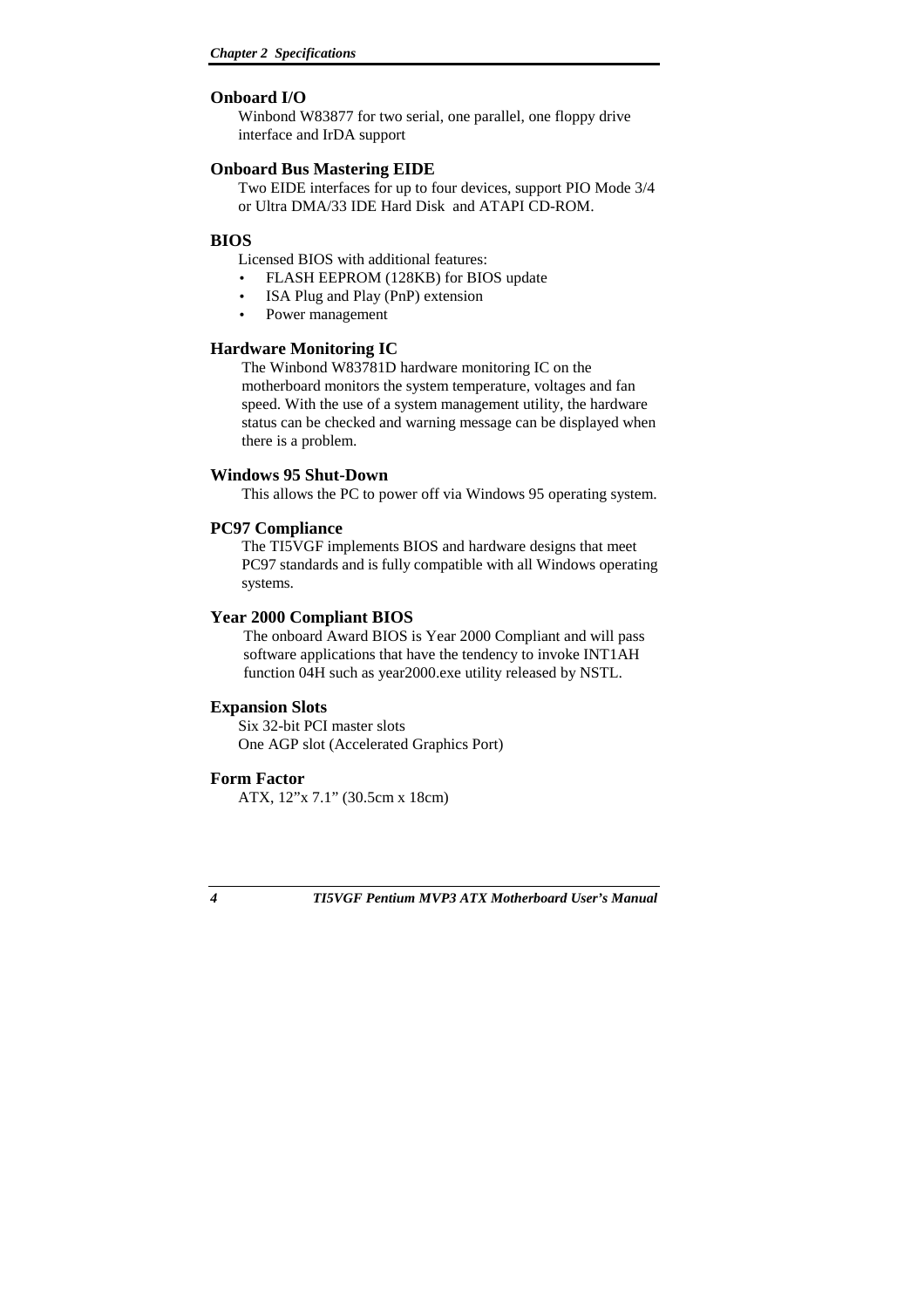# **Chapter 3 Hardware Description**

This chapter briefly describes each of the major features of the TI5VGF motherboard. The layout of the board is shown in Figure 1 which shows the locations of the key components. The topics covered in this chapter are as follows: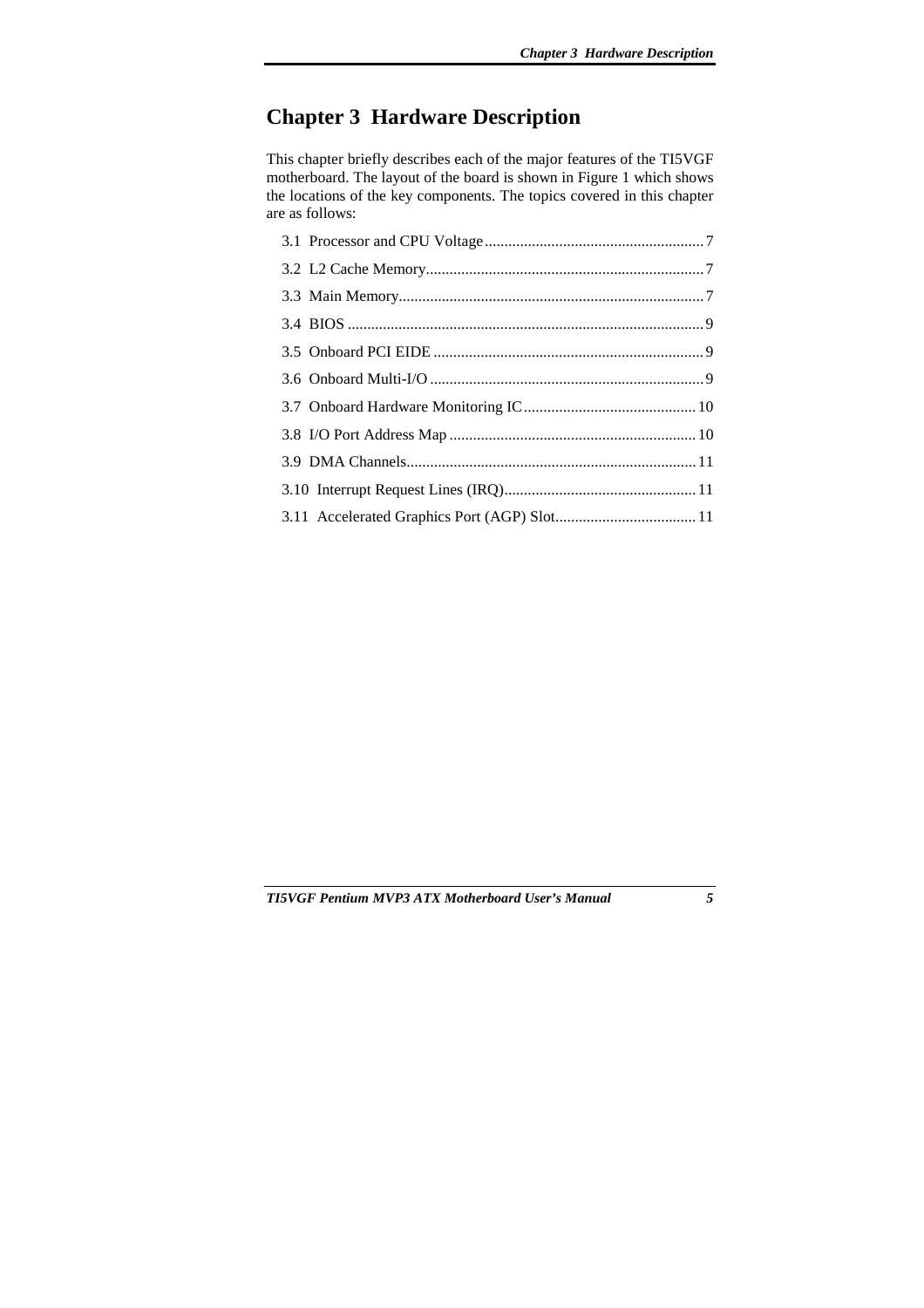

**Figure 1: Layout of the TI5VGF Motherboard**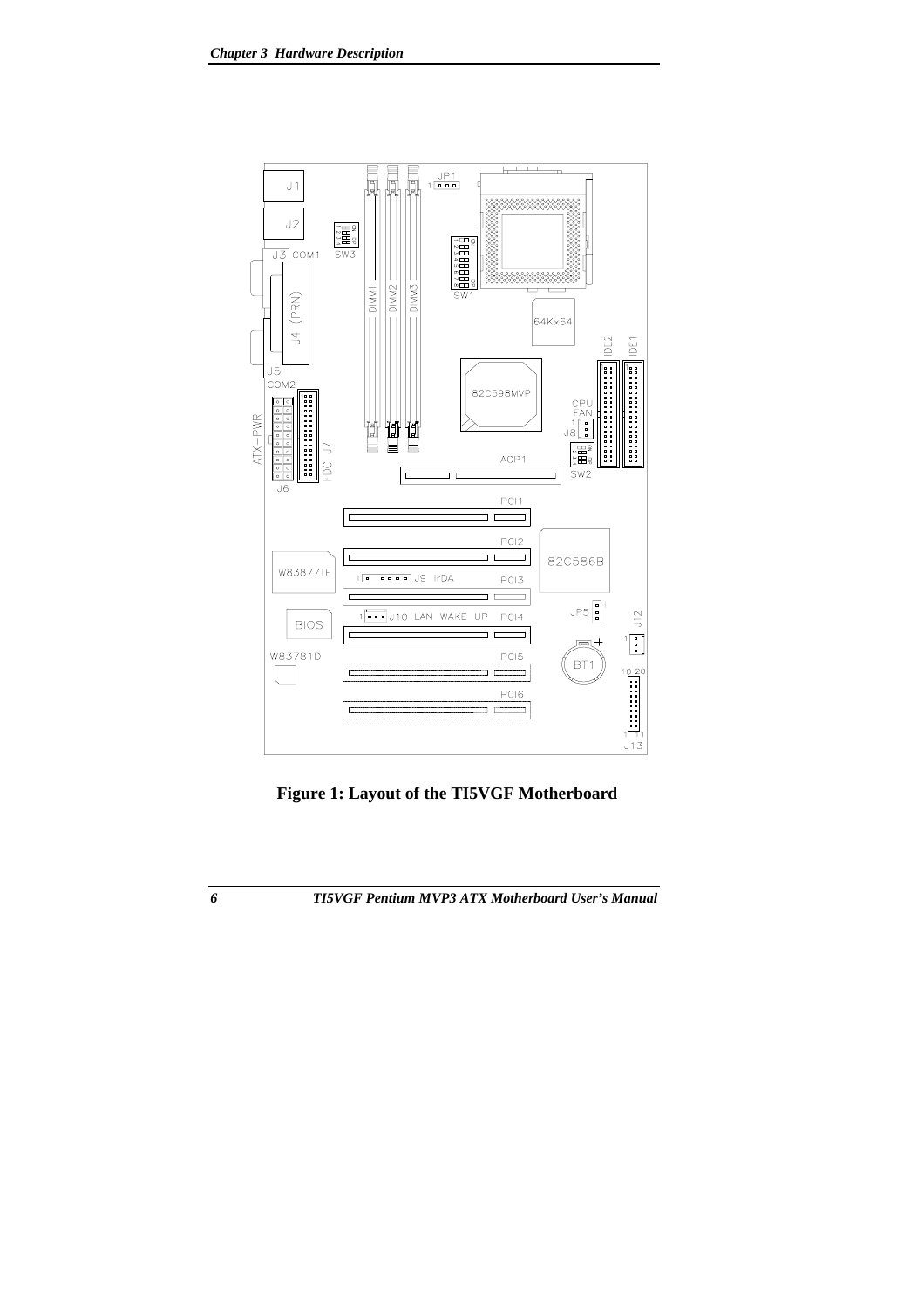### **3.1 Processor and CPU Voltage**

The TI5VGF is designed to take a Pentium Processor with a bus speed of 66, 75, 83 and 100 MHz. The internal clock of the CPU can be multiples of 1.5, 2, 2.5, 3, 3.5, 4, 4.5, 5 and 5.5 of the bus clock, the CPU frequency can be 100 to 550MHz.

The onboard CPU voltage regulator provides support for CPUs Vcore which require voltage other than 3.3V such as 2.8V, and/or power consumption higher than 10 watts.

### **3.2 L2 Cache Memory**

The TI5VGF supports 1MB P.B. (Pipelined Burst) Synchronous Cache. 2MB is optional. The P.B. Synchronous Cache boosts the system's performance, 10% higher than regular Asynchronous Cache.

### **3.3 Main Memory**

The TI5VGF motherboard supports three 168-pin DIMMs (Dual In-line Memory Module) sockets. DIMM modules can be 8MB, 16MB, 32MB, 64MB and 128MB in EDO DRAM or SDRAM type. DIMM1, DIMM2 or DIMM3 bank can be populated first. Examples are shown in the following table on how to configure the memory size.

168-pin DIMM (3.3V) – SDRAM or EDO DRAM

| <b>Bank0</b> | <b>Bank1</b>    | Bank2   | <b>Total Memory</b> |
|--------------|-----------------|---------|---------------------|
| (DIMM3)      | (DIMM2)         | (DIMM1) |                     |
| 8MB          |                 |         | 8MB                 |
| 16MB         |                 |         | 16MB                |
| 32MB         |                 |         | 32MB                |
| 64MB         |                 |         | 64MB                |
| 128MB        |                 |         | 128MB               |
| 8MB          | 8MB             |         | 16MB                |
| 16MB         | 8MB             |         | 24MB                |
| 32MB         | 8MB             |         | 40MB                |
| 64MB         | 8M <sub>B</sub> |         | 72MB                |
| 128MB        | 8MB             |         | 136MB               |
| 8MB          | 8MB             | 8MB     | 24MB                |
| 16MB         | 8MB             | 8MB     | 32MB                |
| 32MB         | 8MB             | 8MB     | 48MB                |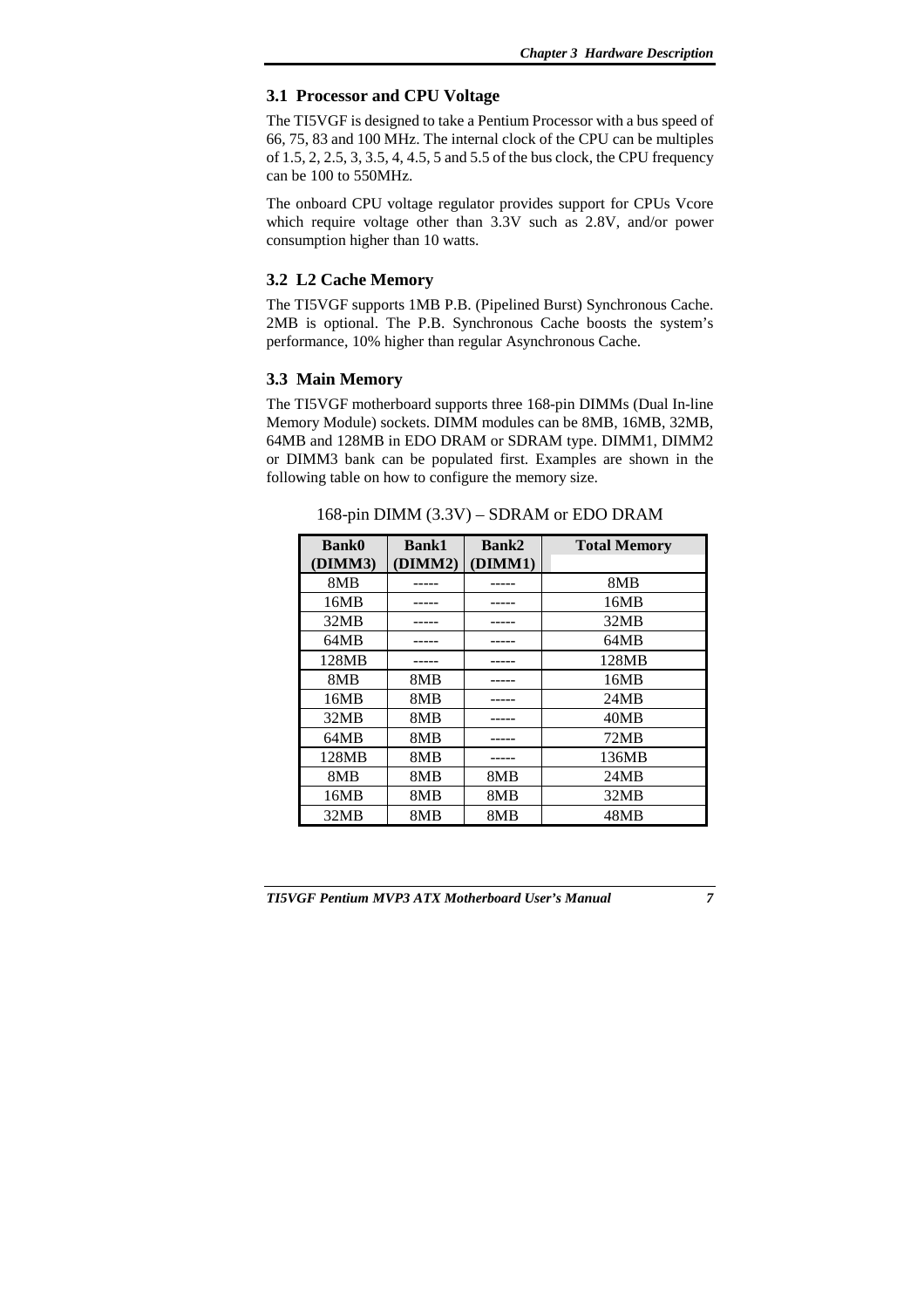| (DIMM3)<br>(DIMM2)<br>(DIMM1)<br><b>80MB</b><br>64MB<br>8MB<br>8MB<br>128MB<br>8MB<br>8MB<br>144MB<br>16MB<br>16MB<br>32MB<br>-----<br>32MB<br>16MB<br>48MB<br>-----<br>64MB<br>16MB<br><b>80MB</b><br>-----<br>128MB<br>16MB<br>144MB<br>-----<br>16MB<br>16MB<br>40MB<br>8MB<br>32MB<br>16MB<br>56MB<br>8MB<br>64MB<br>16MB<br>8MB<br>88MB<br>128MB<br>152MB<br>16MB<br>8MB<br>16MB<br>16MB<br>16MB<br>48MB<br>32MB<br>16MB<br>16MB<br>64MB<br>64MB<br>96MB<br>16MB<br>16MB<br>128MB<br>16MB<br>16MB<br>160MB<br>32MB<br>32MB<br>64MB<br>-----<br>64MB<br>32MB<br>96MB<br>-----<br>128MB<br>32MB<br>160MB<br>32MB<br>32MB<br>8MB<br>72MB<br>64MB<br>32MB<br>8MB<br>104MB<br>128MB<br>32MB<br>8MB<br>168MB<br>32MB<br>32MB<br>16MB<br><b>80MB</b><br>64MB<br>32MB<br>16MB<br>112MB<br>128MB<br>32MB<br>16MB<br>176MB<br>32MB<br>32MB<br>32MB<br>96MB<br>64MB<br>32MB<br>32MB<br>128MB<br>128MB<br>32MB<br>32MB<br>192MB<br>64MB<br>64MB<br>128MB<br>$- - - -$<br>128MB<br>64MB<br>192MB<br>-----<br>64MB<br>64MB<br>136MB<br>8MB<br>128MB<br>64MB<br>8MB<br>200MB<br>64MB<br>64MB<br>16MB<br>144MB<br>128MB<br>64MB<br>16MB<br>208MB<br>64MB<br>64MB<br>32MB<br>160MB<br>128MB<br>64MB<br>32MB<br>224MB<br>64MB<br>64MB<br>64MB<br>192MB<br>128MB<br>64MB<br>64MB<br>256MB | <b>Bank0</b> | <b>Bank1</b> | <b>Bank2</b> | <b>Total Memory</b> |  |
|-----------------------------------------------------------------------------------------------------------------------------------------------------------------------------------------------------------------------------------------------------------------------------------------------------------------------------------------------------------------------------------------------------------------------------------------------------------------------------------------------------------------------------------------------------------------------------------------------------------------------------------------------------------------------------------------------------------------------------------------------------------------------------------------------------------------------------------------------------------------------------------------------------------------------------------------------------------------------------------------------------------------------------------------------------------------------------------------------------------------------------------------------------------------------------------------------------------------------------------------------------------------------------|--------------|--------------|--------------|---------------------|--|
|                                                                                                                                                                                                                                                                                                                                                                                                                                                                                                                                                                                                                                                                                                                                                                                                                                                                                                                                                                                                                                                                                                                                                                                                                                                                             |              |              |              |                     |  |
|                                                                                                                                                                                                                                                                                                                                                                                                                                                                                                                                                                                                                                                                                                                                                                                                                                                                                                                                                                                                                                                                                                                                                                                                                                                                             |              |              |              |                     |  |
|                                                                                                                                                                                                                                                                                                                                                                                                                                                                                                                                                                                                                                                                                                                                                                                                                                                                                                                                                                                                                                                                                                                                                                                                                                                                             |              |              |              |                     |  |
|                                                                                                                                                                                                                                                                                                                                                                                                                                                                                                                                                                                                                                                                                                                                                                                                                                                                                                                                                                                                                                                                                                                                                                                                                                                                             |              |              |              |                     |  |
|                                                                                                                                                                                                                                                                                                                                                                                                                                                                                                                                                                                                                                                                                                                                                                                                                                                                                                                                                                                                                                                                                                                                                                                                                                                                             |              |              |              |                     |  |
|                                                                                                                                                                                                                                                                                                                                                                                                                                                                                                                                                                                                                                                                                                                                                                                                                                                                                                                                                                                                                                                                                                                                                                                                                                                                             |              |              |              |                     |  |
|                                                                                                                                                                                                                                                                                                                                                                                                                                                                                                                                                                                                                                                                                                                                                                                                                                                                                                                                                                                                                                                                                                                                                                                                                                                                             |              |              |              |                     |  |
|                                                                                                                                                                                                                                                                                                                                                                                                                                                                                                                                                                                                                                                                                                                                                                                                                                                                                                                                                                                                                                                                                                                                                                                                                                                                             |              |              |              |                     |  |
|                                                                                                                                                                                                                                                                                                                                                                                                                                                                                                                                                                                                                                                                                                                                                                                                                                                                                                                                                                                                                                                                                                                                                                                                                                                                             |              |              |              |                     |  |
|                                                                                                                                                                                                                                                                                                                                                                                                                                                                                                                                                                                                                                                                                                                                                                                                                                                                                                                                                                                                                                                                                                                                                                                                                                                                             |              |              |              |                     |  |
|                                                                                                                                                                                                                                                                                                                                                                                                                                                                                                                                                                                                                                                                                                                                                                                                                                                                                                                                                                                                                                                                                                                                                                                                                                                                             |              |              |              |                     |  |
|                                                                                                                                                                                                                                                                                                                                                                                                                                                                                                                                                                                                                                                                                                                                                                                                                                                                                                                                                                                                                                                                                                                                                                                                                                                                             |              |              |              |                     |  |
|                                                                                                                                                                                                                                                                                                                                                                                                                                                                                                                                                                                                                                                                                                                                                                                                                                                                                                                                                                                                                                                                                                                                                                                                                                                                             |              |              |              |                     |  |
|                                                                                                                                                                                                                                                                                                                                                                                                                                                                                                                                                                                                                                                                                                                                                                                                                                                                                                                                                                                                                                                                                                                                                                                                                                                                             |              |              |              |                     |  |
|                                                                                                                                                                                                                                                                                                                                                                                                                                                                                                                                                                                                                                                                                                                                                                                                                                                                                                                                                                                                                                                                                                                                                                                                                                                                             |              |              |              |                     |  |
|                                                                                                                                                                                                                                                                                                                                                                                                                                                                                                                                                                                                                                                                                                                                                                                                                                                                                                                                                                                                                                                                                                                                                                                                                                                                             |              |              |              |                     |  |
|                                                                                                                                                                                                                                                                                                                                                                                                                                                                                                                                                                                                                                                                                                                                                                                                                                                                                                                                                                                                                                                                                                                                                                                                                                                                             |              |              |              |                     |  |
|                                                                                                                                                                                                                                                                                                                                                                                                                                                                                                                                                                                                                                                                                                                                                                                                                                                                                                                                                                                                                                                                                                                                                                                                                                                                             |              |              |              |                     |  |
|                                                                                                                                                                                                                                                                                                                                                                                                                                                                                                                                                                                                                                                                                                                                                                                                                                                                                                                                                                                                                                                                                                                                                                                                                                                                             |              |              |              |                     |  |
|                                                                                                                                                                                                                                                                                                                                                                                                                                                                                                                                                                                                                                                                                                                                                                                                                                                                                                                                                                                                                                                                                                                                                                                                                                                                             |              |              |              |                     |  |
|                                                                                                                                                                                                                                                                                                                                                                                                                                                                                                                                                                                                                                                                                                                                                                                                                                                                                                                                                                                                                                                                                                                                                                                                                                                                             |              |              |              |                     |  |
|                                                                                                                                                                                                                                                                                                                                                                                                                                                                                                                                                                                                                                                                                                                                                                                                                                                                                                                                                                                                                                                                                                                                                                                                                                                                             |              |              |              |                     |  |
|                                                                                                                                                                                                                                                                                                                                                                                                                                                                                                                                                                                                                                                                                                                                                                                                                                                                                                                                                                                                                                                                                                                                                                                                                                                                             |              |              |              |                     |  |
|                                                                                                                                                                                                                                                                                                                                                                                                                                                                                                                                                                                                                                                                                                                                                                                                                                                                                                                                                                                                                                                                                                                                                                                                                                                                             |              |              |              |                     |  |
|                                                                                                                                                                                                                                                                                                                                                                                                                                                                                                                                                                                                                                                                                                                                                                                                                                                                                                                                                                                                                                                                                                                                                                                                                                                                             |              |              |              |                     |  |
|                                                                                                                                                                                                                                                                                                                                                                                                                                                                                                                                                                                                                                                                                                                                                                                                                                                                                                                                                                                                                                                                                                                                                                                                                                                                             |              |              |              |                     |  |
|                                                                                                                                                                                                                                                                                                                                                                                                                                                                                                                                                                                                                                                                                                                                                                                                                                                                                                                                                                                                                                                                                                                                                                                                                                                                             |              |              |              |                     |  |
|                                                                                                                                                                                                                                                                                                                                                                                                                                                                                                                                                                                                                                                                                                                                                                                                                                                                                                                                                                                                                                                                                                                                                                                                                                                                             |              |              |              |                     |  |
|                                                                                                                                                                                                                                                                                                                                                                                                                                                                                                                                                                                                                                                                                                                                                                                                                                                                                                                                                                                                                                                                                                                                                                                                                                                                             |              |              |              |                     |  |
|                                                                                                                                                                                                                                                                                                                                                                                                                                                                                                                                                                                                                                                                                                                                                                                                                                                                                                                                                                                                                                                                                                                                                                                                                                                                             |              |              |              |                     |  |
|                                                                                                                                                                                                                                                                                                                                                                                                                                                                                                                                                                                                                                                                                                                                                                                                                                                                                                                                                                                                                                                                                                                                                                                                                                                                             |              |              |              |                     |  |
|                                                                                                                                                                                                                                                                                                                                                                                                                                                                                                                                                                                                                                                                                                                                                                                                                                                                                                                                                                                                                                                                                                                                                                                                                                                                             |              |              |              |                     |  |
|                                                                                                                                                                                                                                                                                                                                                                                                                                                                                                                                                                                                                                                                                                                                                                                                                                                                                                                                                                                                                                                                                                                                                                                                                                                                             |              |              |              |                     |  |
|                                                                                                                                                                                                                                                                                                                                                                                                                                                                                                                                                                                                                                                                                                                                                                                                                                                                                                                                                                                                                                                                                                                                                                                                                                                                             |              |              |              |                     |  |
|                                                                                                                                                                                                                                                                                                                                                                                                                                                                                                                                                                                                                                                                                                                                                                                                                                                                                                                                                                                                                                                                                                                                                                                                                                                                             |              |              |              |                     |  |
|                                                                                                                                                                                                                                                                                                                                                                                                                                                                                                                                                                                                                                                                                                                                                                                                                                                                                                                                                                                                                                                                                                                                                                                                                                                                             |              |              |              |                     |  |
|                                                                                                                                                                                                                                                                                                                                                                                                                                                                                                                                                                                                                                                                                                                                                                                                                                                                                                                                                                                                                                                                                                                                                                                                                                                                             |              |              |              |                     |  |
| 128MB<br>128MB<br>384MB                                                                                                                                                                                                                                                                                                                                                                                                                                                                                                                                                                                                                                                                                                                                                                                                                                                                                                                                                                                                                                                                                                                                                                                                                                                     | 128MB        |              |              |                     |  |

168-pin DIMM (3.3V) – SDRAM or EDO DRAM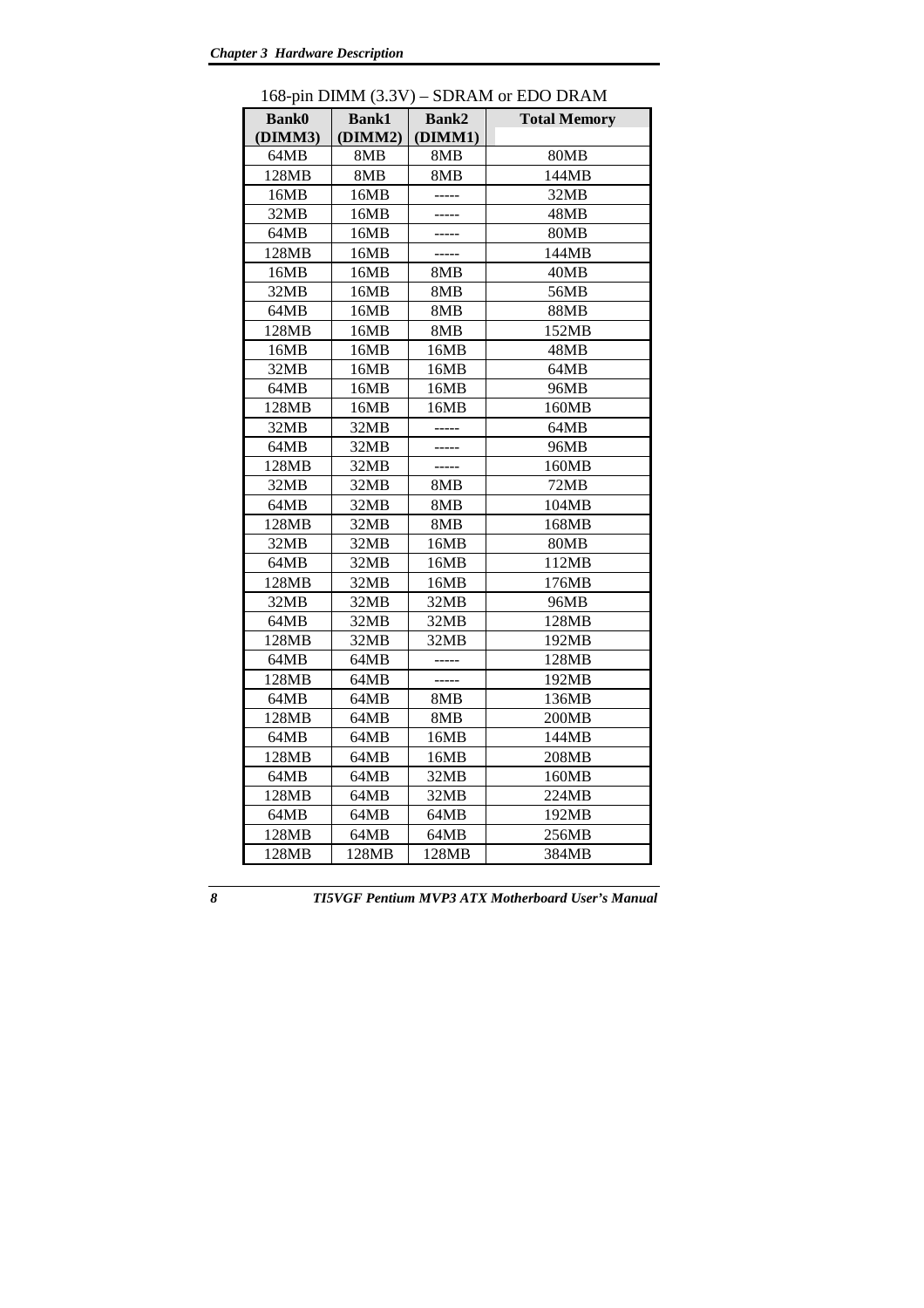# **3.4 BIOS**

The BIOS on the TI5VGF motherboard provides the standard BIOS functions plus the following additional features:

#### **1. DMI (Desktop Management Interface)**

The motherboard supports DMI to enable computer system management in an enterprise.

#### **2. ISA Plug and Play (PnP) Extension**

Unlike PCI cards which are plug and play, ISA cards require setting jumpers to resolve hardware conflicts. To make a computer system PnP, an ISA PnP standard is established and supported by new OSes, such as Windows 95. Under Windows 95, the motherboard BIOS must have ISA PnP extension to support the new ISA PnP cards.

### **3. Power Management**

The power management feature provides power savings by slowing down the CPU clock, turning off the monitor screen and stopping the HDD spindle motor.

# **3.5 Onboard PCI EIDE**

The PCI EIDE controller is part of the MVP3 chipset. It supports PIO mode 3/4 and bus mastering. The peak transfer rate of PIO mode 3/4 can be as high as 17MB/sec. Using HDDs that support bus mastering, the peak transfer rate can reach 22MB/sec. There are two IDE connectors, primary IDE and secondary IDE. With two devices per connector, up to four IDE drives are supported. The MVP3 also supports Ultra DMA/33, a new "synchronous DMA" protocol for faster data transfers.

# **3.6 Onboard Multi-I/O**

The onboard multi-I/O chip, Winbond W83877, supports two 16550 UART-compatible serial ports, one high speed EPP/ECP parallel port and one floppy controller. The floppy controller supports 2.88MB format. The I/O port addresses of the serial and parallel ports are programmable via BIOS set-up.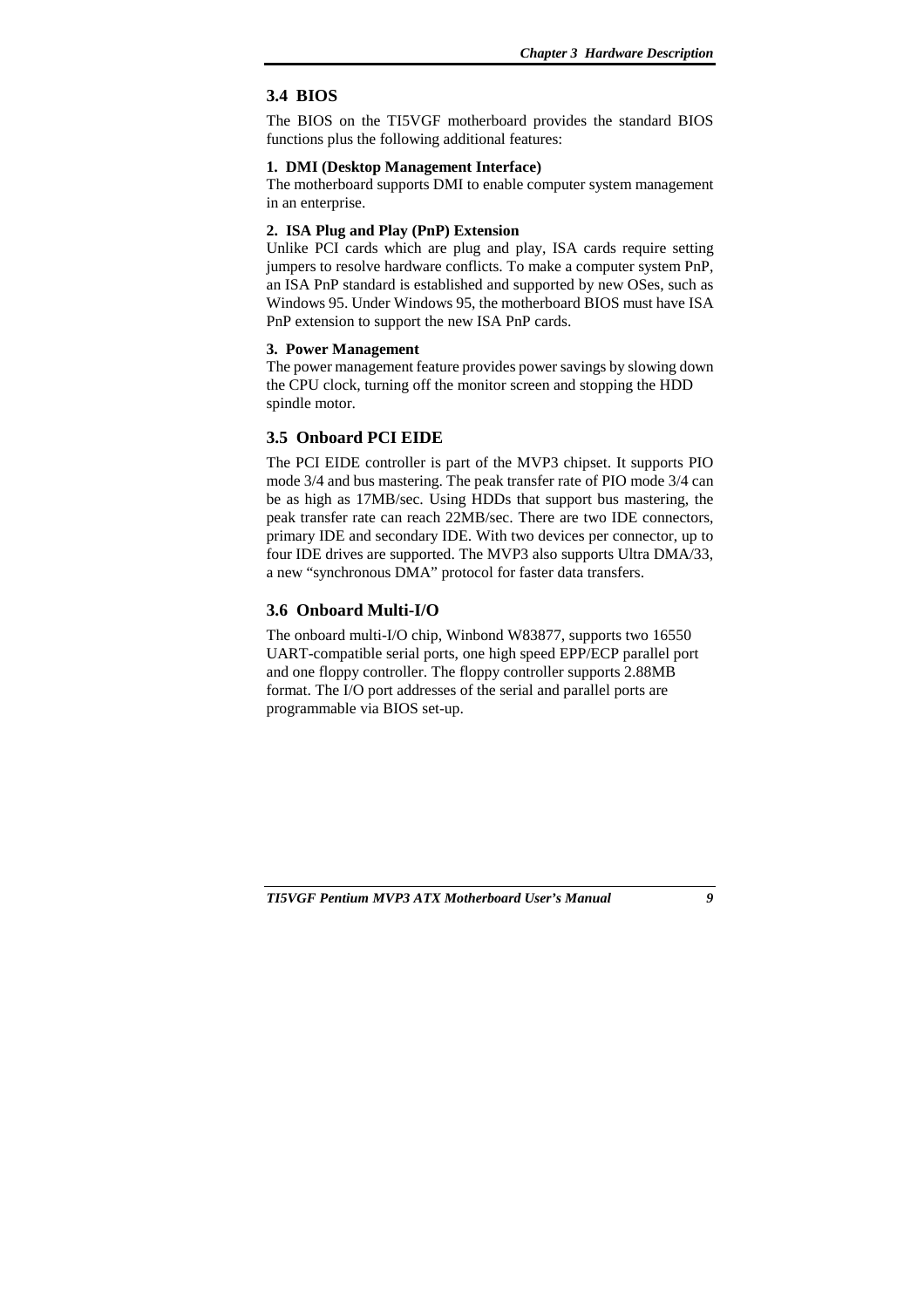# **3.7 Onboard Hardware Monitoring IC**

The Winbond W83781D hardware monitoring IC on the motherboard monitors the system temperature, voltages and fan speed. With the use of a system management utility, the hardware status can be checked and warning message can be displayed when there is a problem.

# **3.8 I/O Port Address Map**

Each peripheral device in the system is assigned a set of I/O port addresses which also becomes the identity of the device. There are a total of 1K port address space available. The following table lists the I/O port addresses used on the motherboard.

| <b>Address</b> | Device Desci iption                |
|----------------|------------------------------------|
| 000h - 01Fh    | DMA Controller #1                  |
| 020h - 03Fh    | Interrupt Controller #1            |
| 040h - 05Fh    | Timer                              |
| 060h - 06Fh    | <b>Keyboard Controller</b>         |
| 070h - 07Fh    | Real Time Clock, NMI               |
| 080h - 09Fh    | <b>DMA Page Register</b>           |
| 0A0h - 0BFh    | Interrupt Controller #2            |
| 0C0h - 0DFh    | DMA Controller #2                  |
| 0F0h           | Clear Math Coprocessor Busy Signal |
| 0F1h           | <b>Reset Math Coprocessor</b>      |
| 1F0h - 1F7h    | <b>IDE</b> Interface               |
| $278 - 27F$    | Parallel Port #2 (LPT2)            |
| 2F8h - 2FFh    | Serial Port #2 (COM2)              |
| 2B0 - 2DF      | Graphics adapter Controller        |
| 378h - 3FFh    | Parallel Port #1(LPT1)             |
| $360 - 36F$    | <b>Network Ports</b>               |
| 3B0 - 3BF      | Monochrome & Printer adapter       |
| 3C0 - 3CF      | EGA adapter                        |
| 3D0 - 3DF      | CGA adapter                        |
| 3F0h - 3F7h    | <b>Floppy Disk Controller</b>      |
| 3F8h - 3FFh    | Serial Port #1 (COM1)              |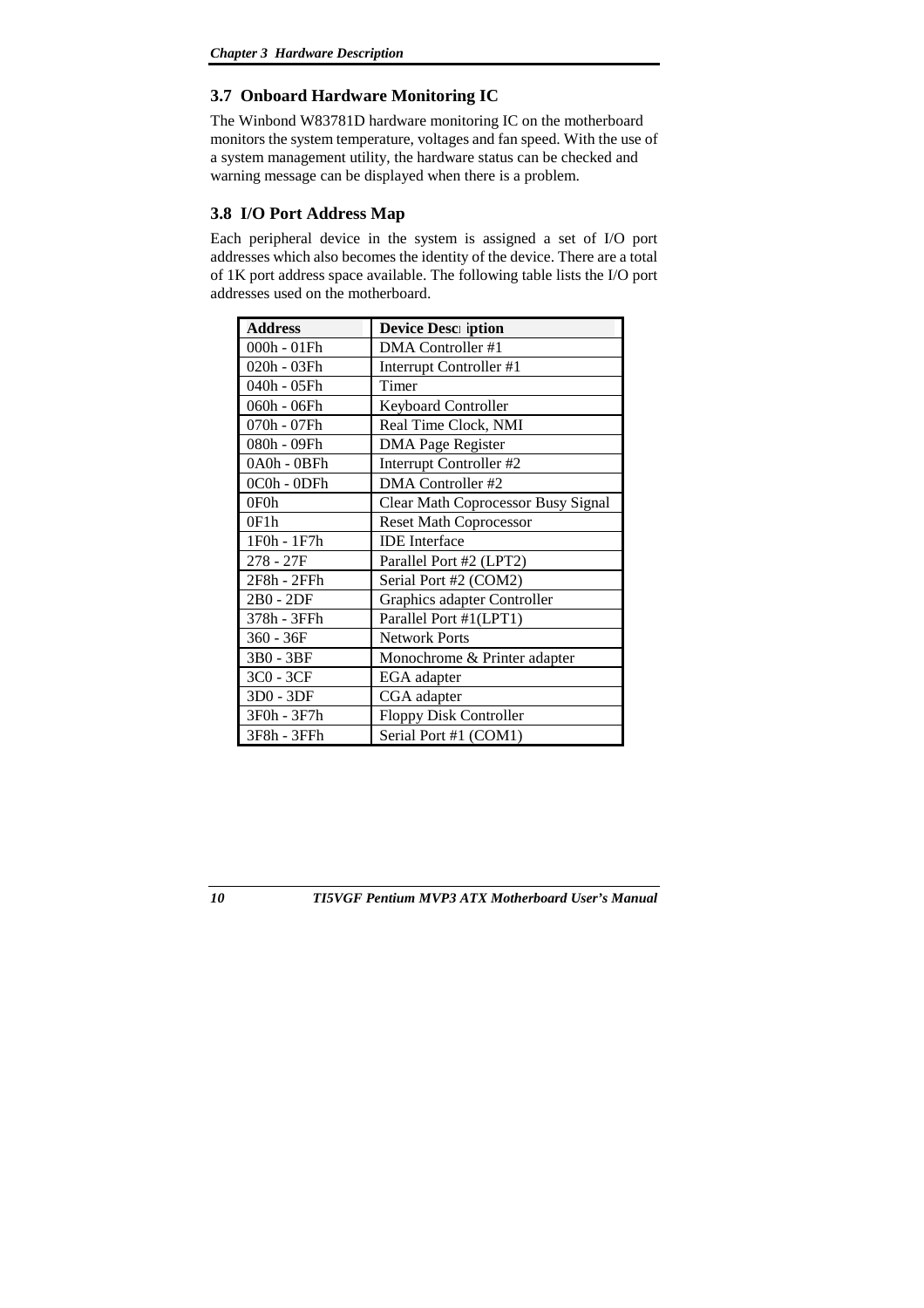### **3.9 DMA Channels**

There are seven DMA Channels available on the motherboard. Only DMA2 is used by the floppy controller. In the case that ECP mode on the parallel port is used, DMA1 or DMA3 will be used.

### **3.10 Interrupt Request Lines (IRQ)**

There are a total of 15 IRQ lines available on the motherboard. Peripheral devices use interrupt request lines to notify the CPU for the service required. The following table shows the IRQ used by the devices on the motherboard.

| Level            | Function                       |
|------------------|--------------------------------|
| IRQ0             | <b>System Timer Output</b>     |
| IRQ1             | Keyboard                       |
| IRQ <sub>2</sub> | <b>Interrupt Cascade</b>       |
| IRQ3             | Serial Port #2                 |
| IRQ4             | Serial Port #1                 |
| IRQ5             | Parallel Port #2               |
| IRQ6             | <b>Floppy Disk Controller</b>  |
| IRQ7             | Parallel Port #1               |
| IRQ8             | Real Time Clock                |
| IRQ9             | Software Redirected to Int 0Ah |
| IRQ10            | Reserved                       |
| IRQ11            | Reserved                       |
| IRQ12            | Reserved                       |
| IRQ13            | 80287                          |
| IRQ14            | Primary IDE                    |
| IRQ15            | Secondary IDE                  |

# **3.11 Accelerated Graphics Port (AGP) Slot**

The TI5VGF motherboard comes with an AGP slot for an AGP VGA card that supports 133MHz 2X mode for AD and SBA signaling to provide high-performance 3D graphic display.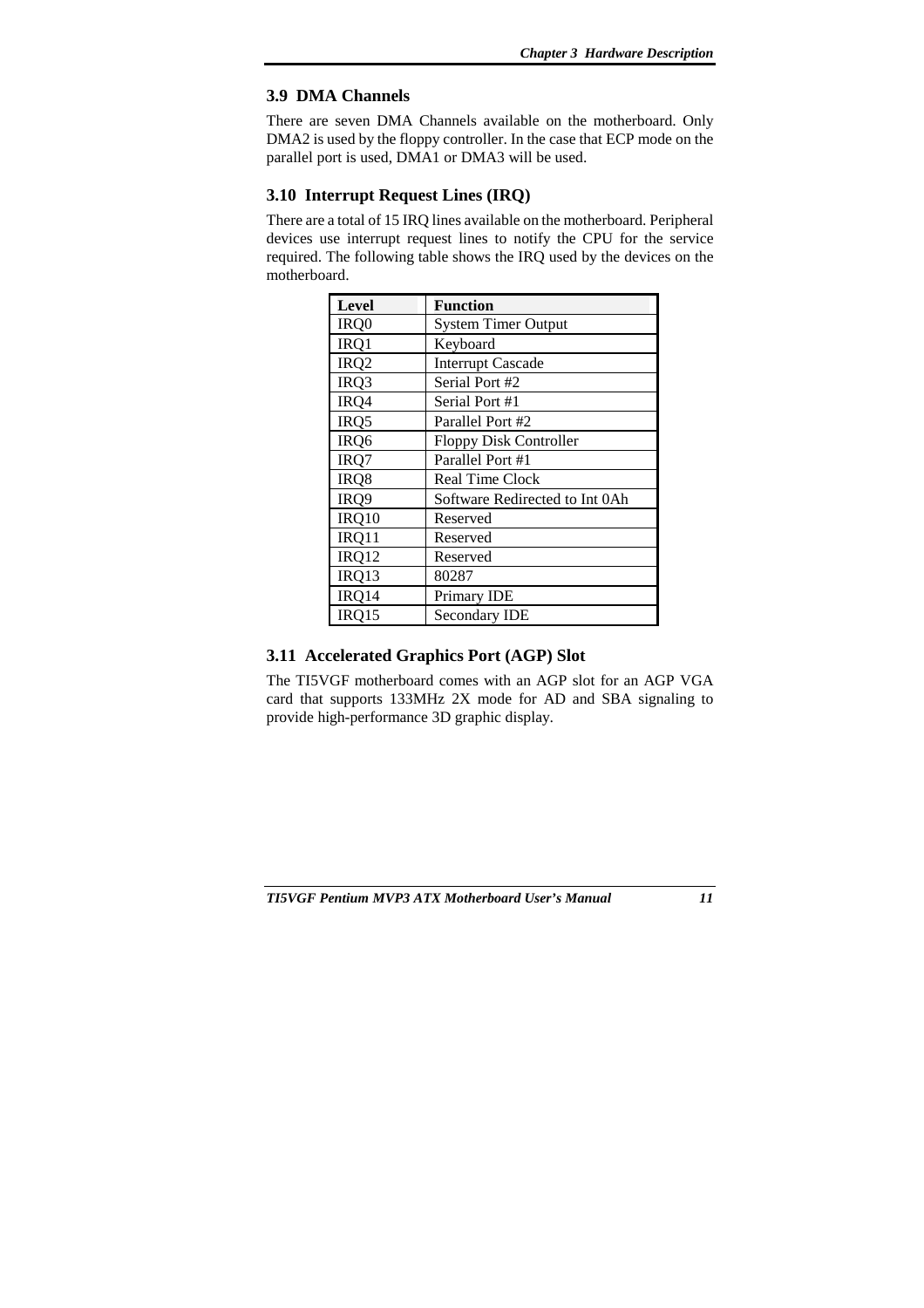This page was intentionally left blank.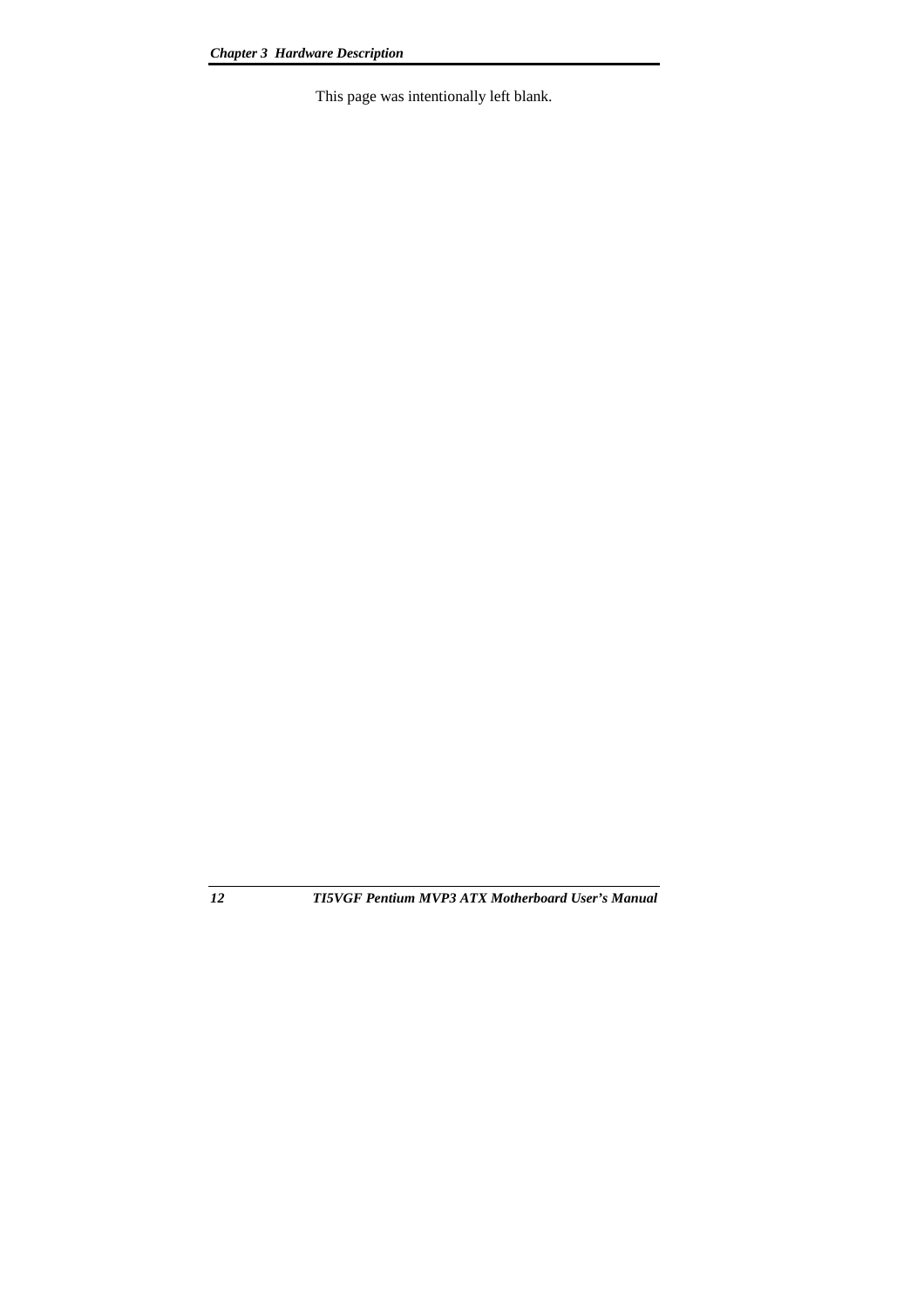# **Chapter 4 Hardware Settings**

The following sections describe the necessary procedures and proper jumper settings to configure the TI5VGF motherboard.

| 4.3 SW2(1-4): CPU Vcore Voltage Selector |
|------------------------------------------|
|                                          |

In the case your motherboard TI5VGF-100MHz has a processor supporting 100MHz CPU clock (such as AMD K6-2/300) and your DIMM module is PC100 compliant, the SDRAM clock can be set to 100MHz. Otherwise, set the SDRAM clock at 66MHz.

For the locations of the jumpers, refer to Figure 2 on the following page.

The following examples show the conventions used in this chapter

| Jumper Open   |
|---------------|
| Jumper Closed |



| Switch 1 and switch 2 are set to OFF. |
|---------------------------------------|
| Switch 3 and switch 4 are set to ON.  |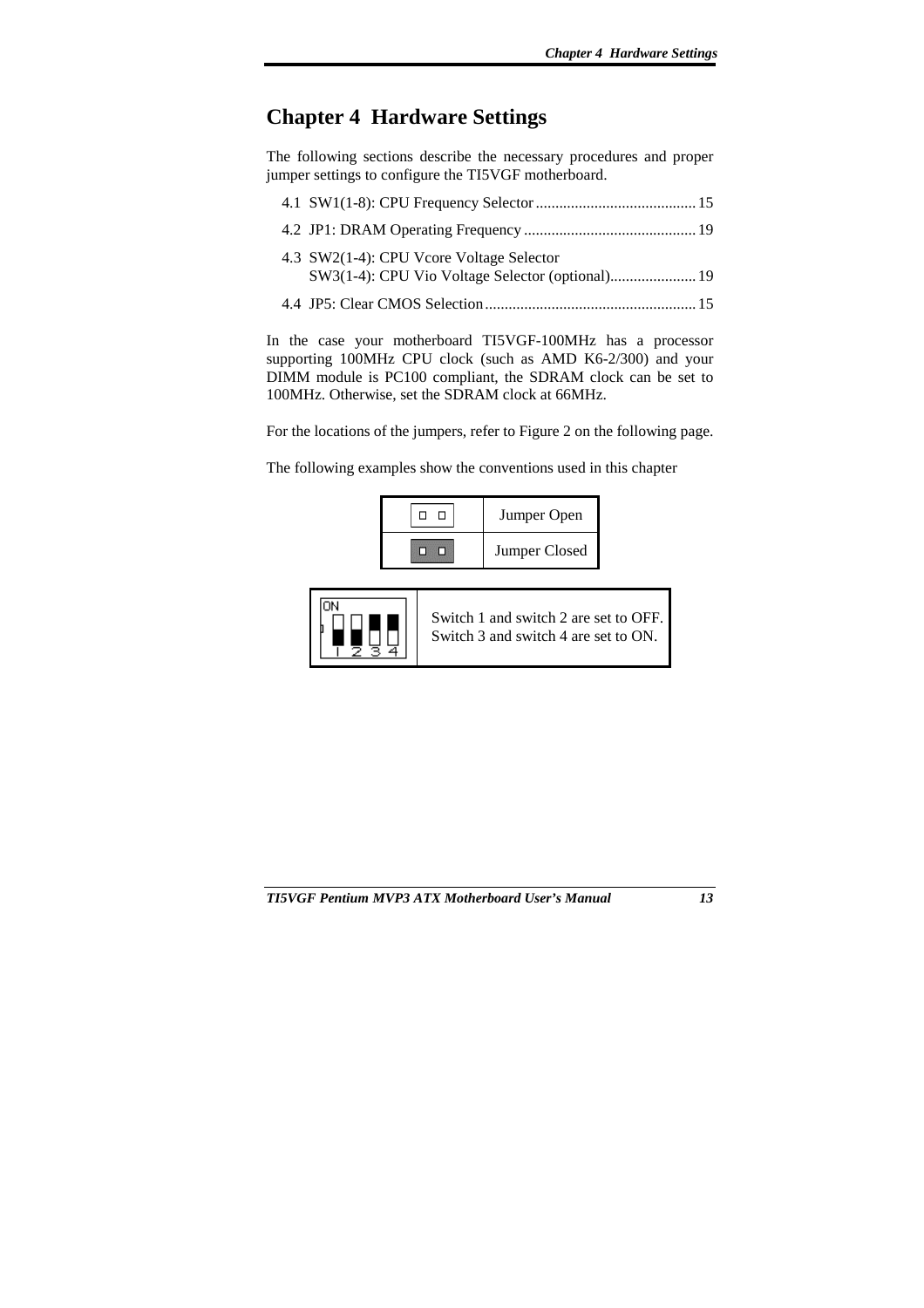

**Figure 2: Jumper Locations of the TI5VGF**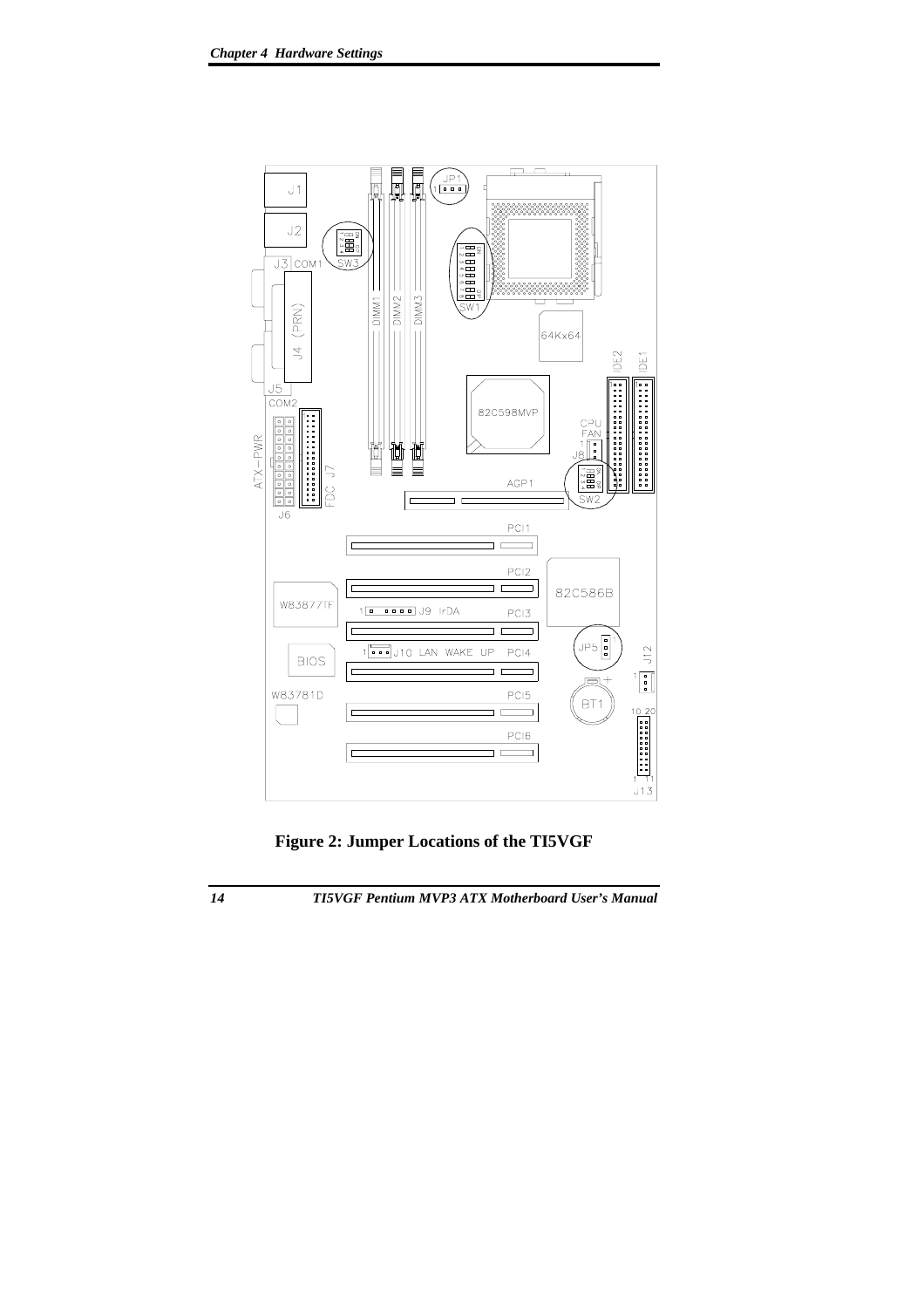# **4.1 SW1(1-8): CPU Frequency Selector**

| SW1                                    | <b>CPU</b><br><b>Clock</b> | <b>AGP</b><br><b>Clock</b> |       | Multiplier CPU FREQ.                     |
|----------------------------------------|----------------------------|----------------------------|-------|------------------------------------------|
| ON<br>off on on off off off on         | 66MHz                      | 66MHz                      | 1.5x  | P54C-100                                 |
| ŌN<br>off on on off on off off on      | 66MHz                      | 66MHz                      | 2x    | P54C-133                                 |
| ŌN<br>off on on off on on off on       | 66MHz                      | 66MHz                      | 2.5x  | P54C/P55C-16<br>6                        |
| OΝ<br>off on on off off on off on      | 66MHz                      | 66MHz                      | 3x    | P54C/P55C-200<br>WinChip<br>$2/C6 - 200$ |
| OΝ<br>3456<br>off on on off off off on | 66MHz                      | 66MHz                      | 3.5x  | P55C-233<br>WinChip 2-<br>233            |
| OΝ<br>off off on off off on off on     | 75MHz                      | 75MHz                      | 3x    | WinChip C6<br>225                        |
| ON<br>off off off on off on on off     | 100MHz                     | 66MHz                      | 2.33x | WinChip 2<br>266                         |
| OΝ<br>off off off on on on off off     | 100MHz                     | 66MHz                      | 2.5x  | WinChip 2<br>300                         |

For Intel Pentium, IDT WinChip 2-3D / C6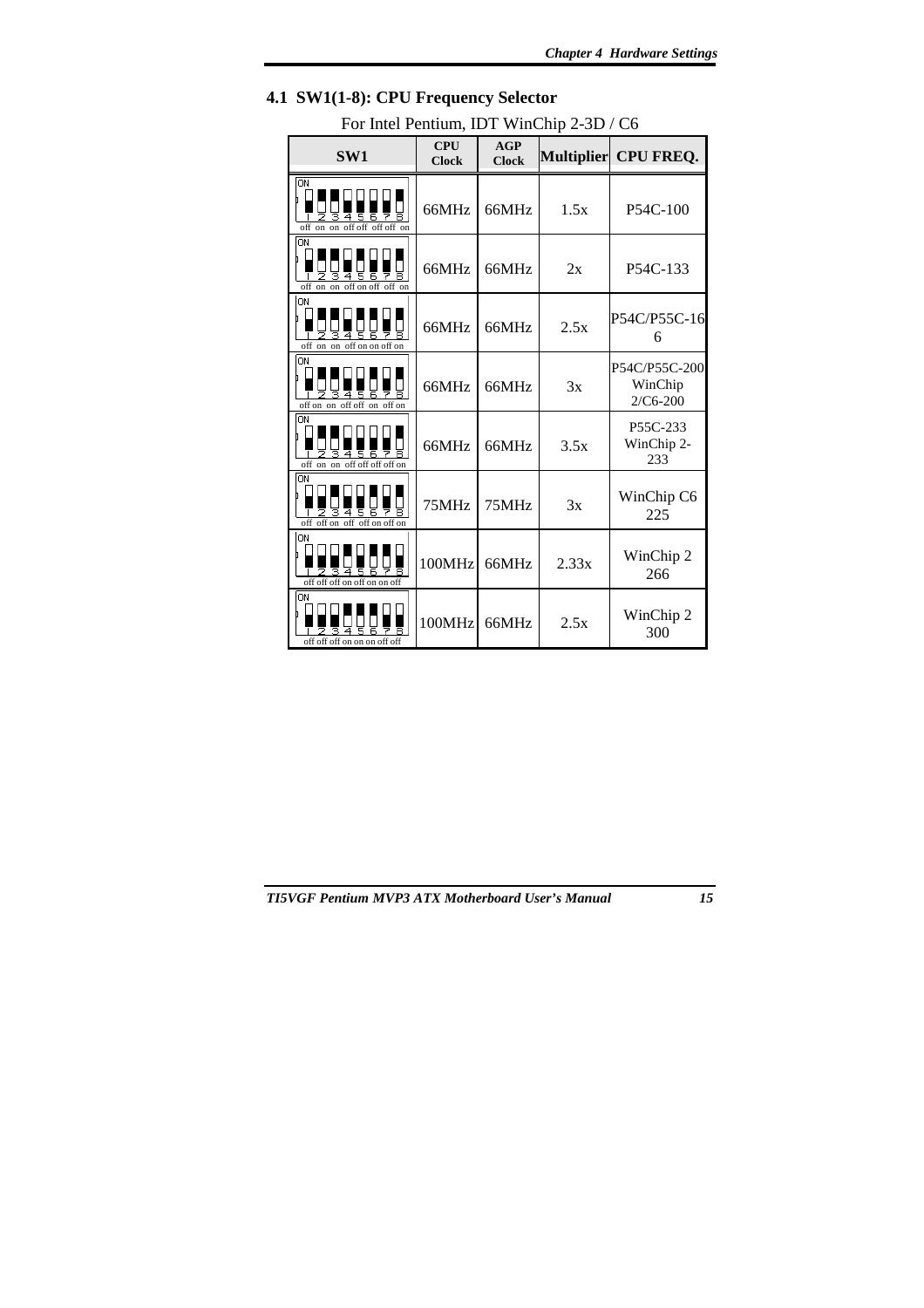| SW1                                              | <b>CPU</b><br><b>Clock</b> | AGP<br><b>Clock</b> |      | Multiplier CPU FREQ.     |
|--------------------------------------------------|----------------------------|---------------------|------|--------------------------|
| ON<br>Б<br>on off on off off on                  | 66MHz                      | 66MHz               | 2x   | $P166+$<br>(133MHz)      |
| ON<br>off off on off on off off on               | 75MHz                      | 75MHz               | 2x   | $P200+$<br>(150MHz)      |
| ΟN<br>off on on off on on off on                 | 66MHz                      | 66MHz               | 2.5x | <b>PR200</b><br>(166MHz) |
| ŌN<br>off on on off off on off on                | 66MHz                      | 66MHz               | 3x   | PR233<br>(200MHz)        |
| ON<br>off on on off off off on                   | 66MHz                      | 66MHz               | 3.5x | PR266<br>(233MHz)        |
| lΟN<br>off off on off on on off on               | 75MHz                      | 75MHz               | 2.5x | PR233<br>(187.5MHz)      |
| ŌN<br>off on off off on on off off               | 83MHz                      | 66MHz               | 2.5x | MII-266<br>(208MHz)      |
| ΙOΝ<br>off on off off on off off                 | 83MHz                      | 66MHz               | 3x   | MII-333<br>(250MHz)      |
| ŌN<br>off off on on on off off                   | 100MHz                     | 66MHz               | 2.5x | MII-366<br>(250MHz)      |
| <b>ON</b><br>6.<br>off off off on off on off off | 100MHz                     | 66MHz               | 3x   | MII-380<br>(300MHz)      |
| ÓŃ<br>on off off on off off off                  | 95MHz                      | 63MHz               | 3.5x | MII-400<br>(333MHz)      |

For Cyrix 6x86, 6x86L, 6x86MX, MII CPU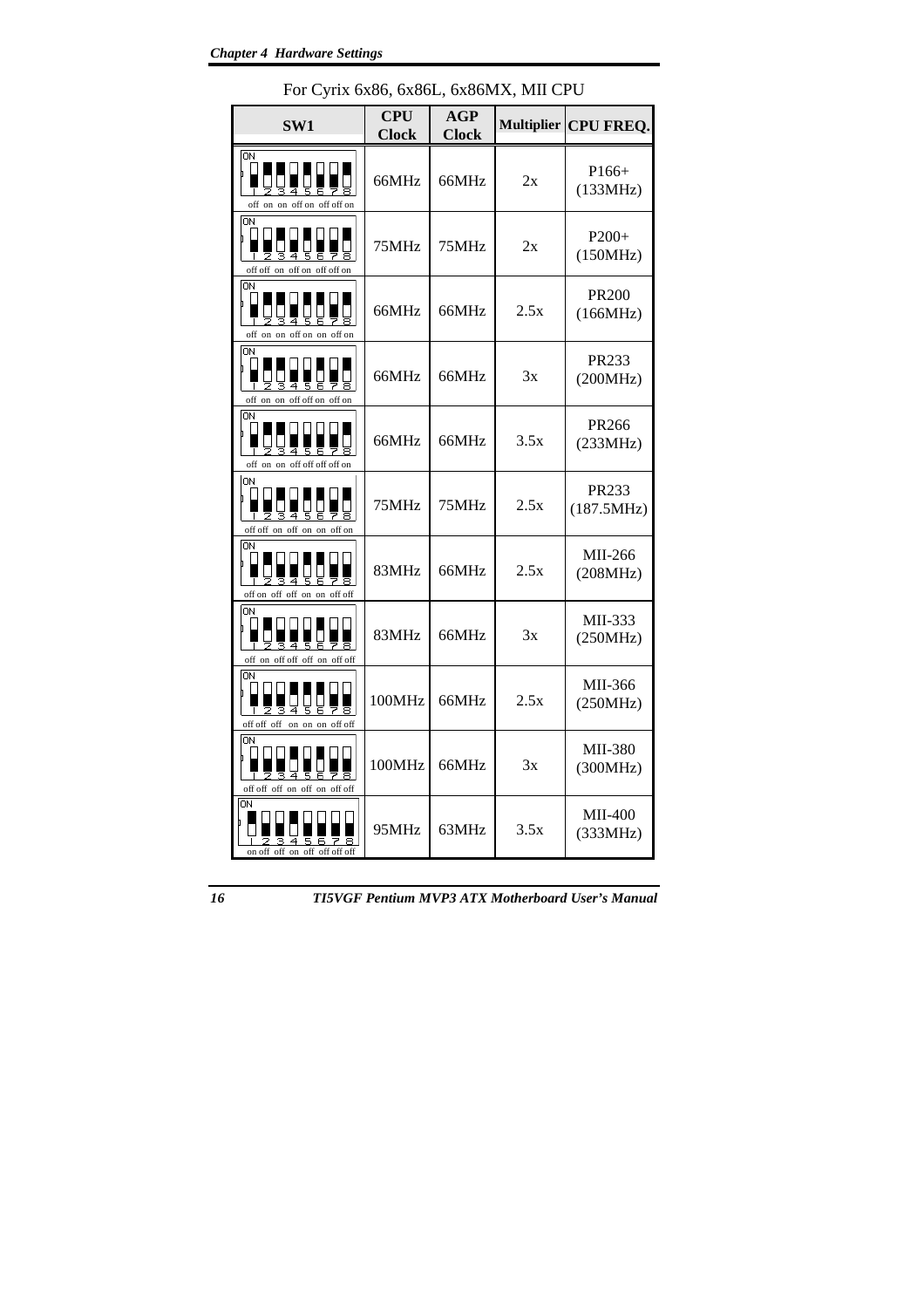| ΟN<br>4<br>5<br>百字百<br>з<br>2<br>off off off on off off off off   | 100MHz | 66MHz | 3.5x | MII-433<br>(350MHz) |
|-------------------------------------------------------------------|--------|-------|------|---------------------|
| l٥N<br>Ξ.<br>⋝<br>គ<br>ৰ<br>高<br>⊿<br>on off off on on off on off | 95MHz  | 64MHz | 4x   | MII-450<br>(380MHz) |
| ΙOΝ<br>5<br>8<br>з<br>б<br>⇁<br>off off off on on off on off      | 100MHz | 66MHz | 4x   | MII-466<br>(400MHz) |

# For AMD K5, K6, K6-2, K6-3 CPU

| SW <sub>1</sub>                    | <b>CPU</b><br><b>Clock</b> | AGP<br><b>Clock</b> |      | Multiplier CPU FREQ.          |
|------------------------------------|----------------------------|---------------------|------|-------------------------------|
| ōN<br>off on on off off off on     | 66MHz                      | 66MHz               | 1.5x | <b>PR100</b>                  |
| lОN<br>off on on off on off off on | 66MHz                      | 66MHz               | 2x   | PR133                         |
| lΟN<br>off on on off on on off on  | 66MHz                      | 66MHz               | 2.5x | PR <sub>166</sub> /<br>K6-166 |
| ŌN<br>off on on off off on off on  | 66MHz                      | 66MHz               | 3x   | K6-200                        |
| ON<br>off on on off off off on     | 66MHz                      | 66MHz               | 3.5x | K6-233                        |
| lоN<br>off on on off on off on on  | 66MHz                      | 66MHz               | 4x   | K6-266                        |
| lоN<br>off on on off on on on on   | 66MHz                      | 66MHz               | 4.5x | K6-300                        |

*TI5VGF Pentium MVP3 ATX Motherboard User's Manual 17*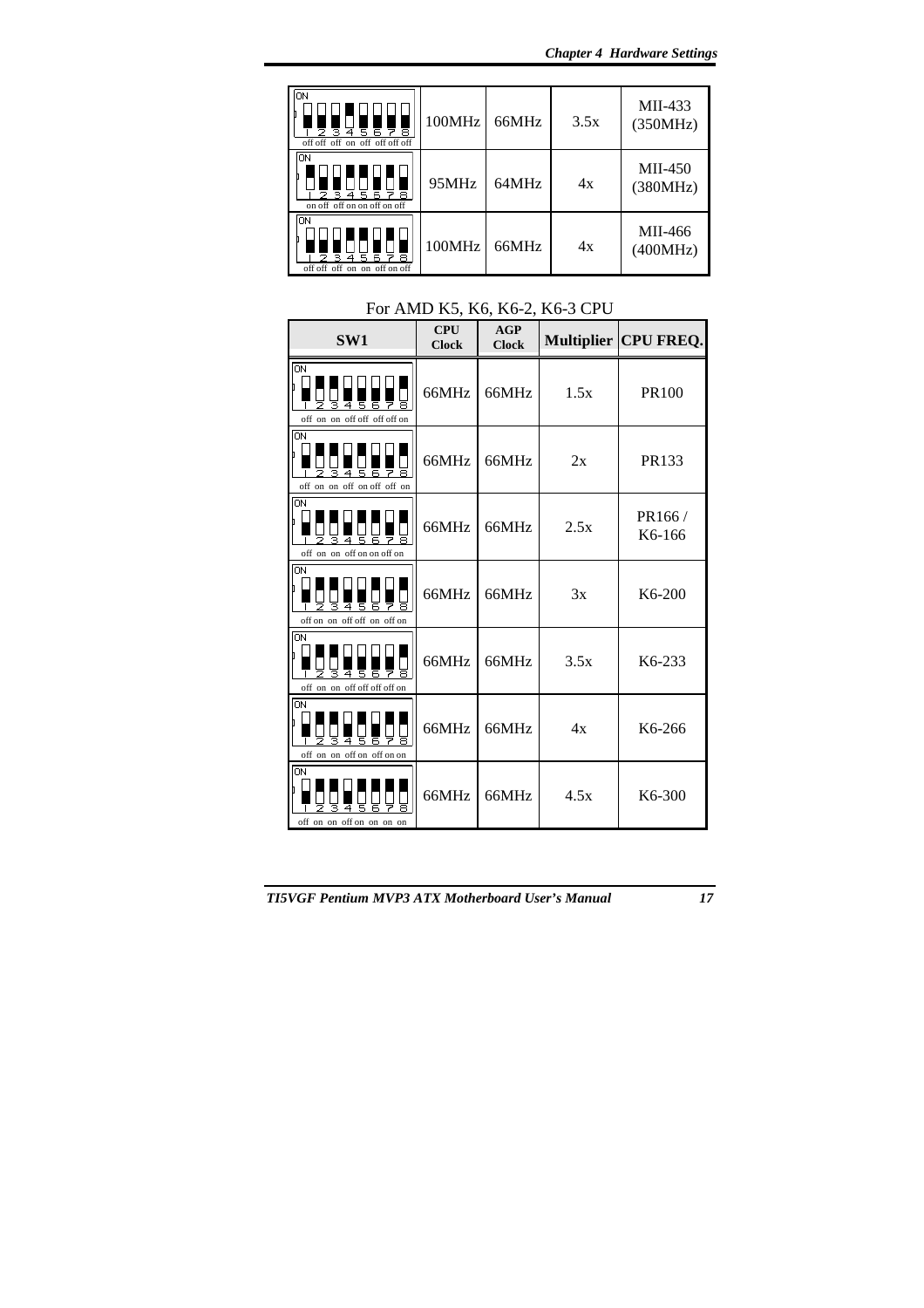| ON<br>off off off on off on off off          | 100MHz | 66MHz | 3x   | K6-2/300                   |
|----------------------------------------------|--------|-------|------|----------------------------|
| ЮN<br>6.<br>7<br>on off off on off off off   | 95MHz  | 64MHz | 3.5x | K6-2/333                   |
| ΟÑ<br>off off off on off off off off         | 100MHz | 66MHz | 3.5x | K6-2/350                   |
| ΟN<br>off on on off off off on on            | 66MHz  | 66MHz | 5.5x | K6-2/366                   |
| ΙOΝ<br>on off off on on off on off           | 95MHz  | 64MHz | 4x   | $K6 - 2/380$               |
| OΝ<br>4<br>6.<br>off on on off on off off on | 66MHz  | 66MHz | 6x   | K6-2/400                   |
| ON<br>off off off on on off on off           | 100MHz | 66MHz | 4x   | $K6-2/400$<br>$K6 - 3/400$ |
| OΝ<br>off off off on on on off               | 100MHz | 66MHz | 4.5x | $K6 - 2/450$<br>K6-3/450   |
| ON<br>on off off on off on on off            | 95MHz  | 66MHz | 5x   | K6-2/475<br>K6-3/475       |
| OΝ<br>off off off on off on on off           | 100MHz | 66MHz | 5x   | $K6-2/500$<br>$K6 - 3/500$ |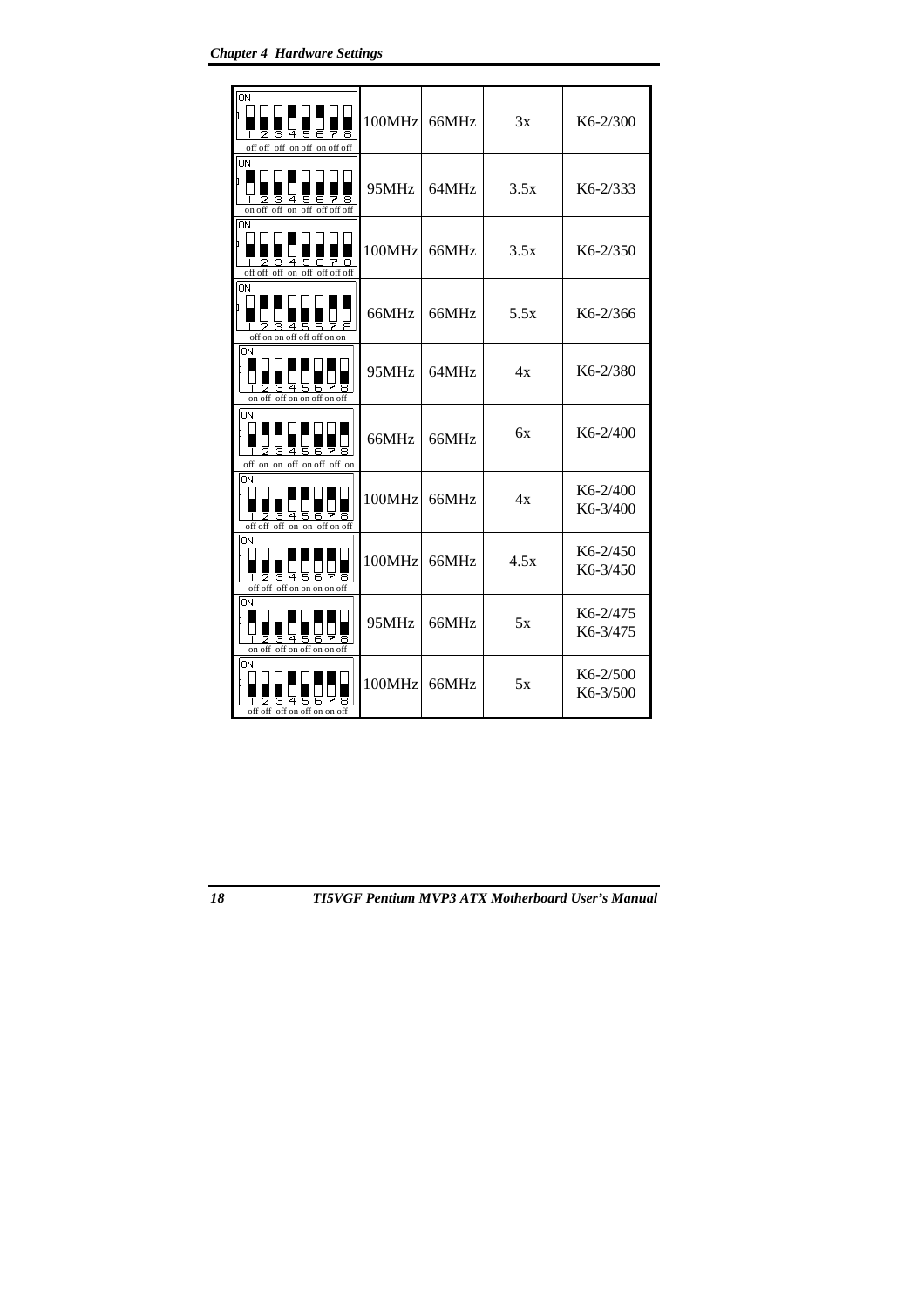# **4.2 JP1: DRAM Operating Frequency**

| JP1.      |       | <b>SDRAM Frequency</b> |
|-----------|-------|------------------------|
| $\pi$ 1-2 | short | Run CPU Clock          |
| $pin 2-3$ | short | Run AGP Clock          |

*NOTE: Set the SDRAM Frequency to Run CPU Clock only when the CPU clock is 100MHz and the DIMM modules are PC-100.*

# **4.3 SW2(1-4): CPU VCORE Voltage Selector SW3(1-4): CPU VIO Voltage Selector (optional)**

For Single Voltage CPU:

| SW2                | SW <sub>3</sub>     | $V_{CORE}/V_{IO}$ | (PH                                               |
|--------------------|---------------------|-------------------|---------------------------------------------------|
| l٥N<br>on on on on | ΙOΝ<br>off on on on | 3.5V              | Intel P54C, Cyrix 6x86,<br>AMD K5, IDT WinChip C6 |

For Dual Voltage CPU:

| SW <sub>2</sub>           | SW <sub>3</sub>            | $V_{\text{CORE}}$ | $V_{IO}$ | <b>CPU</b>                    |
|---------------------------|----------------------------|-------------------|----------|-------------------------------|
| <b>ON</b><br>on on on on  | <b>ON</b><br>off off on on | 3.5V              | 3.3V     | WinChip 2-3D<br>$(0.35\mu)^*$ |
| <b>ON</b><br>off on on on | ON<br>off off on on        | 3.4V              | 3.3V     |                               |
| <b>ON</b><br>on off on on | ON<br>з<br>off off on on   | 3.3V              | 3.3V     |                               |
| ON<br>off off on on       | ON<br>off off on on        | 3.2V              | 3.3V     | K6-233<br>$(0.35\mu)^*$       |
| ON<br>on on off on        | OΝ<br>off off on on        | 3.1V              | 3.3V     |                               |
| ON<br>off on off on       | <b>ON</b><br>off off on on | 3.0V              | 3.3V     |                               |

Intel P55C, Cyrix 6x86L/MX/MII, AMD K6/K6-2, K6-3, WinChip 2-3D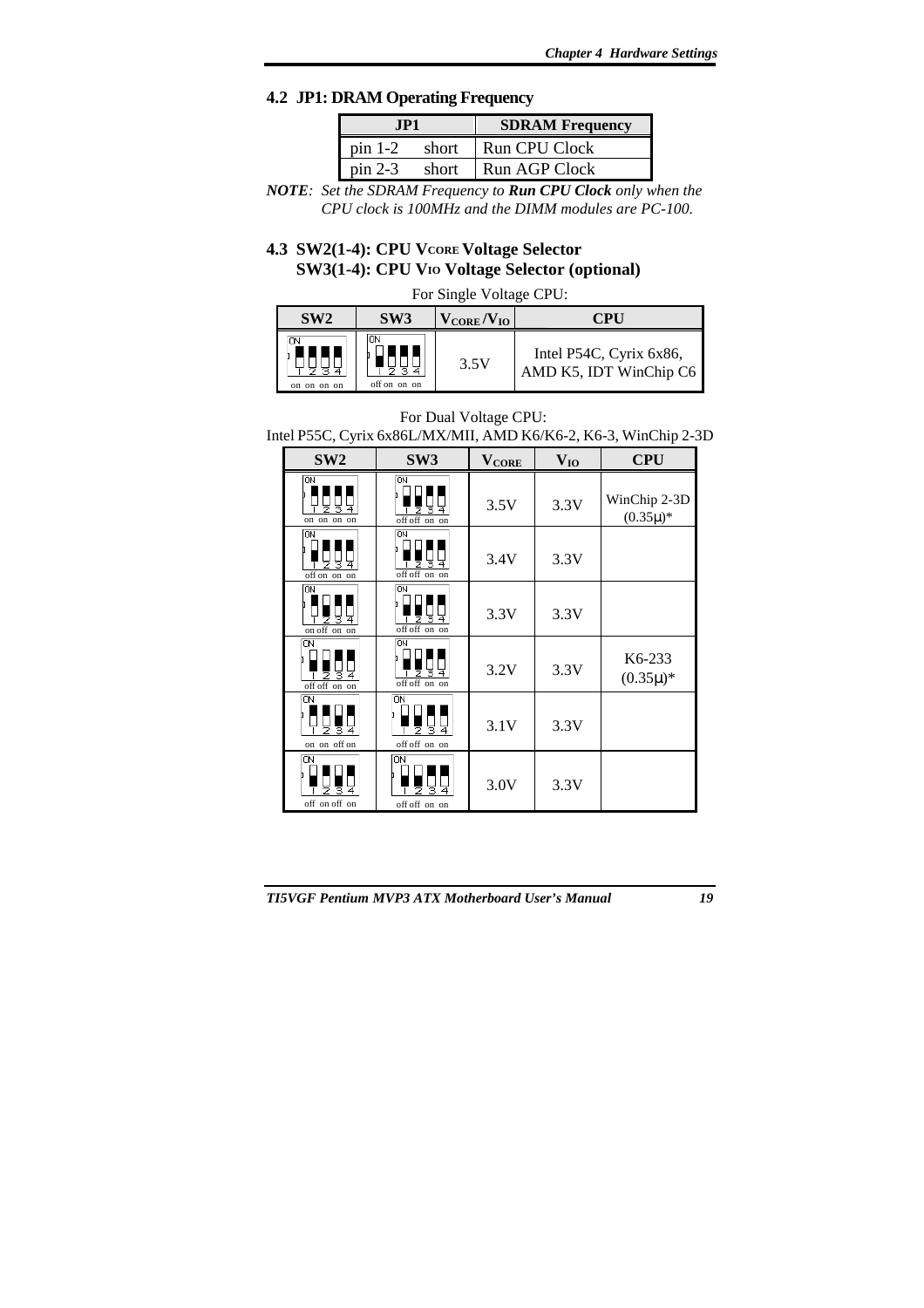*Chapter 4 Hardware Settings* 

| SW2                         | SW <sub>3</sub>            | <b>VCORE</b> | $V_{IQ}$ | <b>CPU</b>                                                  |
|-----------------------------|----------------------------|--------------|----------|-------------------------------------------------------------|
| ŪΝ<br>on off off on         | <b>ON</b><br>off off on on | 2.9V         | 3.3V     | K6-166/200<br>6x86MX                                        |
| ΟN<br>off off on            | <b>ON</b><br>off off on on | 2.8V         | 3.3V     | WinChip 2-3D<br>$(0.35\mu)^*$<br>P <sub>55</sub> C<br>6x86L |
| <b>ON</b><br>on on on off   | <b>ON</b><br>off off on on | 2.7V         | 3.3V     |                                                             |
| ΙOΝ<br>off on on off        | ON<br>off off on on        | 2.6V         | 3.3V     |                                                             |
| ŪΝ<br>on off on off         | ON<br>off off on on        | 2.5V         | 3.3V     |                                                             |
| ON<br>off off on off        | ON<br>off off on on        | 2.4V         | 3.3V     | K6-2/450 /475<br>K6-2/500<br>$K6-3$                         |
| ON<br>on on off off         | ON<br>off off on on        | 2.3V         | 3.3V     |                                                             |
| <b>ON</b><br>off on off off | ON<br>off off on on        | 2.2V         | 3.3V     | K6, K6-2<br>$(0.25\mu)^*$                                   |
| ON<br>on off off off        | ΟN<br>off off on on        | 2.1V         | 3.3V     |                                                             |
| ÖΝ<br>off off off           | OΝ<br>off off on on        | 2.0V         | 3.3V     |                                                             |

\* 0.25µ and 0.35µ refer to manufacturing processes.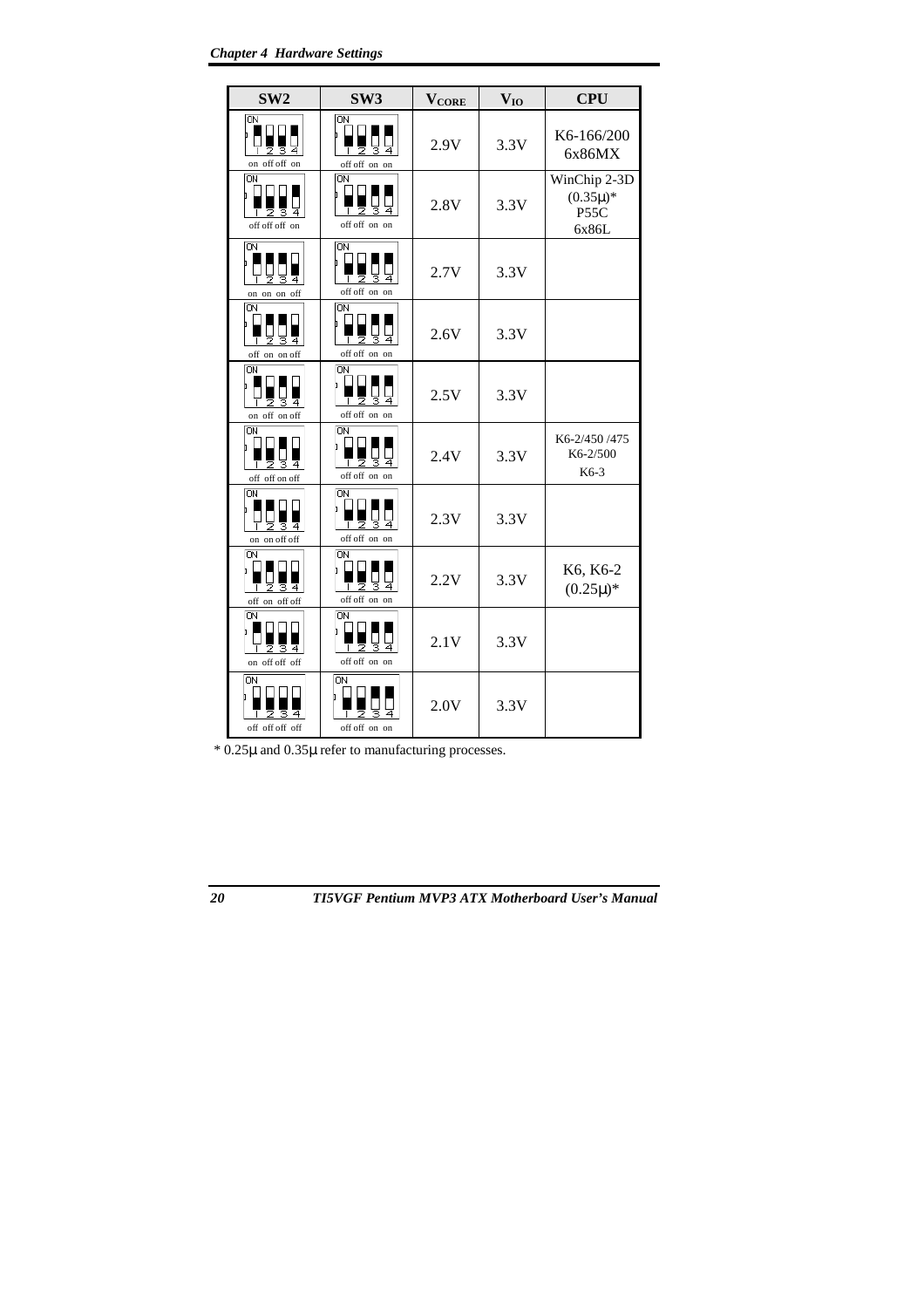| SW <sub>3</sub>           | $V_{IO}$ | SW <sub>3</sub>      | $V_{IO}$ | SW <sub>3</sub>          | $V_{IO}$ |
|---------------------------|----------|----------------------|----------|--------------------------|----------|
| ON<br>on on on on         | 3.6V     | ON<br>on off off on  | 3.0V     | ON<br>on on off off      | 2.4V     |
| <b>ON</b><br>off on on on | 3.5V     | ON<br>off off on     | 2.9V     | ON<br>off on off off     | 2.3V     |
| ON<br>on off on on        | 3.4V     | ON<br>on on on off   | 2.8V     | ē<br>з<br>on off off off | 2.2V     |
| ON<br>off off on on       | 3.3V     | ON<br>off on on off  | 2.7V     | ON<br>off off off        | 2.1V     |
| ON<br>on on off on        | 3.2V     | ΙOΝ<br>on off on off | 2.6V     |                          |          |
| ON<br>off on off on       | 3.1V     | ON<br>off off on off | 2.5V     |                          |          |

**CPU VIO Voltage Setting Guide** 

# **4.4 JP5: Clear CMOS Selection**

Use JP5, a 3-pin header, to clear the contents of the CMOS RAM. *Note that the ATX-power connector should be disconnected from the motherboard before clearing CMOS.* Do not clear the CMOS RAM unless it is absolutely necessary. You will lose your password, etc.

| .TP5 | <b>Function</b> | IP5 | <b>Function</b> |
|------|-----------------|-----|-----------------|
|      | Normal          |     | Clear CMOS      |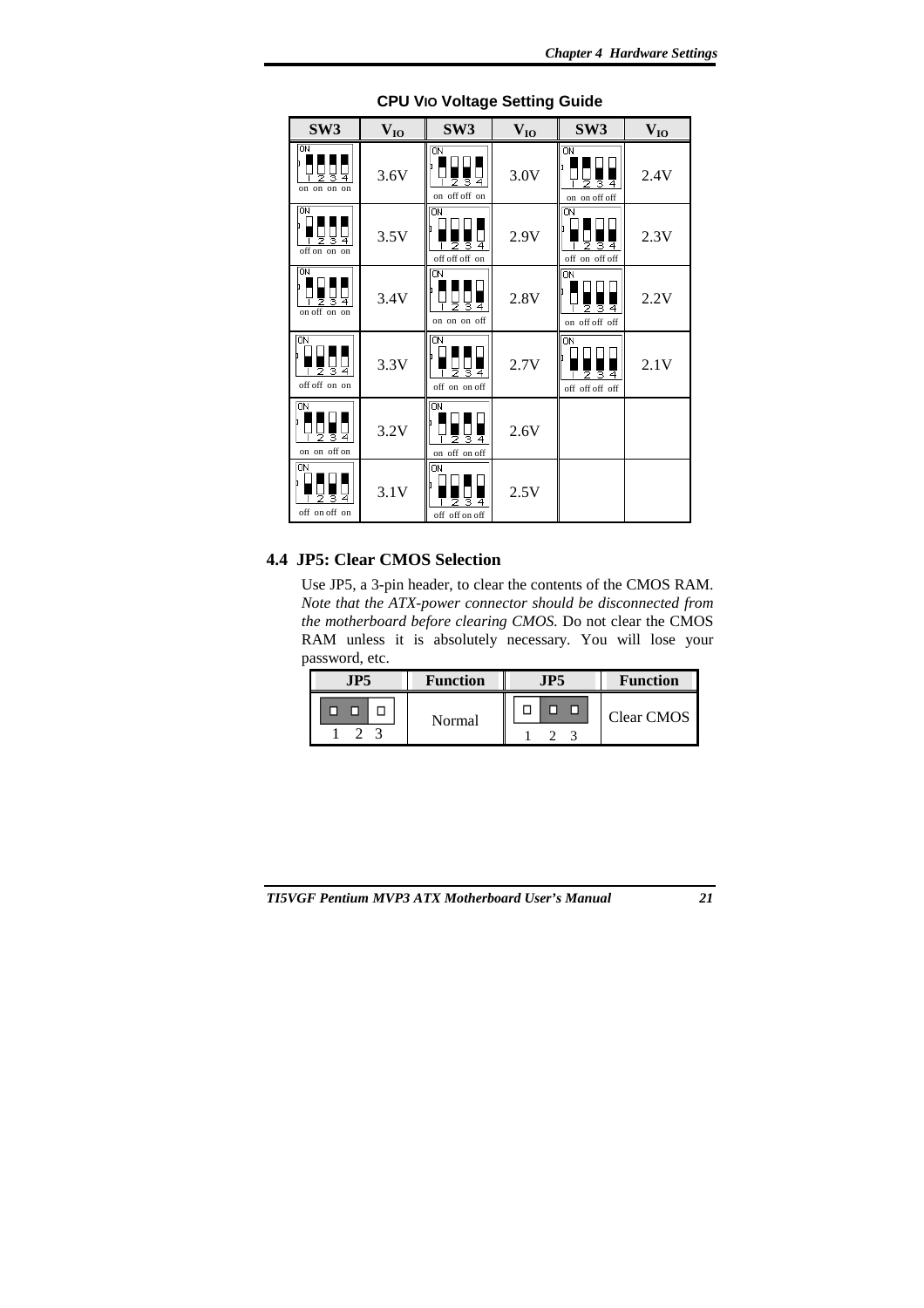# **Chapter 5 Installation**

This chapter describes the connectors and interfaces that the TI5VGF provides for creating a working system. Refer to Figure 3 for the location of the connectors.

The following items are covered in this chapter: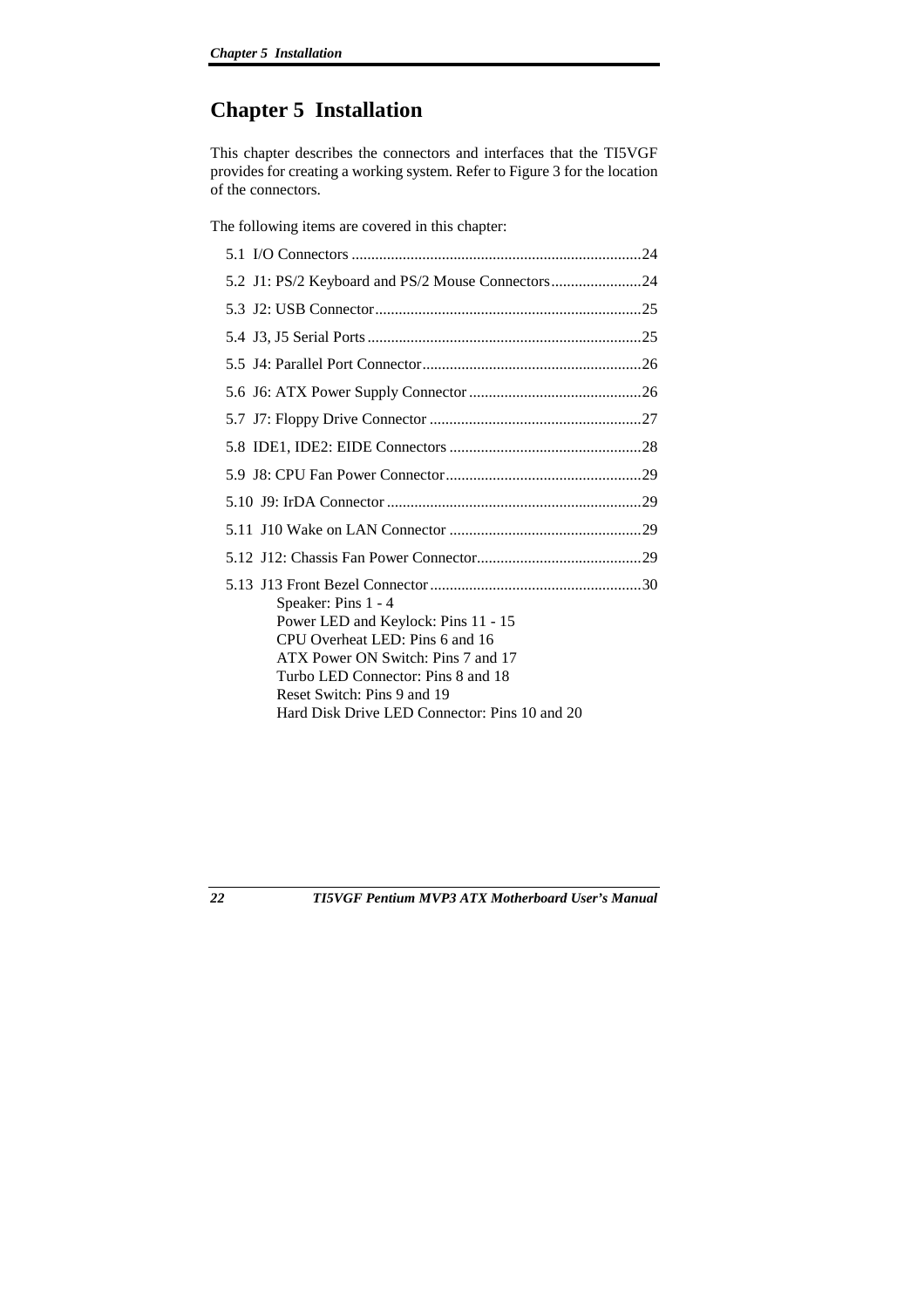



**Figure 3: Connector Location on the TI5VGF**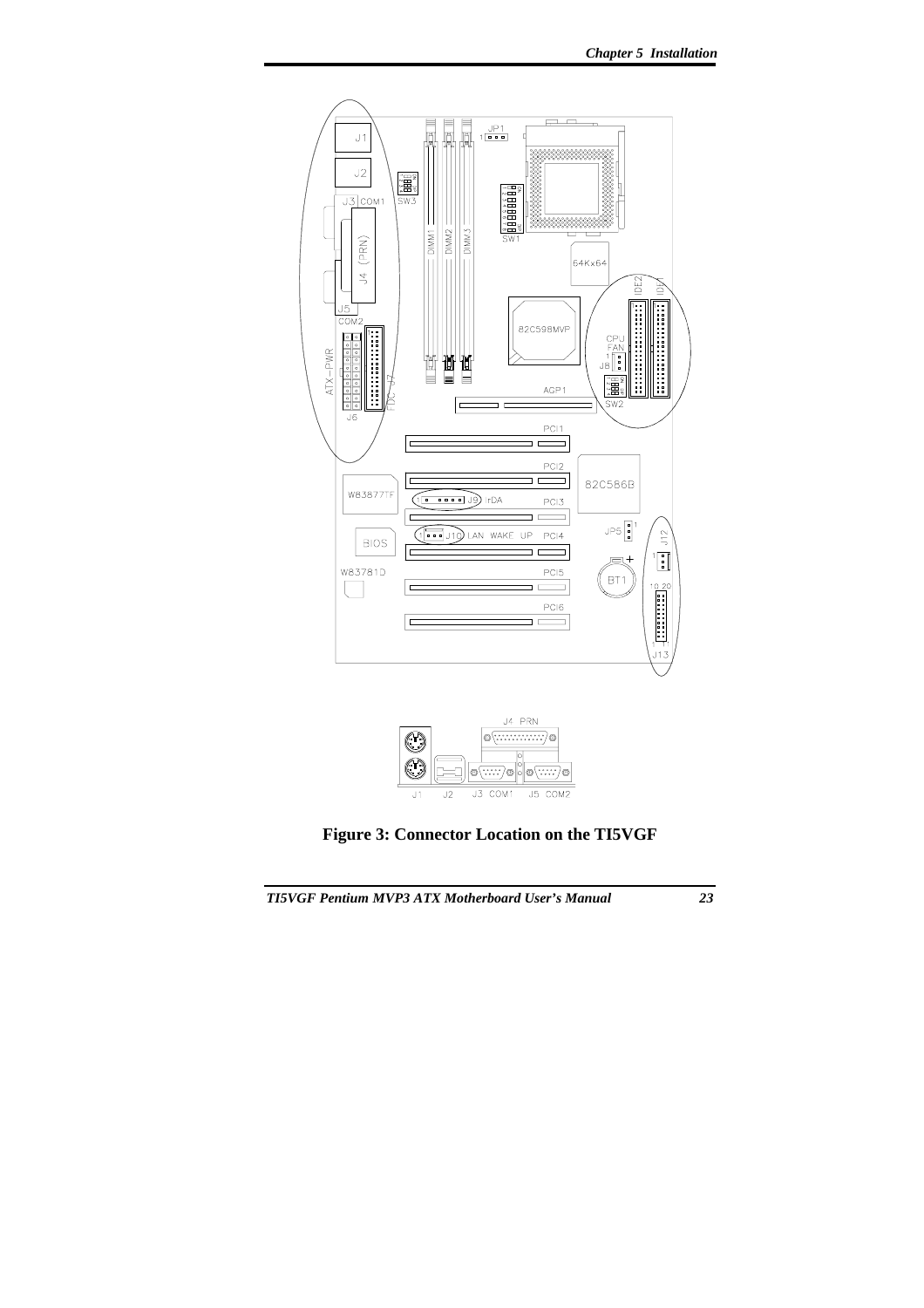# **5.1 I/O Connectors**

The I/O connectors connect the TI5VGF to the most common peripherals. To attach cables to these connectors, carefully align Pin 1 of the cables to that of the connectors. Refer to Figure 4 for the location and orientation of the connectors.





# **5.2 J1: PS/2 Keyboard and PS/2 Mouse Connectors**



Below are the pin-out assignments of the connectors.

| <b>Signal Name</b> | <b>Keyboard</b> | <b>Mouse</b> | <b>Signal Name</b> |
|--------------------|-----------------|--------------|--------------------|
| Keyboard data      |                 |              | Mouse data         |
| N.C.               |                 |              | N.C.               |
| GND                |                 |              | Ground             |
| 5V                 |                 |              | 5V                 |
| Keyboard clock     |                 |              | Mouse Clock        |
| N.C.               |                 |              | N.C.               |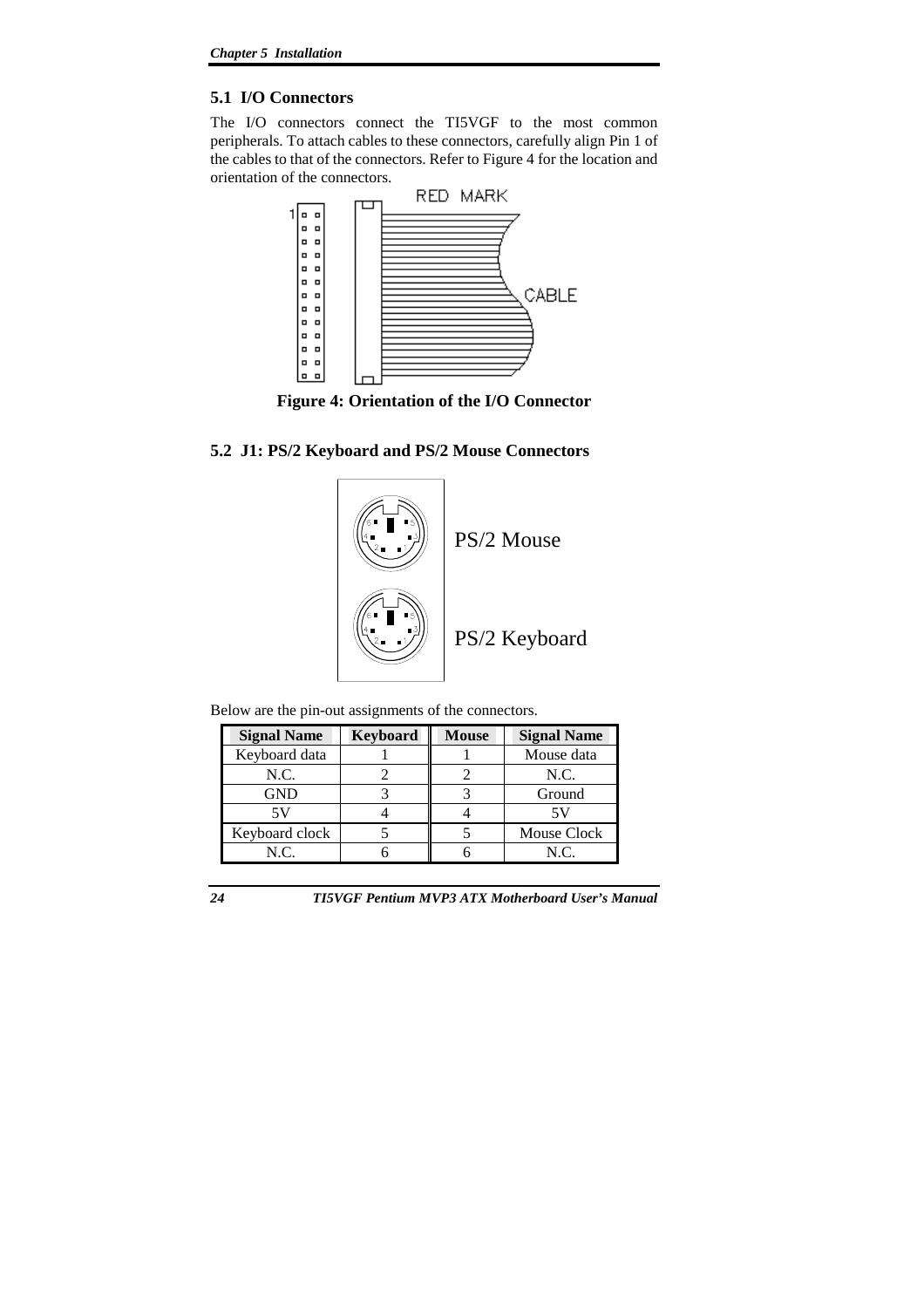### **5.3 J2: USB Connector**

J2 is the standard USB external connector consisting of two ports. USB support allows connections of up to 64 plug and play external peripherals per channel. The following table shows the pin outs of these ports.

| USB <sub>0</sub> | $J2$ Pin # | <b>Signal Name</b> |
|------------------|------------|--------------------|
|                  | 1/5        | Vcc                |
|                  | 2/6        | USB-               |
| USB1             |            | $USB+$             |
|                  |            | Ground             |

# **5.4 J3, J5 Serial Ports**

The onboard serial ports of the TI5VG, J3 and J5, are two DB-9 external connectors. The following table shows the pin-out assignments of the these connectors.

| <b>Signal Name</b>       | Pin# | Pin# | <b>Signal Name</b>   |
|--------------------------|------|------|----------------------|
| DCD, Data carrier detect |      |      | DSR, Data set ready  |
| RXD, Receive data        |      | ┑    | RTS, Request to send |
| TXD, Transmit data       |      | 8    | CTS, Clear to send   |
| DTR, Data terminal ready |      | 9    | RI, Ring indicator   |
| GND, ground              |      | 10   | Not Used             |



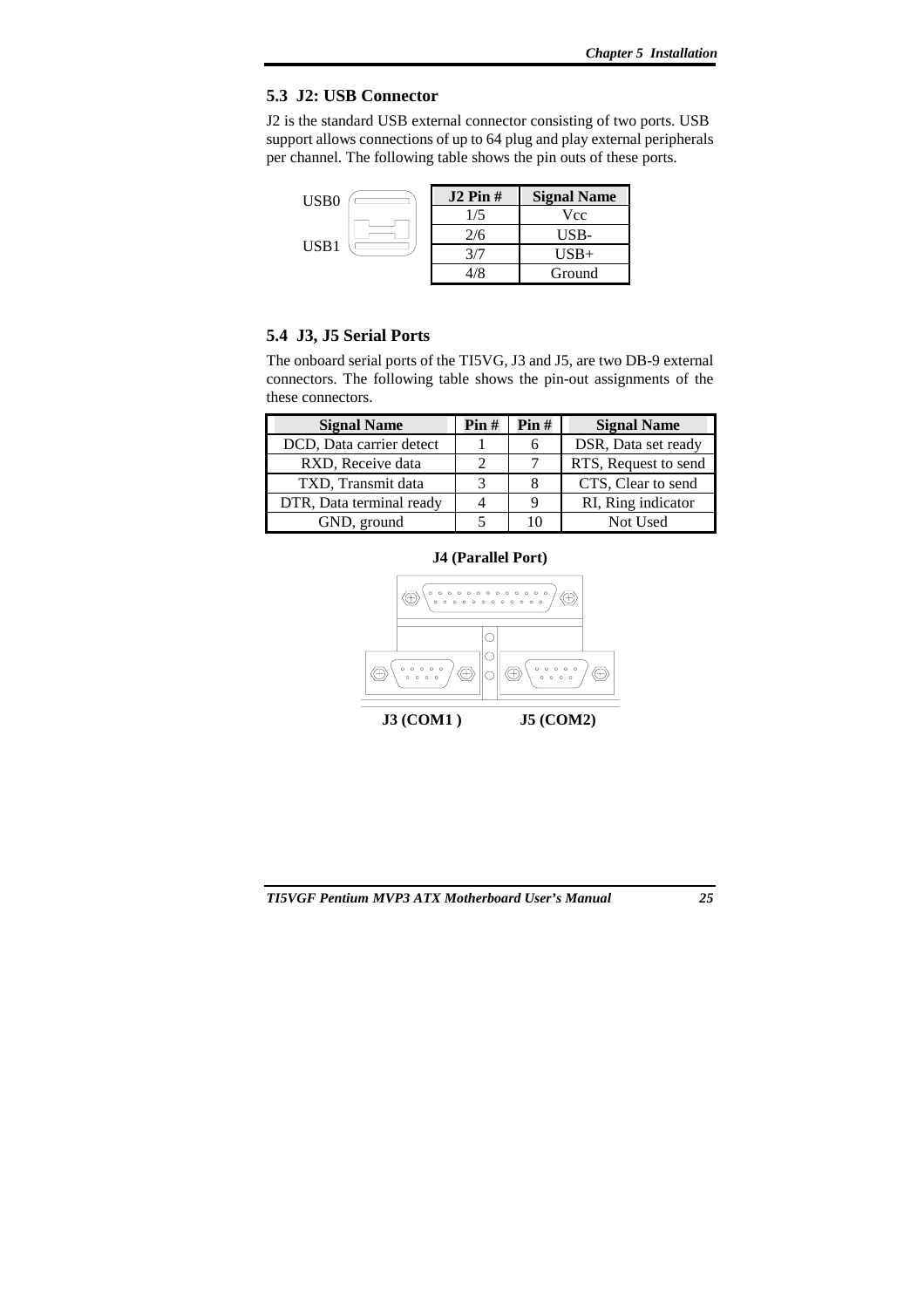# **5.5 J4: Parallel Port Connector**

J4 is a DB-25 external connector. The following table describes the pinout assignments of this connector. See the figure on the previous page.

| <b>Signal Name</b>   | Pin# | Pin# | <b>Signal Name</b> |
|----------------------|------|------|--------------------|
| Line printer strobe  |      | 14   | AutoFeed           |
| PD0, parallel data 0 | 2    | 15   | Error              |
| PD1, parallel data 1 | 3    | 16   | Initialize         |
| PD2, parallel data 2 | 4    | 17   | Select             |
| PD3, parallel data 3 | 5    | 18   | Ground             |
| PD4, parallel data 4 | 6    | 19   | Ground             |
| PD5, parallel data 5 | 7    | 20   | Ground             |
| PD6, parallel data 6 | 8    | 21   | Ground             |
| PD7, parallel data 7 | 9    | 22   | Ground             |
| ACK, acknowledge     | 10   | 23   | Ground             |
| Busy                 | 11   | 24   | Ground             |
| Paper empty          | 12   | 25   | Ground             |
| Select               | 13   | N/A  | N/A                |

# **5.6 J6: ATX Power Supply Connector**

J6 is a 20-pin ATX power supply connector. Refer to the following table for the pin out assignments.

| 11 |        | <b>Signal Name</b> | Pin# | $\text{Pin}\,\text{\#}$ | <b>Signal Name</b> |
|----|--------|--------------------|------|-------------------------|--------------------|
| ∩  | П      | 3.3V               | 11   |                         | 3.3V               |
| ∩  | Ω      | $-12V$             | 12   | 2                       | 3.3V               |
| ∩  | Ō      | Ground             | 13   | 3                       | Ground             |
|    | Ō      | <b>PS-ON</b>       | 14   | 4                       | $+5V$              |
| ∩  | ∩<br>∩ | Ground             | 15   | 5                       | Ground             |
|    | Ō      | Ground             | 16   | 6                       | $+5V$              |
|    | O      | Ground             | 17   |                         | Ground             |
| ∩  | Ô      | $-5V$              | 18   | 8                       | Power good         |
| M  | Ō      | $+5V$              | 19   | 9                       | 5VSB               |
| 20 | 10     | $+5V$              | 20   | 10                      | $+12V$             |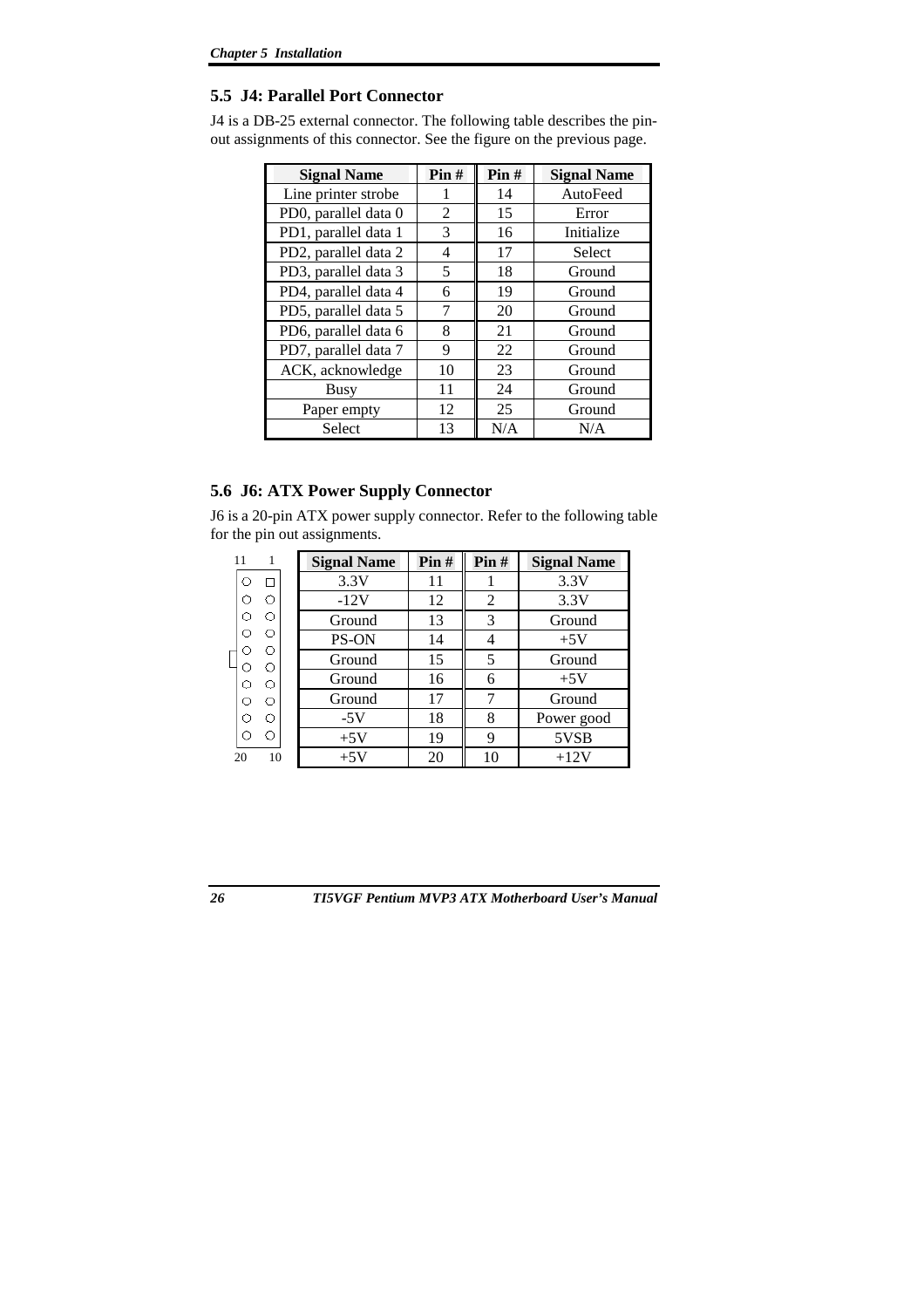# **5.7 J7: Floppy Drive Connector**

J7 of the TI5VGF is a 34-pin header and will support up to 2.88MB floppy drives.

|                                                                                               |  | <b>Signal Name</b> | Pin# | Pin#   | <b>Signal Name</b> |    |               |  |  |        |    |    |           |
|-----------------------------------------------------------------------------------------------|--|--------------------|------|--------|--------------------|----|---------------|--|--|--------|----|----|-----------|
|                                                                                               |  | Ground             | 1    | 2      | RM/LC              |    |               |  |  |        |    |    |           |
|                                                                                               |  | Ground             | 3    | 4      | No connect         |    |               |  |  |        |    |    |           |
|                                                                                               |  | Ground             | 5    | 6      | No connect         |    |               |  |  |        |    |    |           |
| $\Box$<br>o                                                                                   |  | Ground             | 7    | 8      | Index              |    |               |  |  |        |    |    |           |
| o<br>α<br>п<br>α                                                                              |  | Ground             | 9    | 10     | Motor enable 0     |    |               |  |  |        |    |    |           |
| о<br>α<br>п<br>o                                                                              |  | Ground             | 11   | 12     | Drive select 1     |    |               |  |  |        |    |    |           |
| D<br>о<br>o<br>α                                                                              |  | Ground             | 13   | 14     | Drive select 0     |    |               |  |  |        |    |    |           |
| o<br>α<br>o<br>۰<br>۰<br>o<br>o<br>o<br>o<br>o<br>$\Box$<br>α<br>$\Box$<br>o<br>$\Box$<br>. . |  | Ground             | 15   | 16     | Motor enable 1     |    |               |  |  |        |    |    |           |
|                                                                                               |  |                    |      |        |                    |    |               |  |  | Ground | 17 | 18 | Direction |
|                                                                                               |  |                    |      |        |                    |    |               |  |  | Ground | 19 | 20 | Step      |
|                                                                                               |  | Ground             | 21   | 22     | Write data         |    |               |  |  |        |    |    |           |
|                                                                                               |  | Ground             | 23   | 24     | Write gate         |    |               |  |  |        |    |    |           |
|                                                                                               |  | Ground             | 25   | 26     | Track 00           |    |               |  |  |        |    |    |           |
|                                                                                               |  |                    |      | Ground | 27                 | 28 | Write protect |  |  |        |    |    |           |
|                                                                                               |  | Ground             | 29   | 30     | Read data          |    |               |  |  |        |    |    |           |
|                                                                                               |  | Ground             | 31   | 32     | Side 1 select      |    |               |  |  |        |    |    |           |
|                                                                                               |  | Ground             | 33   | 34     | Diskette change    |    |               |  |  |        |    |    |           |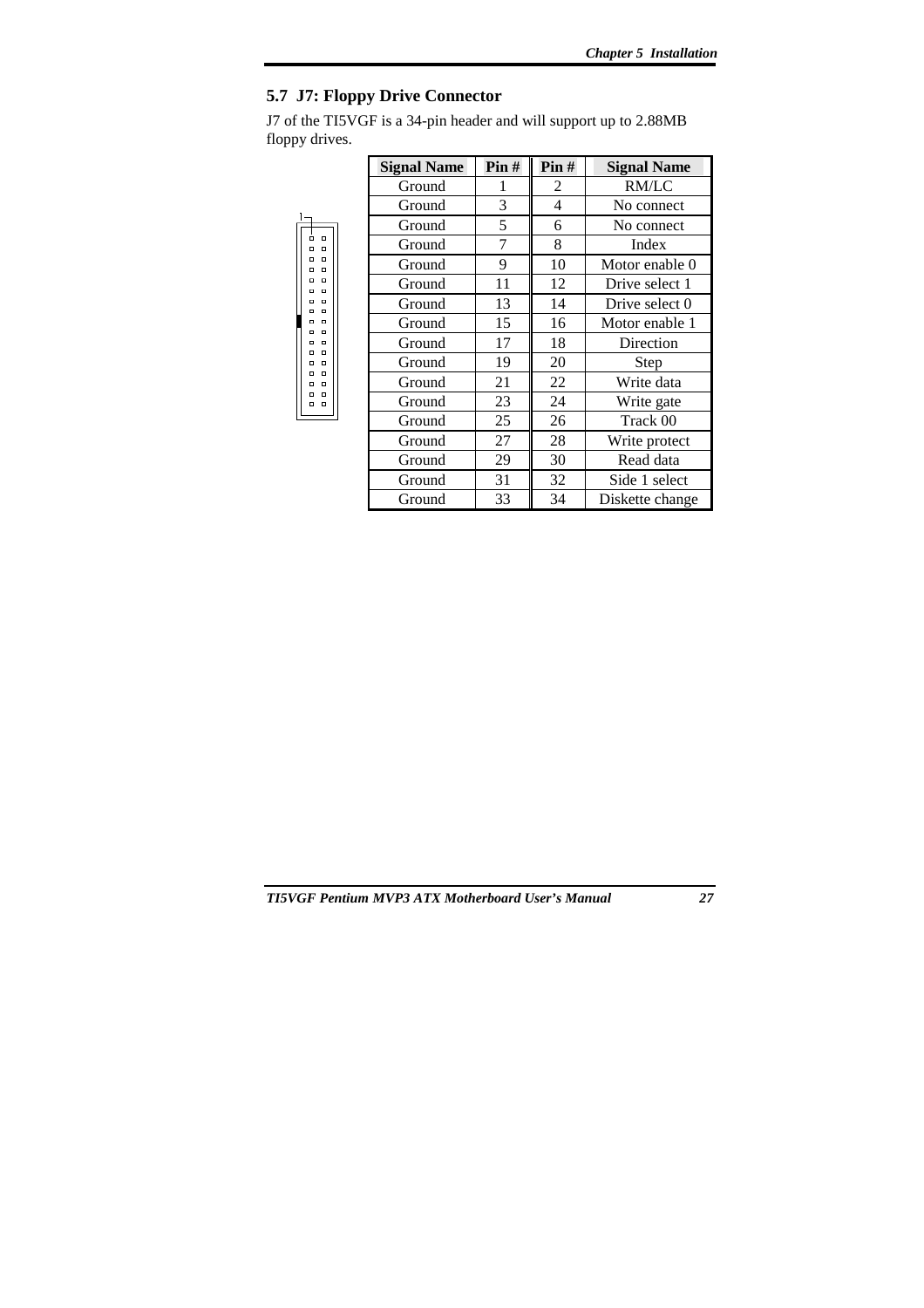$1-$ 

# **5.8 IDE1, IDE2: EIDE Connectors**

 **IDE1: Primary IDE Connector** 

|        | <b>Signal Name</b> | Pin#            | Pin#            | <b>Signal Name</b> |
|--------|--------------------|-----------------|-----------------|--------------------|
|        | <b>Reset IDE</b>   |                 | 2               | Ground             |
| o      | Host data 7        | 3               | 4               | Host data 8        |
| 0      | Host data 6        | 5               | 6               | Host data 9        |
| 0<br>o | Host data 5        | 7               | 8               | Host data 10       |
| o      | Host data 4        | 9               | 10              | Host data 11       |
| o      | Host data 3        | 11              | 12              | Host data 12       |
| o<br>o | Host data 2        | 13              | 14              | Host data 13       |
| 0      | Host data 1        | 15              | 16              | Host data 14       |
| O<br>o | Host data 0        | 17              | 18              | Host data 15       |
| 0      | Ground             | 19              | 20              | Kev                |
| o      | DR <sub>O0</sub>   | 21              | 22              | Ground             |
| 0<br>o | <b>Host IOW</b>    | 23              | $\overline{24}$ | Ground             |
| o      | <b>Host IOR</b>    | 25              | 26              | Ground             |
| o<br>o | <b>IOCHRDY</b>     | $\overline{27}$ | 28              | <b>Host ALE</b>    |
| o      | DACK <sub>0</sub>  | 29              | 30              | Ground             |
| o      | IRO <sub>14</sub>  | $\overline{31}$ | $\overline{32}$ | No connect         |
|        | Address 1          | 33              | 34              | No connect         |
|        | Address 0          | $\overline{35}$ | 36              | Address 2          |
|        | Chip select 0      | 37              | 38              | Chip select 1      |
|        | Activity           | 39              | 40              | Ground             |

# **IDE2: Secondary IDE Connector**

|               | <b>Signal Name</b> | Pin#            | Pin# | <b>Signal Name</b> |
|---------------|--------------------|-----------------|------|--------------------|
|               | <b>Reset IDE</b>   | 1               | 2    | Ground             |
| ₹             | Host data 7        | 3               | 4    | Host data 8        |
| ò o           | Host data 6        | 5               | 6    | Host data 9        |
| . .           | Host data 5        | 7               | 8    | Host data 10       |
| . .<br>$\Box$ | Host data 4        | 9               | 10   | Host data 11       |
| $\Box$        | Host data 3        | 11              | 12   | Host data 12       |
| . .<br>. .    | Host data 2        | 13              | 14   | Host data 13       |
| . .           | Host data 1        | 15              | 16   | Host data 14       |
| . .<br>. .    | Host data 0        | 17              | 18   | Host data 15       |
| . .           | Ground             | 19              | 20   | Key                |
| . .<br>. .    | DR <sub>O0</sub>   | 21              | 22   | Ground             |
| . .           | <b>Host IOW</b>    | 23              | 24   | Ground             |
| . .<br>. .    | Host <b>IOR</b>    | 25              | 26   | Ground             |
| . .           | <b>IOCHRDY</b>     | 27              | 28   | <b>Host ALE</b>    |
| . .<br>. .    | DACK1              | 29              | 30   | Ground             |
| . .           | MIRQ0              | $\overline{31}$ | 32   | No connect         |
|               | Address 1          | 33              | 34   | No connect         |
|               | Address 0          | 35              | 36   | Address 2          |
|               | Chip select 0      | 37              | 38   | Chip select 1      |
|               | Activity           | 39              | 40   | Ground             |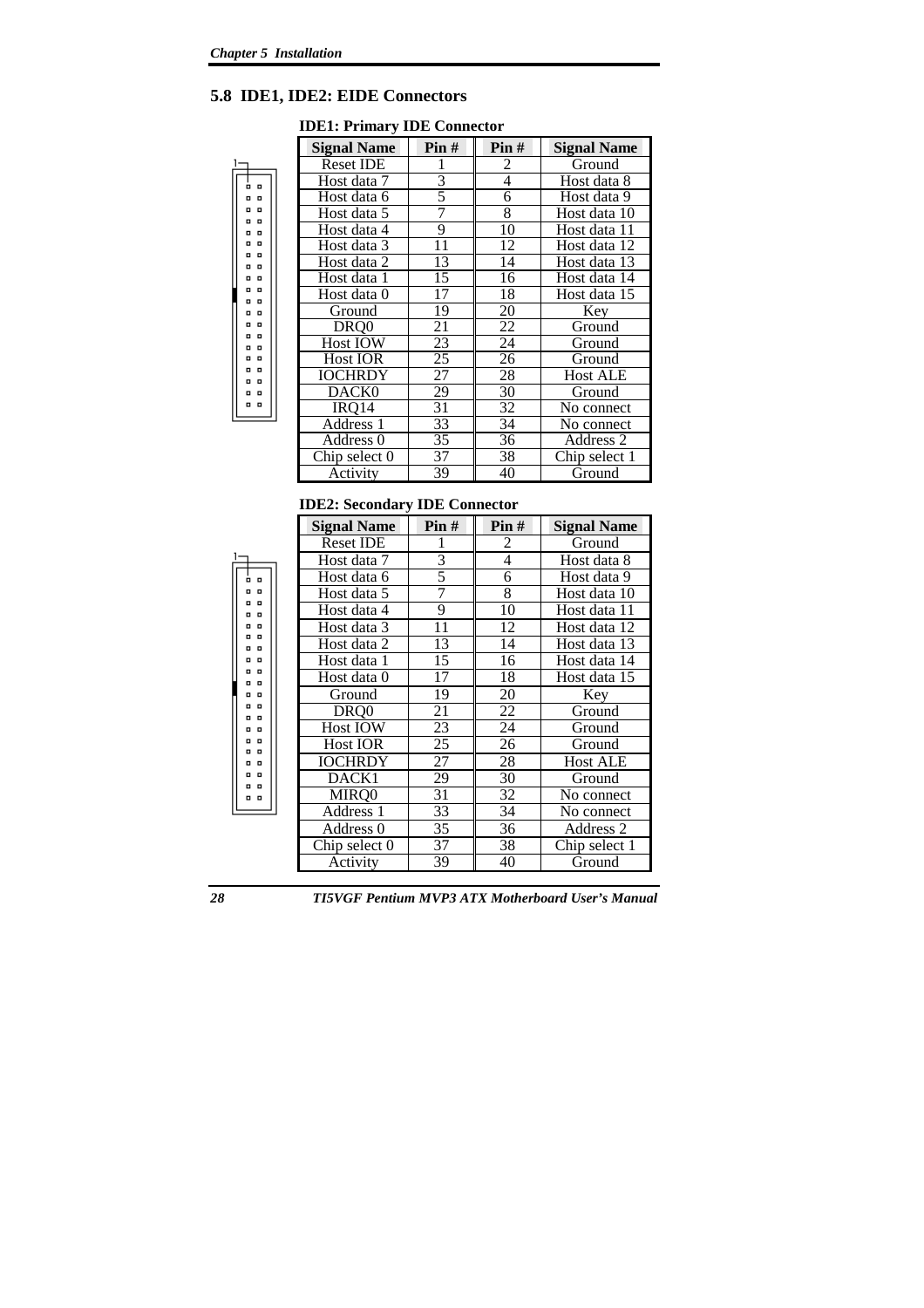# **5.9 J8: CPU Fan Power Connector**

J8 is a 3-pin header for the CPU fan power connector. The fan must be a 12V fan.

| Pin# | <b>Signal Name</b> |
|------|--------------------|
|      | Fan sensor         |
|      |                    |
|      | Ground             |

# **5.10 J9: IrDA Connector**

This connector is used for an IrDA connector that supports infrared wireless communication with IrDA devices.

|                    | $\text{Pin}\,\text{\#}$ | <b>Signal Name</b> |
|--------------------|-------------------------|--------------------|
| IRRX IRTX<br>$+5V$ |                         | $+5V$              |
|                    |                         | No connect         |
|                    |                         | Ir $RX$            |
| N.C. GND           |                         | Ground             |
|                    |                         | Ir TX              |

# **5.11 J10 Wake on LAN Connector**

J10 is a 3-pin header for Wake on LAN function on the motherboard.

|  | $\textbf{Pin} \#$ | <b>Signal Name</b> |
|--|-------------------|--------------------|
|  |                   | 5VSB               |
|  |                   | Ground             |
|  |                   | Wake on LAN        |

# **5.12 J12: Chassis Fan Power Connector**

J12 is a 3-pin header for the chassis fan power connector. The fan must be a 12V fan.



| Pin# | <b>Signal Name</b> |
|------|--------------------|
|      | Fan sensor         |
|      |                    |
|      | Ground             |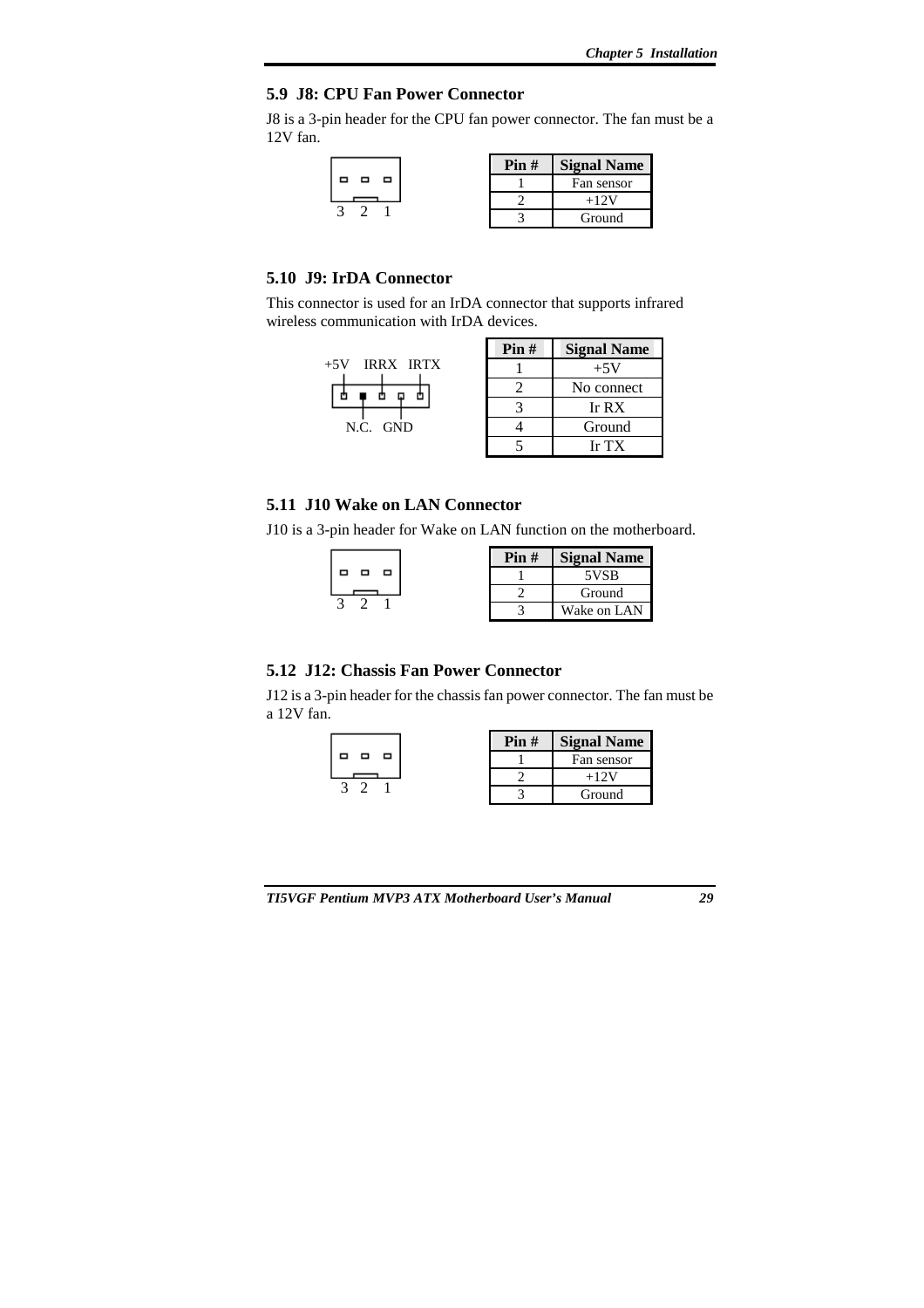### **5.13 J13 Front Bezel Connector**

The front bezel of the case has a control panel which provides light indication of the computer activities and switches to change the computer status. J13 is a 20-pin header that provides interfaces for the following functions.



### **Speaker: Pins 1 - 4**

This connector provides an interface to a speaker for audio tone generation. An 8-ohm speaker is recommended.

|           | J13 Pin# |
|-----------|----------|
|           |          |
|           |          |
| 000000000 |          |
|           |          |

### **Power LED and Keylock: Pins 11 - 15**

The power LED indicates the status of the main power switch. The keylock switch, when closed, will disable the keyboard function.

| □ |  |  |  | 000000000 |  |
|---|--|--|--|-----------|--|
|   |  |  |  | 00000     |  |
|   |  |  |  |           |  |

| J13 Pin# | <b>Signal Name</b> |  |  |  |  |
|----------|--------------------|--|--|--|--|
| 11       | Power LED          |  |  |  |  |
| 12       | No connect         |  |  |  |  |
| 13       | Ground             |  |  |  |  |
| 14       | Keylock            |  |  |  |  |
| 5        | Ground             |  |  |  |  |

**Signal Name** Speaker out No connect **Ground**  $+5V$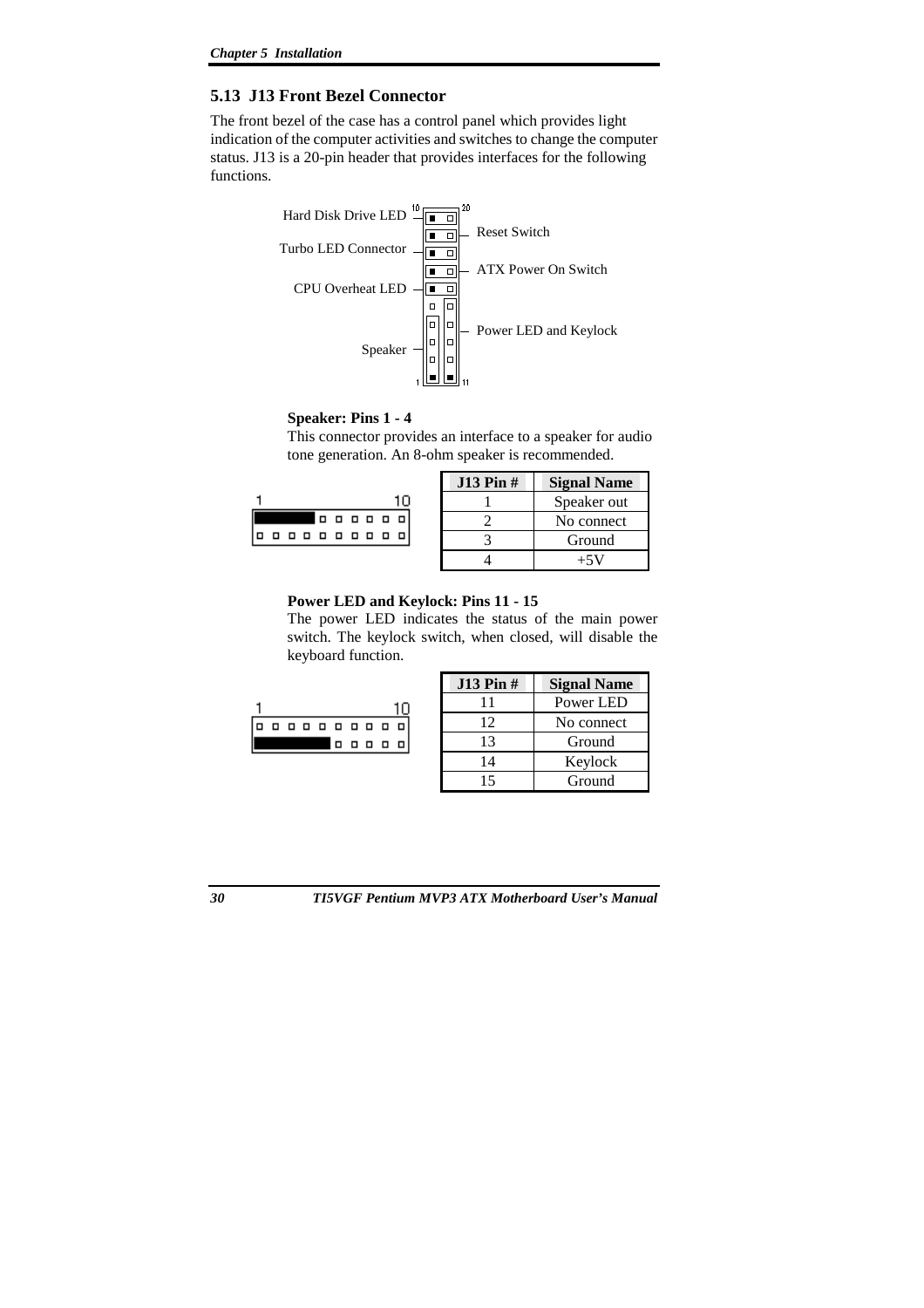### **CPU Overheat LED: Pins 6 and 16**

This connector connects to the CPU Overheat LED that lights up when CPU temperature exceeds the CPU warning temperature set in the BIOS. When this occurs, the system slows down until the temperature falls to a safe level.

|                          | $J13$ Pin # | <b>Signal Name</b> |
|--------------------------|-------------|--------------------|
| 1000 O I<br><b>00001</b> |             |                    |
| 1000 O I<br>1000001      |             | Ground             |

#### **ATX Power ON Switch: Pins 7 and 17**

This is an "ATX Power Supply On/Off Switch" that is connected to the power switch on the case. When pressed for more than 4 seconds, the system powers off. When pressed for less than 4 seconds, the system enters the Suspend Mode (depending on BIOS pre-settings).

|  |  |  |  | חו |
|--|--|--|--|----|
|  |  |  |  |    |
|  |  |  |  |    |

### **Turbo LED Connector: Pins 8 and 18**

There is no turbo/deturbo function on the motherboard. The Turbo LED will always be On when linked to this connector.

|                   | J13 Pin # | <b>Signal Name</b> |
|-------------------|-----------|--------------------|
| 10 O I<br>------- |           |                    |
| 0000000000        |           | Ground             |

### **Reset Switch: Pins 9 and 19**

The reset switch allows the user to reset the system without turning Off the main power and then On. Orientation is not required when making a connection to this header.

|  |  |  |  | 10         |
|--|--|--|--|------------|
|  |  |  |  |            |
|  |  |  |  | 0000000000 |

#### **Hard Disk Drive LED Connector: Pins 10 and 20**

This connector connects to the hard drive activity LED on the control panel. The LED flashes when HDD is in use.

|              | J13 Pin # | <b>Signal Name</b> |
|--------------|-----------|--------------------|
| . <b>. .</b> |           | Ground             |
|              |           |                    |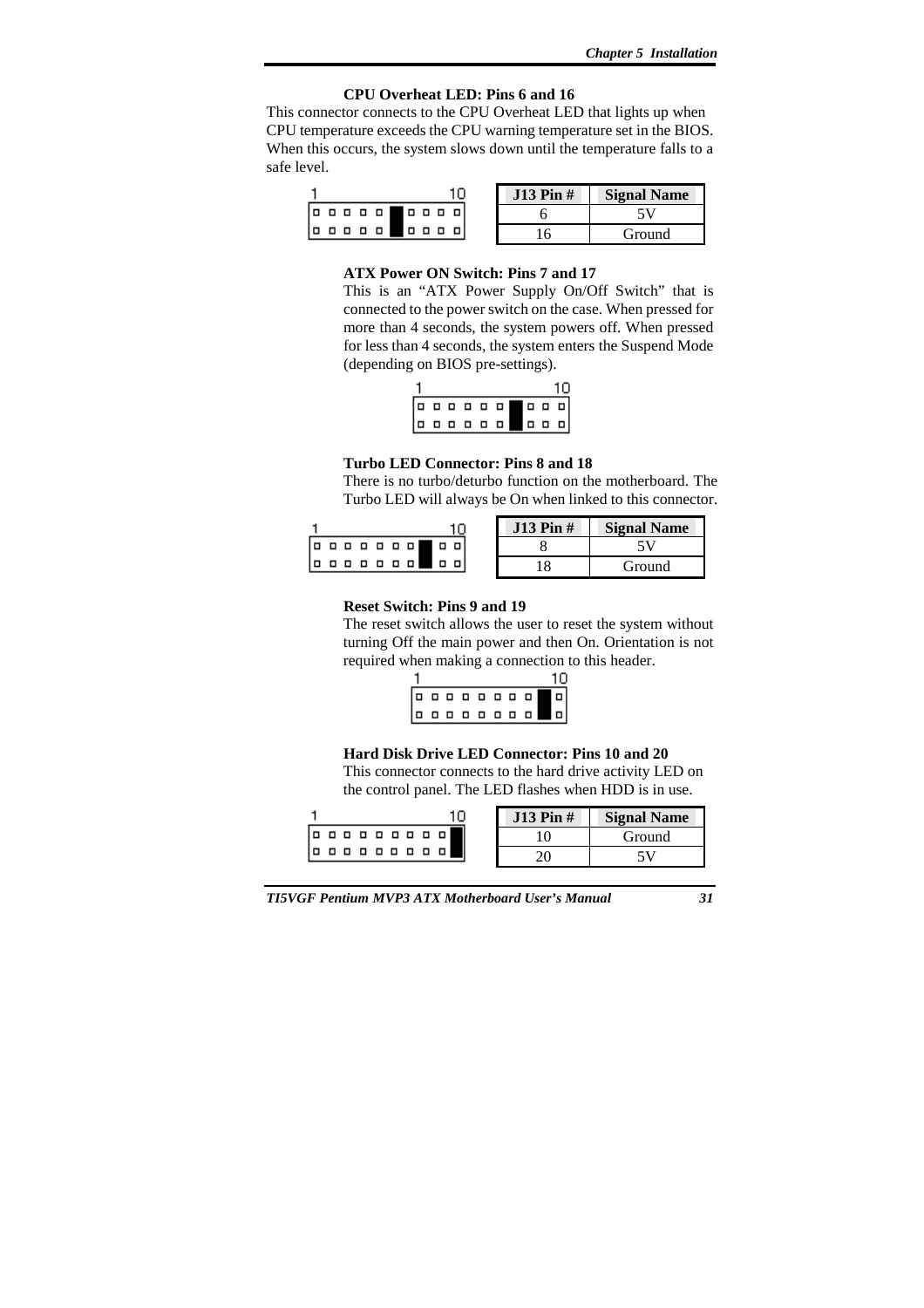*This page was intentionally left blank.*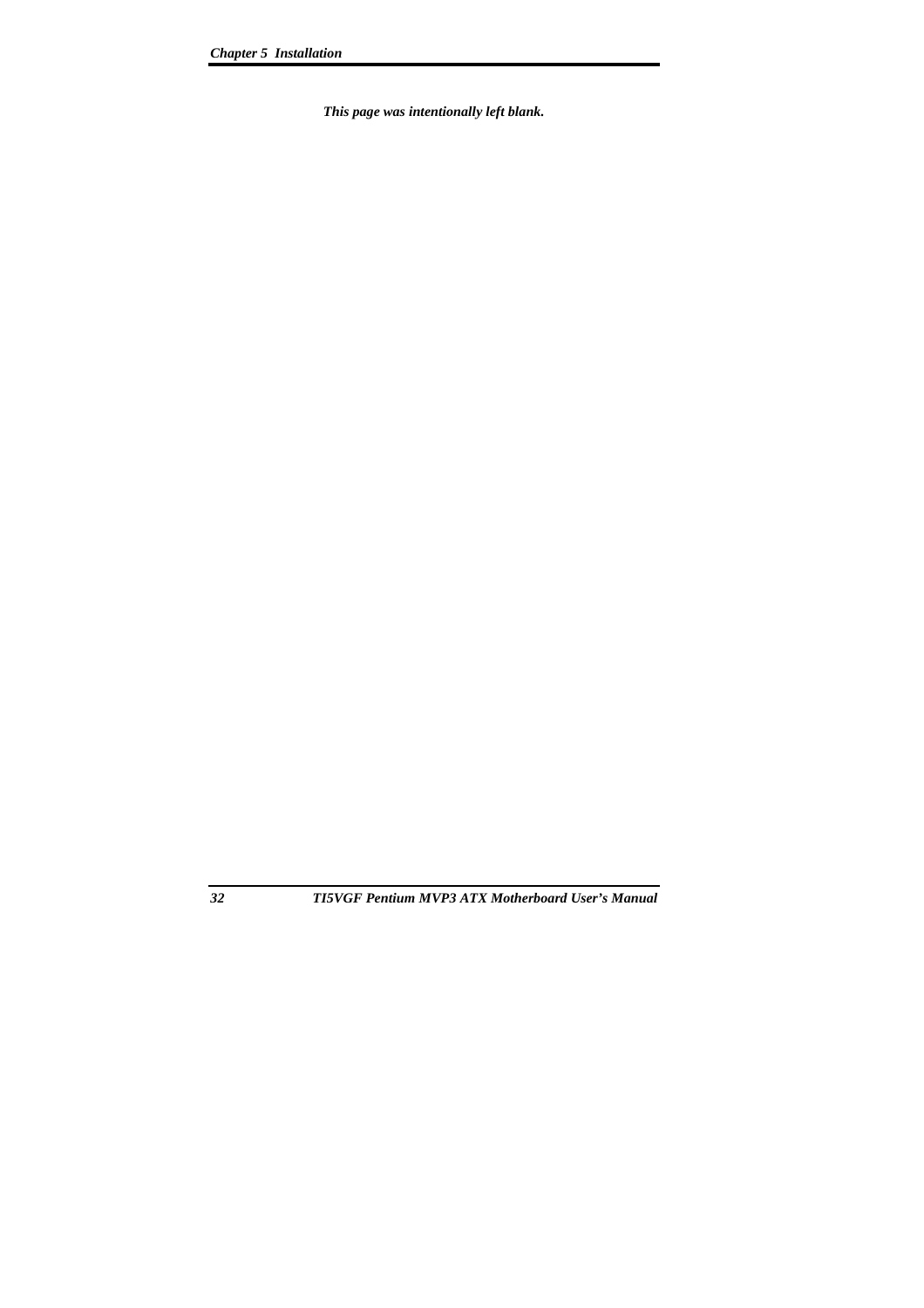# **Chapter 6 BIOS Configuration**

This chapter describes the different settings available in the Award BIOS that comes with the TI5VGF motherboard. The topics covered in this chapter are as follows:

| Date<br>Time<br>Primary HDDs / Secondary HDDs<br>Drive A / Drive B<br>Floppy 3 Mode Support<br>Video<br>Halt On                                                                                                                                                                                                                                                                                                                                                                                                                            |  |
|--------------------------------------------------------------------------------------------------------------------------------------------------------------------------------------------------------------------------------------------------------------------------------------------------------------------------------------------------------------------------------------------------------------------------------------------------------------------------------------------------------------------------------------------|--|
| Virus Warning<br>CPU Internal Cache / External Cache<br>Quick Power On Self Test<br><b>Boot Sequence</b><br>Swap Floppy Drive<br>Boot Up Floppy Seek<br><b>Boot Up NumLock Status</b><br>Boot Up System Speed<br>Gate A20 Option<br>Memory Parity/ECC Check<br><b>Typematic Rate Setting</b><br>Typematic Rate (Chars/Sec)<br>Typematic Delay (Msec)<br><b>Security Option</b><br><b>PCI/VGA Palette Snoop</b><br>OS Select for DRAM > 64MB<br>HDD S.M.A.R.T. capability<br>Video BIOS Shadow<br>C8000 - CBFFF Shadow/DC000 - DFFFF Shadow |  |
| <b>Bank DRAM Timing</b><br><b>SDRAM</b> Cycle Length<br><b>SDRAM Bank Interleave</b>                                                                                                                                                                                                                                                                                                                                                                                                                                                       |  |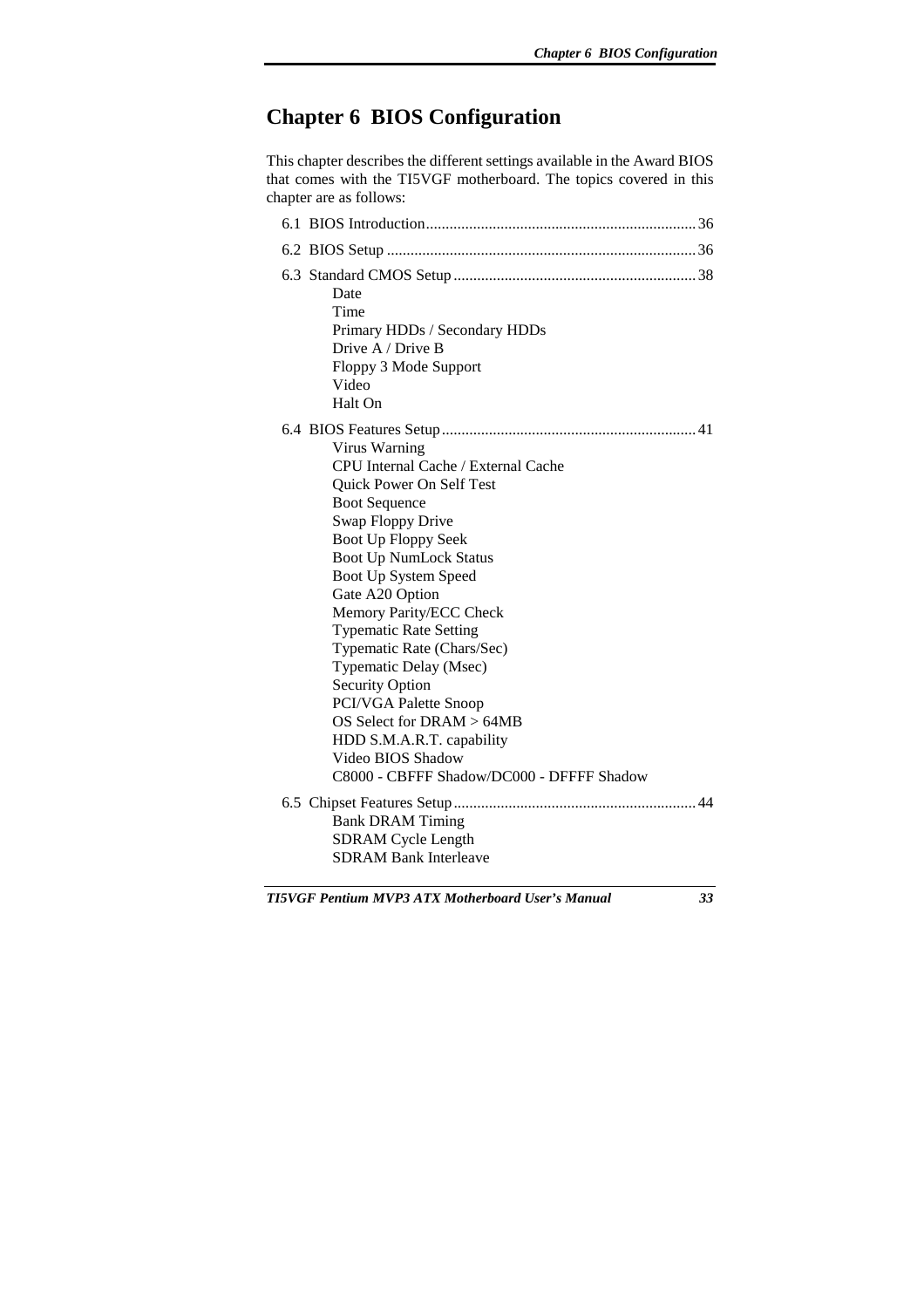| <b>DRAM</b> Read Pipeline<br><b>Sustained 3T Write</b><br>Cache Rd+CPU Wt Pipeline<br>Read Around Write<br>Cache Timing<br>Video BIOS Cacheable<br><b>System BIOS Cacheable</b><br>Memory Hole at 15MB Addr.<br><b>AGP</b> Aperture Size<br>Cyrix M2 ADS# delay<br><b>CPU/PCI Clock Select</b><br>Auto Detect DIMM/PCI Clk<br><b>Spread Spectrum</b> |
|------------------------------------------------------------------------------------------------------------------------------------------------------------------------------------------------------------------------------------------------------------------------------------------------------------------------------------------------------|
| OnChip USB                                                                                                                                                                                                                                                                                                                                           |
| <b>USB Keyboard Support</b><br><b>CPU Warning Temperature</b>                                                                                                                                                                                                                                                                                        |
| Temperature/Fan Speed/Voltage                                                                                                                                                                                                                                                                                                                        |
|                                                                                                                                                                                                                                                                                                                                                      |
| <b>Power Management</b>                                                                                                                                                                                                                                                                                                                              |
| PM Control by APM                                                                                                                                                                                                                                                                                                                                    |
| Video Off Method                                                                                                                                                                                                                                                                                                                                     |
| Modem Use IRQ                                                                                                                                                                                                                                                                                                                                        |
| Soft-Off by PWRBTN                                                                                                                                                                                                                                                                                                                                   |
| <b>HDD Power Down</b>                                                                                                                                                                                                                                                                                                                                |
| Doze Mode                                                                                                                                                                                                                                                                                                                                            |
| <b>Suspend Mode</b>                                                                                                                                                                                                                                                                                                                                  |
| <b>PM</b> Events                                                                                                                                                                                                                                                                                                                                     |
|                                                                                                                                                                                                                                                                                                                                                      |
| PNP OS Installed                                                                                                                                                                                                                                                                                                                                     |
| Resources Controlled by                                                                                                                                                                                                                                                                                                                              |
| <b>Reset Configuration Data</b>                                                                                                                                                                                                                                                                                                                      |
| <b>ACPI I/O Device Node</b>                                                                                                                                                                                                                                                                                                                          |
| IRQ3/4/5/7/9/10/11/12/14/15, DMA0/1/3/5/6/7 assigned to                                                                                                                                                                                                                                                                                              |
| <b>CPU</b> to PCI Write Buffer                                                                                                                                                                                                                                                                                                                       |
| <b>PCI Dynamic Bursting</b>                                                                                                                                                                                                                                                                                                                          |
| PCI Master 0 WS Write                                                                                                                                                                                                                                                                                                                                |
| <b>PCI Delay Transaction</b>                                                                                                                                                                                                                                                                                                                         |
| PCI Master Read Prefetch                                                                                                                                                                                                                                                                                                                             |
| PCI#2 Access #1 Retry                                                                                                                                                                                                                                                                                                                                |
| <b>AGP Master 1 WS Write</b>                                                                                                                                                                                                                                                                                                                         |
| <b>AGP Master 1 WS Read</b>                                                                                                                                                                                                                                                                                                                          |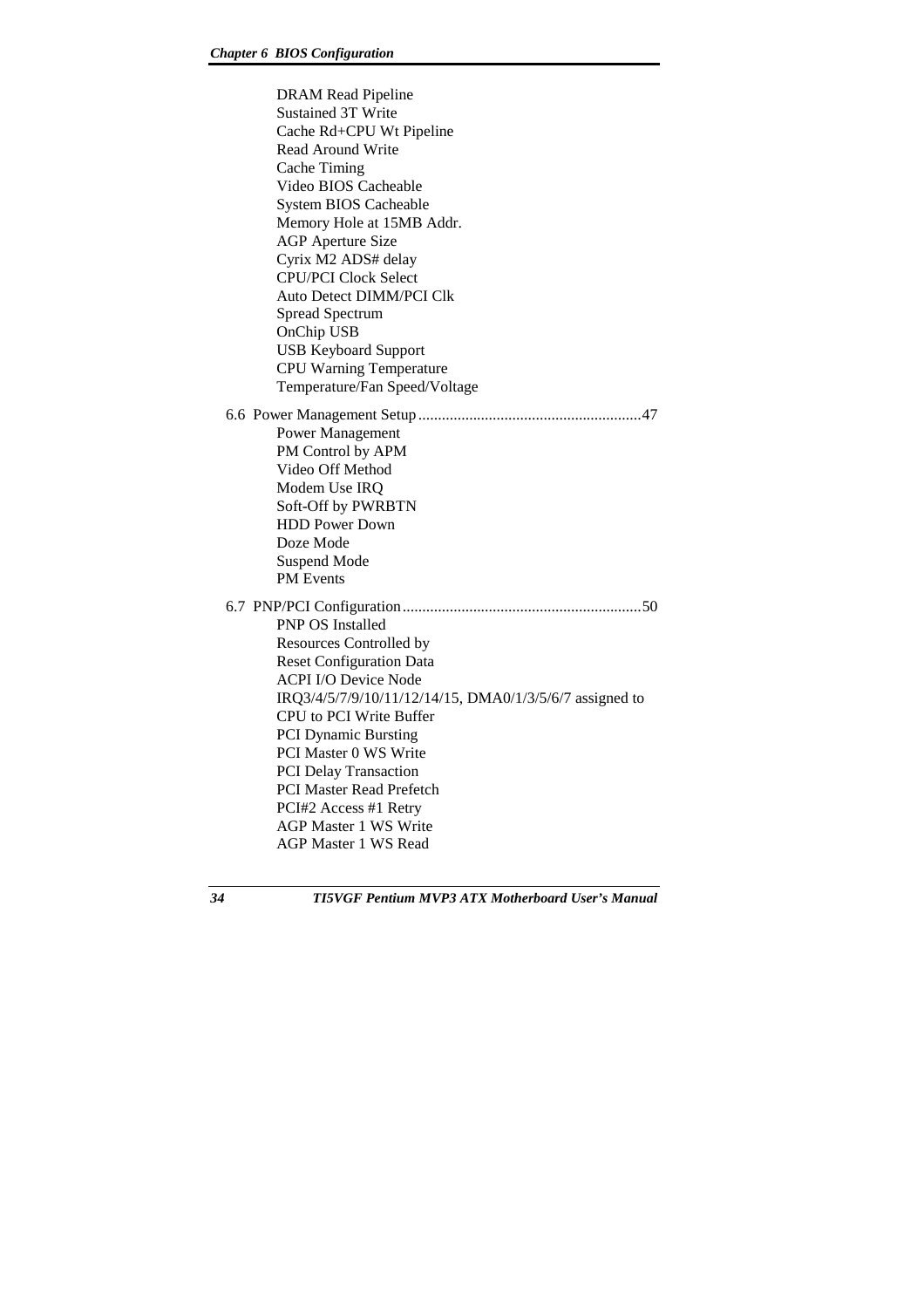| PCI IRQ Activated by<br>Assign IRQ for USB/VGA                                                                                                                                                                                                                                                                      |
|---------------------------------------------------------------------------------------------------------------------------------------------------------------------------------------------------------------------------------------------------------------------------------------------------------------------|
|                                                                                                                                                                                                                                                                                                                     |
|                                                                                                                                                                                                                                                                                                                     |
| OnChip Primary/Secondary PCI IDE<br><b>IDE Prefetch Mode</b><br><b>IDE HDD Block Mode</b><br>IDE Primary/Secondary Master/Slave PIO<br><b>IDE Primary/Secondary Master/Slave UDMA</b><br><b>Onboard FDD Controller</b><br><b>Onboard Serial/Parallel Port</b><br><b>UART 2 Mode</b><br><b>Onboard Parallel Mode</b> |
|                                                                                                                                                                                                                                                                                                                     |
|                                                                                                                                                                                                                                                                                                                     |
|                                                                                                                                                                                                                                                                                                                     |
|                                                                                                                                                                                                                                                                                                                     |
|                                                                                                                                                                                                                                                                                                                     |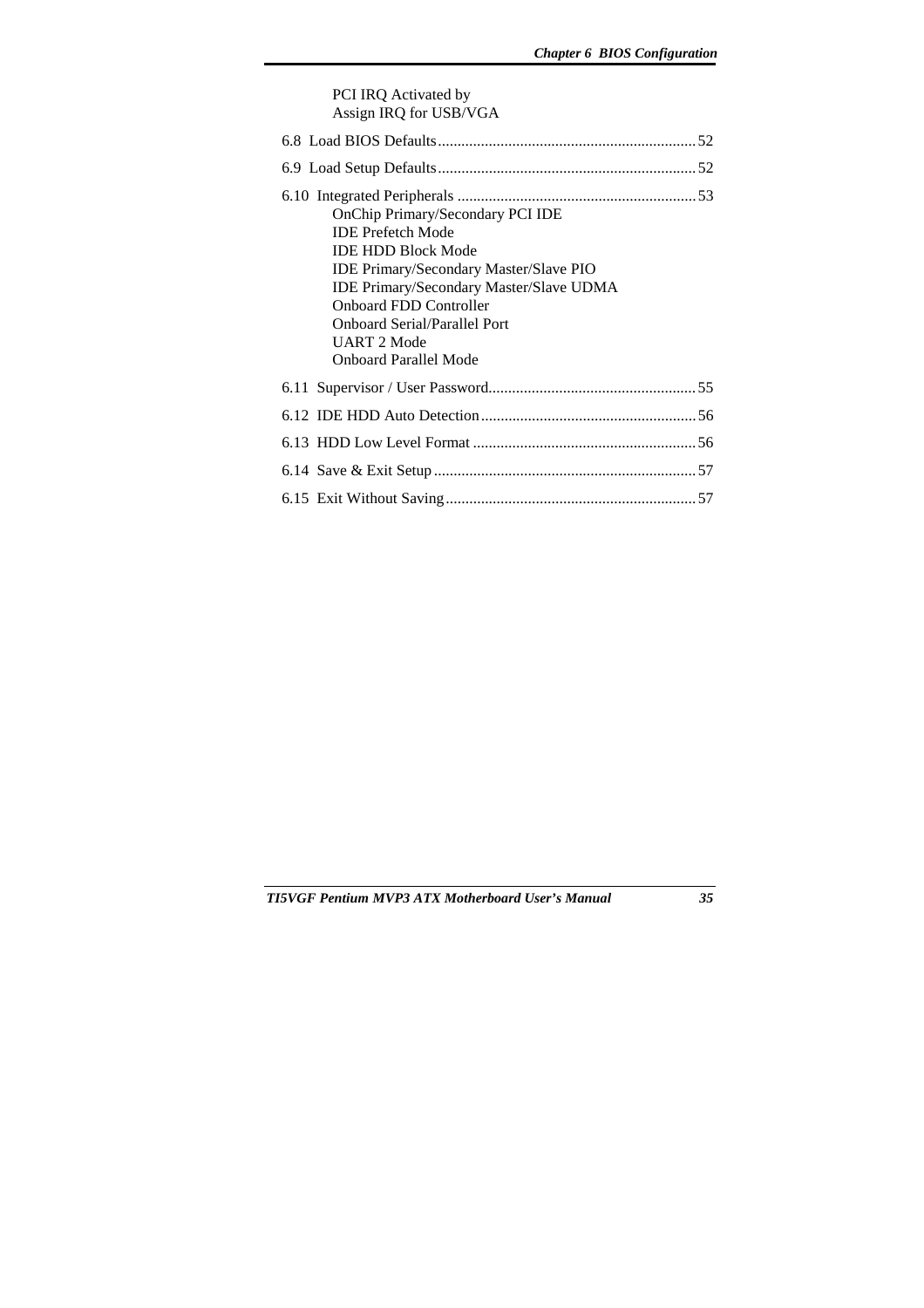# **6.1 BIOS Introduction**

The Award BIOS (Basic Input/Output System) installed in your computer system's ROM supports Intel/Cyrix/AMD processors in a standard IBM-AT compatible I/O system. The BIOS provides critical low-level support for standard devices such as disk drives, serial and parallel ports. It also adds virus and password protection as well as special support for detailed fine-tuning of the chipset controlling the entire system.

# **6.2 BIOS Setup**

The Award BIOS provides a Setup utility program for specifying the system configurations and settings. The BIOS ROM of the system stores the Setup utility. When you turn on the computer, the Award BIOS is immediately activated. Pressing the <Del> key immediately allows you to enter the Setup utility. If you are a little bit late pressing the <Del> key, POST(Power On Self Test) will continue with its test routines, thus preventing you from invoking the Setup. If you still wish to enter Setup, restart the system by pressing the "Reset" button or simultaneously pressing the <Ctrl>, <Alt> and <Delete> keys. You can also restart by turning the system Off and back On again. The following message will appear on the screen:

Press <DEL> to Enter Setup

In general, you press the arrow keys to highlight items,  $\leq$  Enter $>$  to select, the <PgUp> and <PgDn> keys to change entries, <F1> for help and <Esc> to quit.

When you enter the Setup utility, the Main Menu screen will appear on the screen. The Main Menu allows you to select from various setup functions and exit choices.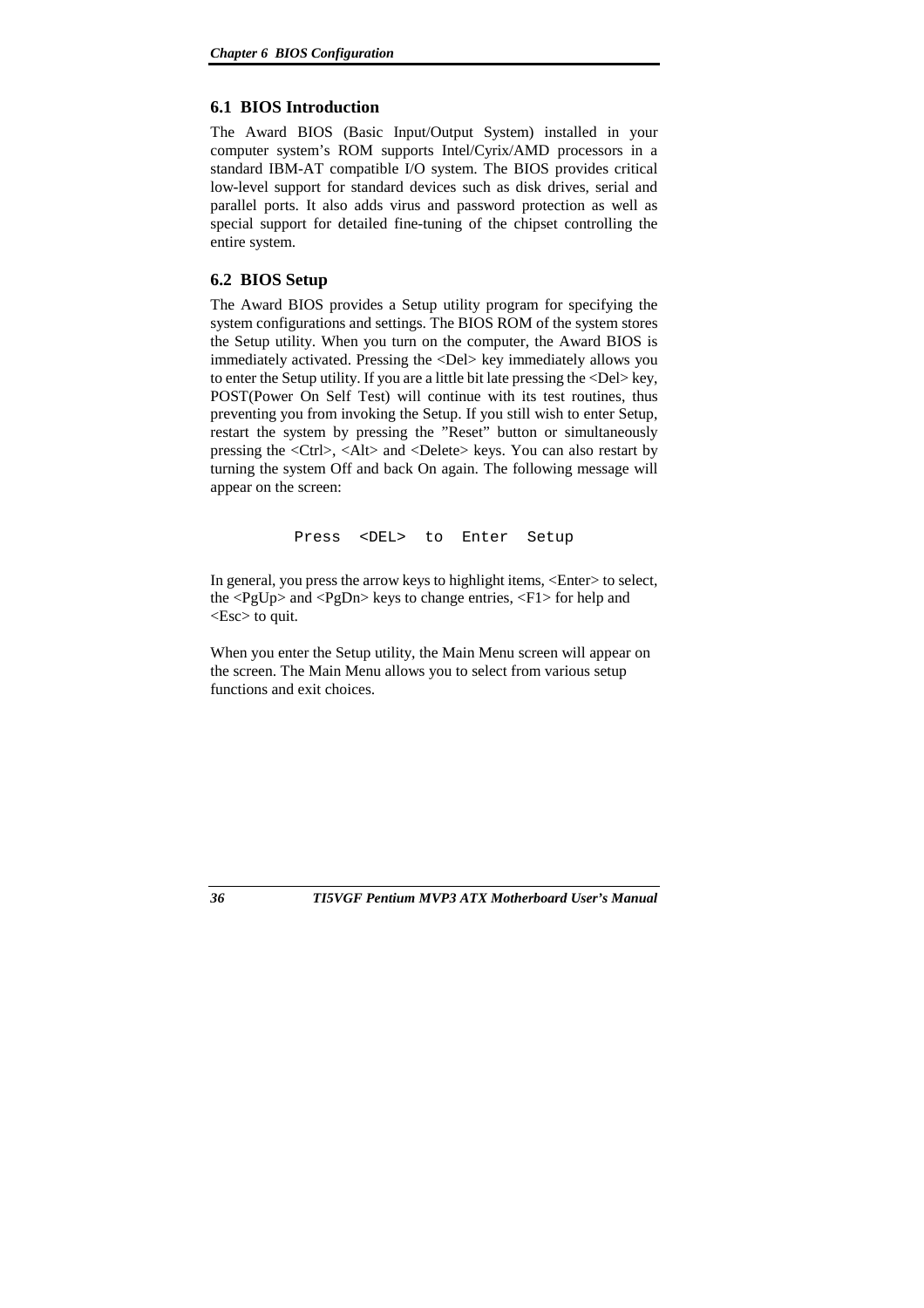# ROM PCI/ISA BIOS CMOS SETUP UTILITY

| AWARD SOFTWARE, INC.          |                                                      |  |  |  |  |
|-------------------------------|------------------------------------------------------|--|--|--|--|
| <b>STANDARD CMOS SETUP</b>    | INTEGRATED PERIPHERALS                               |  |  |  |  |
| <b>BIOS FEATURES SETUP</b>    | SUPERVISOR PASSWORD                                  |  |  |  |  |
| <b>CHIPSET FEATURES SETUP</b> | USER PASSWORD                                        |  |  |  |  |
| POWER MANAGEMENT SETUP        | <b>IDE HDD AUTO DETECTION</b>                        |  |  |  |  |
| <b>PNP/PCI CONFIGURATION</b>  | <b>HDD LOW LEVEL FORMAT</b>                          |  |  |  |  |
| <b>LOAD BIOS DEFAULTS</b>     | <b>SAVE &amp; EXIT SETUP</b>                         |  |  |  |  |
| <b>LOAD SETUP DEFAULTS</b>    | <b>EXIT WITHOUT SAVING</b>                           |  |  |  |  |
| ESC: Quit                     | $\uparrow \psi \rightarrow \Leftarrow$ : Select Item |  |  |  |  |
| F10 : Save & Exit Setup       | (Shift) F2: Change Color                             |  |  |  |  |
| Time, Date, Hard Disk Type    |                                                      |  |  |  |  |

The section below the setup items of the Main Menu displays the control keys for this menu. Another section at the bottom of the Main Menu just below the control keys section displays information on the currently highlighted item in the list.

 *We strongly recommend that you avoid making any changes to the chipset defaults. These defaults have been carefully chosen by both Award and your system manufacturer to provide the absolute maximum performance and reliability.* 

*NOTE: After making and saving system changes with Setup, you find that your computer cannot boot, the Award BIOS supports an override to the CMOS settings that resets your system to its default.*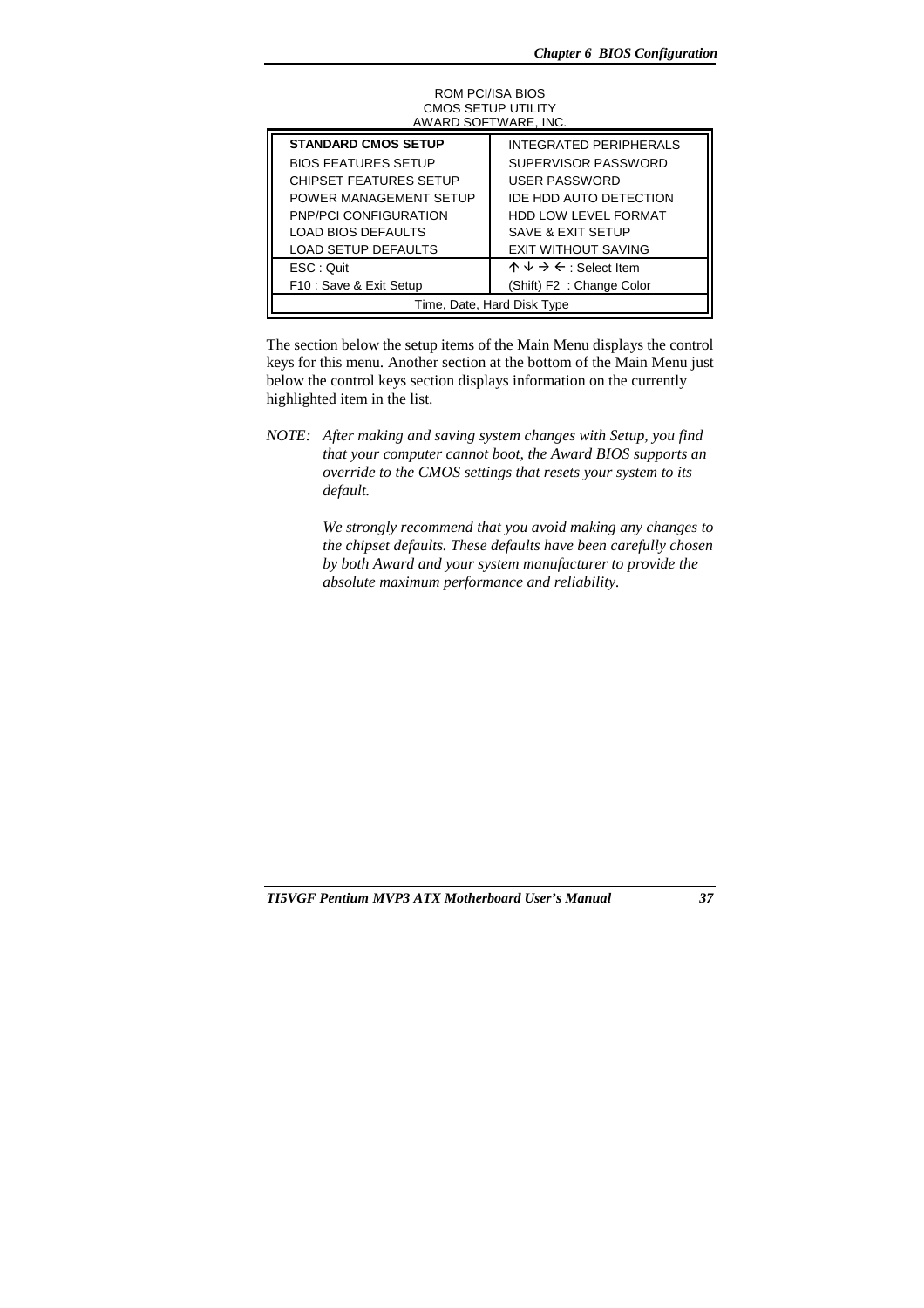#### **6.3 Standard CMOS Setup**

"Standard CMOS Setup" choice allows you to record some basic hardware configurations in your computer system and set the system clock and error handling. If the motherboard is already installed in a working system, you will not need to select this option. You will need to run the Standard CMOS option, however, if you change your system hardware configurations, the onboard battery fails, or the configuration stored in the CMOS memory was lost or damaged.

ROM PCI/ISA BIOS STANDARD CMOS SETUP AWARD SOFTWARE, INC.

| Date (mm:dd:yy) : Mon, Aug 19 1996<br>Time (hh:mm:ss) :<br>00:00:00 |                |             |                                               |             |                        |                     |                            |             |
|---------------------------------------------------------------------|----------------|-------------|-----------------------------------------------|-------------|------------------------|---------------------|----------------------------|-------------|
| <b>HARD DISKS</b>                                                   | <b>TYPE</b>    | <b>SIZE</b> | <b>CYLS</b>                                   | <b>HEAD</b> | <b>PRECOMP</b>         | LANDZ               | <b>SECTOR</b>              | <b>MODE</b> |
| <b>Primary Master</b>                                               | Auto           | $\Omega$    | $\Omega$                                      | $\Omega$    | $\Omega$               | $\Omega$            | $\Omega$                   | Auto        |
| <b>Primary Slave</b>                                                | None           | $\Omega$    | $\Omega$                                      | $\Omega$    | $\Omega$               | $\Omega$            | <sup>0</sup>               |             |
| Secondary Master                                                    | None           | $\Omega$    | $\Omega$                                      | $\Omega$    | $\Omega$               | $\Omega$            | $\Omega$                   |             |
| Secondary Slave                                                     | None           | $\Omega$    | 0                                             | $\Omega$    | $\Omega$               | $\Omega$            | $\Omega$                   |             |
| Drive A                                                             | : 1.44M, 3.5in |             |                                               |             |                        | <b>Base Memory</b>  |                            | 640K        |
| Drive B                                                             | : None         |             |                                               |             | <b>Extended Memory</b> |                     | ÷                          | 15360K      |
| Floppy 3 Mode Support                                               |                |             | : Disabled                                    |             |                        | Other Memory        | ÷                          | 384K        |
| Video                                                               | : EGA / VGA    |             |                                               |             |                        |                     |                            |             |
| Halt On                                                             | : All Errors   |             |                                               |             |                        | <b>Total Memory</b> | $\sim$ 1.                  | 16384K      |
| ESC: Quit                                                           |                |             | $\wedge \vee \rightarrow \leftarrow :$ Select |             | <b>Item</b>            |                     | $PU / PD / + / -$ : Modify |             |
| F1: Help                                                            |                |             | (Shift) F2 : Change Color                     |             |                        |                     |                            |             |

At the bottom of the menu are the control keys for use on this menu. If you need any help in each item field, you can press the <F1> key. It will display the relevant information to help you. The memory display at the lower right-hand side of the menu is read-only. It will adjust automatically according to the memory changed. The following describes each item of this menu.

# **Date**

| The date format is:                     |                   |
|-----------------------------------------|-------------------|
| $\mathbf{D}$ av:                        | <b>Sun to Sat</b> |
| Month:                                  | 1 to 12           |
| Date:                                   | 1 to 31           |
| Year :                                  | 1994 to 2079      |
| $T_{\Omega}$ set the date highlight the |                   |

To set the date, highlight the "Date" field and use the PageUp/ PageDown or +/- keys to set the current time.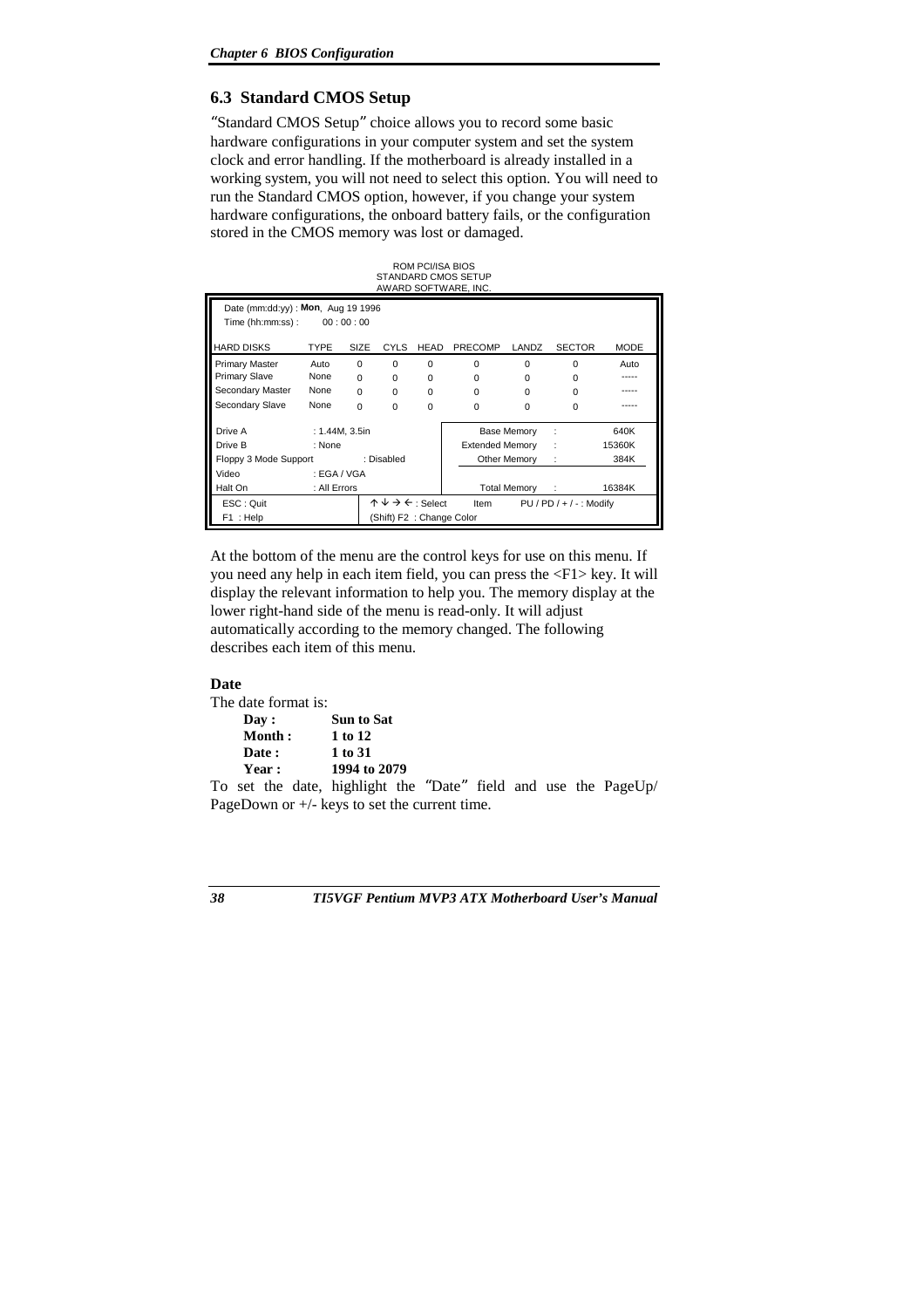#### **Time**

The time format is: **Hour : 00 to 23 Minute : 00 to 59 Second : 00 to 59** 

To set the time, highlight the "Time" field and use the  $\langle PgUp \rangle / \langle PgDn \rangle$ or +/- keys to set the current time.

# **Primary HDDs / Secondary HDDs**

The onboard PCI IDE connectors provide Primary and Secondary channels for connecting up to four IDE hard disks or other IDE devices. Each channel can support up to two hard disks; the first is the "Master" and the second is the "Slave".

To enter the specifications for a hard disk drive, you must select first a "Type". There are 45 predefined types and 4 user definable types are for Enhanced IDE BIOS. Type 1 to 45 are predefined. Type "User" is user-definable. For the Primary Master/Slave as well as Secondary Master/Slave, you can select "Auto" under the TYPE and MODE fields. This will enable auto detection of your IDE drives and CD-ROM drive during POST.

Press <PgUp>/<PgDn> to select a numbered hard disk type or type the number and press the <Enter> key. The hard disk will not work properly if you enter incorrect information for this field. If your hard disk drive type is not matched or listed, you can use Type User to define your own drive type manually. If you select Type User, related information is asked to be entered to the following items.

| CYLS:                    | Number of cylinders        |       |                                                     |  |  |
|--------------------------|----------------------------|-------|-----------------------------------------------------|--|--|
| <b>HEAD:</b>             | Number of read/write heads |       |                                                     |  |  |
| <b>PRECOMP:</b>          | Write precompensation      |       |                                                     |  |  |
| LANDZ:                   | Landing zone               |       |                                                     |  |  |
| <b>SECTOR:</b>           | Number of sectors          |       |                                                     |  |  |
| SIZE:                    |                            |       | Automatically adjust according to the configuration |  |  |
| MODE (for IDE HDD only): |                            | Auto  |                                                     |  |  |
|                          |                            |       | Normal ( $HD < 528MB$ )                             |  |  |
|                          |                            | Large | (for MS-DOS only)                                   |  |  |
|                          |                            | I RA  | $(HD > 528MR$ and supports                          |  |  |

ına supports Logical Block Addressing)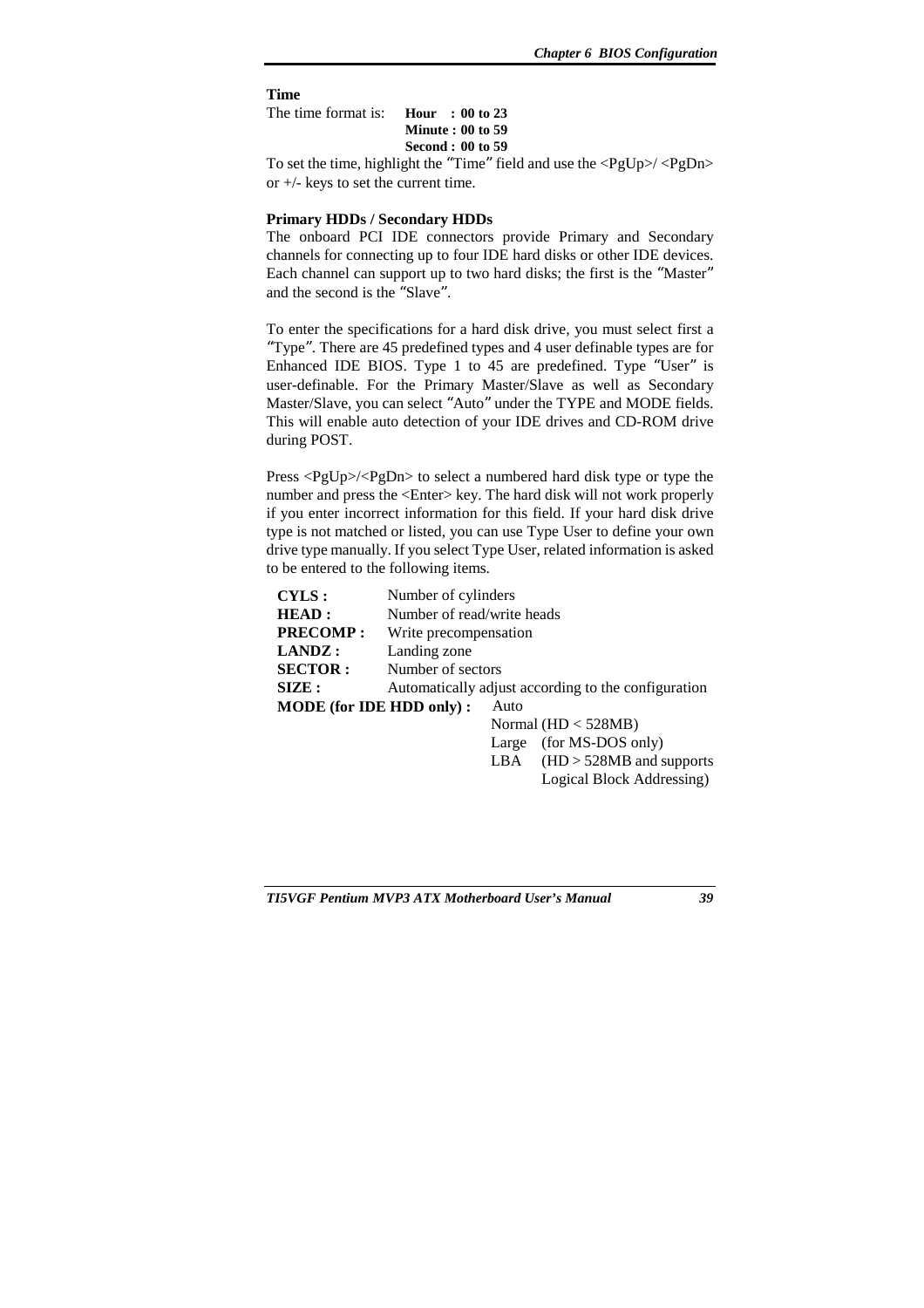*NOTE: The specifications of your drive must match with the drive table. The hard disk will not work properly if you enter incorrect information in these fields. If your hard disk drive type is not matched or listed, you can use Type User to define your own drive type manually.* 

# **Drive A / Drive B**

These fields identify the types of floppy disk drive A or drive B that has been installed in the computer. The available specifications are:

|  |  | 360KB 1.2MB 720KB 1.44MB 2.88MB           |  |
|--|--|-------------------------------------------|--|
|  |  | 5.25 in. 5.25 in. 3.5 in. 3.5 in. 3.5 in. |  |

# **Floppy 3 Mode Support**

This is the Japanese standard floppy drive. The standard stores 1.2MB in a 3.5-inch diskette. You have four options to choose:

| <b>Disabled</b> | No 3 mode floppy drive installed. (default) |
|-----------------|---------------------------------------------|
| Drive A         | Installed 3 mode drive at drive A.          |
| Drive B         | Installed 3 mode drive at drive B.          |
| <b>Both</b>     | Installed 3 mode drive at drive A and B.    |

#### **Video**

This field selects the type of video display card installed in your system. You can choose the following video display cards:

| For EGA, VGA, SEGA, SVGA           |
|------------------------------------|
| or PGA monitor adapters. (default) |
| Power up in 40 column mode.        |
| Power up in 80 column mode.        |
| For Hercules or MDA adapters.      |
|                                    |

# **Halt On**

This field determines whether the system will halt if an error is detected during power up.

| No errors         | Whenever the BIOS detects a non-fatal error,       |  |
|-------------------|----------------------------------------------------|--|
|                   | the system will stop and you will be prompted.     |  |
| All errors        | The system boot will not be halted for any error   |  |
|                   | that may be detected. (default)                    |  |
| All, But Keyboard | The system boot will not be halted for a           |  |
|                   | keyboard error; it will stop for all other errors. |  |
| All, But Diskette | The system boot will not be halted for a disk      |  |
|                   | error; it will stop for all other errors.          |  |
| All, But Disk/Key | The system boot will not be halted for a key-      |  |
|                   | board or disk error; it will stop for all others.  |  |
|                   |                                                    |  |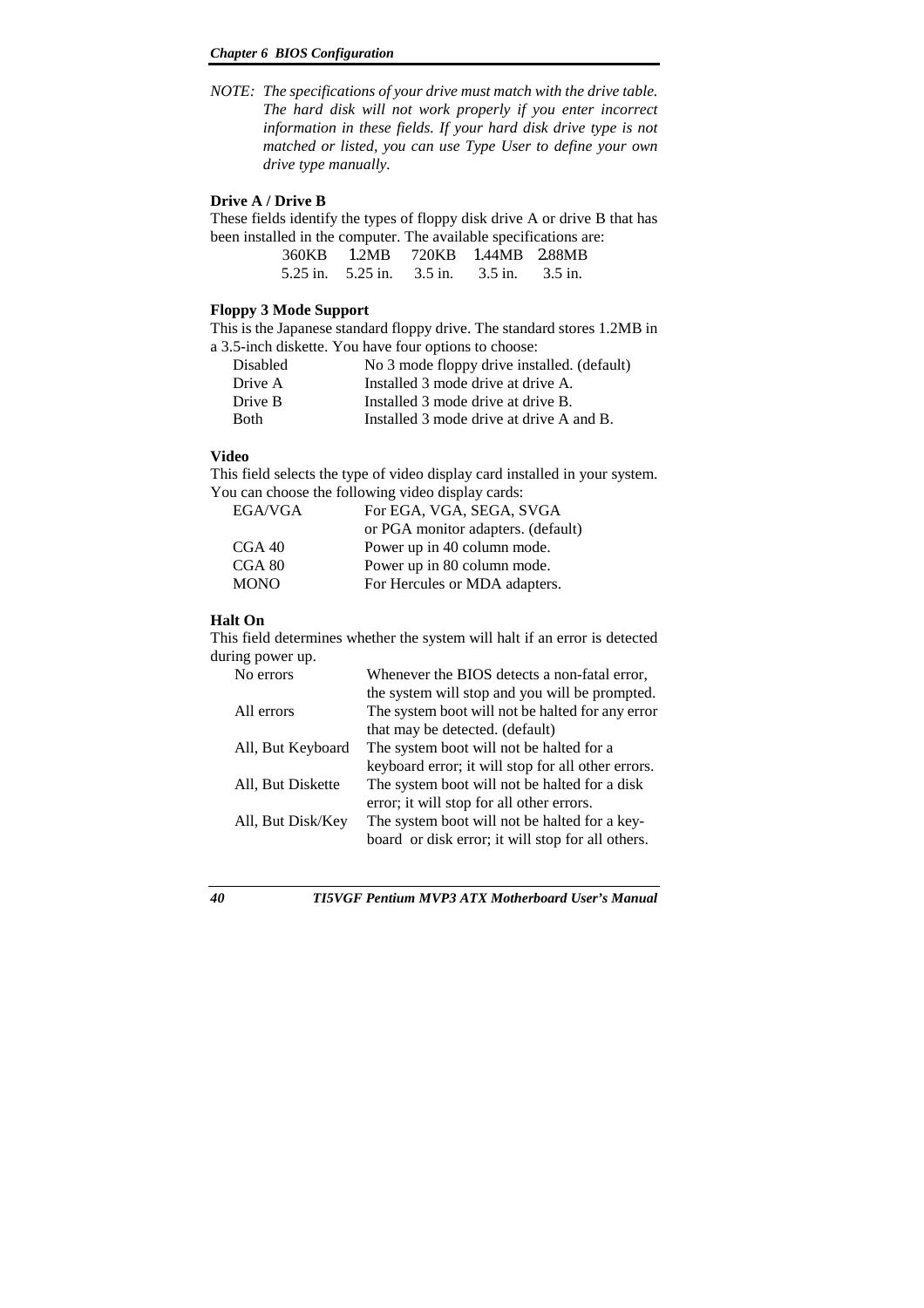# **6.4 BIOS Features Setup**

This section allows you to configure and improve your system and allows you to set up some system features according to your preference.

| ROM / PCI ISA BIOS<br><b>BIOS FEATURES SETUP</b><br>AWARD SOFTWARE, INC.                                                                                                                                        |                                                                                                                |                                                                                                                                                      |                                                                                               |  |  |  |
|-----------------------------------------------------------------------------------------------------------------------------------------------------------------------------------------------------------------|----------------------------------------------------------------------------------------------------------------|------------------------------------------------------------------------------------------------------------------------------------------------------|-----------------------------------------------------------------------------------------------|--|--|--|
| Virus Warning<br>CPU Internal Cache<br><b>External Cache</b><br>Quick Power On Self Test<br><b>Boot Sequence</b><br>Swap Floppy Drive<br>Boot Up Floppy Drive<br>Boot Up Numlock Status<br>Boot Up System Speed | : Disabled<br>: Enabled<br>· Enabled<br>: Enabled<br>: A, C, SCSI<br>: Disabled<br>: Enabled<br>: On<br>: High | Video BIOS Shadow<br>C8000-CBFFF Shadow<br>CC000-CFFFF Shadow<br>D0000-D3FFF Shadow<br>D4000-D7FFF Shadow<br>D8000-DBFFF Shadow<br>DC000-DFFF Shadow | : Enabled<br>: Disabled<br>: Disabled<br>: Disabled<br>: Disabled<br>: Disabled<br>: Disabled |  |  |  |
| Gate A20 Option<br>Memory Parity/ECC Check<br><b>Typematic Rate Setting</b><br>Typematic Rate (chars/Sec)<br>Typematic Delay (Msec)<br>Security Option<br>PCI /VGA Palette Snoop                                | : Fast<br>: Disabled<br>: Disabled<br>: 6<br>:250<br>: Setup<br>: Disabled                                     |                                                                                                                                                      |                                                                                               |  |  |  |
| OS Select For DRAM>64MB<br>HDD S.M.A.R.T. Capability                                                                                                                                                            | : $Non-OS2$<br>: Disabled                                                                                      | ESC: Quit<br>F1 : Help<br>F5: Old Values<br>F6: Load BIOS Defaults<br>F7: Load Setup Defaults                                                        | $\wedge \vee \rightarrow \leftarrow$ : Select Item<br>PU/PD/+/-: Modify<br>(Shift) F2 : Color |  |  |  |

#### **Virus Warning**

This item protects the boot sector and partition table of your hard disk against accidental modifications. If an attempt is made, the BIOS will halt the system and display a warning message. If this occurs, you can either allow the operation to continue or run an anti-virus program to locate and remove the problem.

*NOTE: Many disk diagnostic programs which attempt to access the boot sector table can cause the virus warning. If you will run such a program, disable the Virus Warning feature.* 

# **CPU Internal Cache / External Cache**

These items allow you to enable (speed up memory access) or disable the cache function. By default, these items are *Enabled*.

*TI5VGF Pentium MVP3 ATX Motherboard User's Manual 41*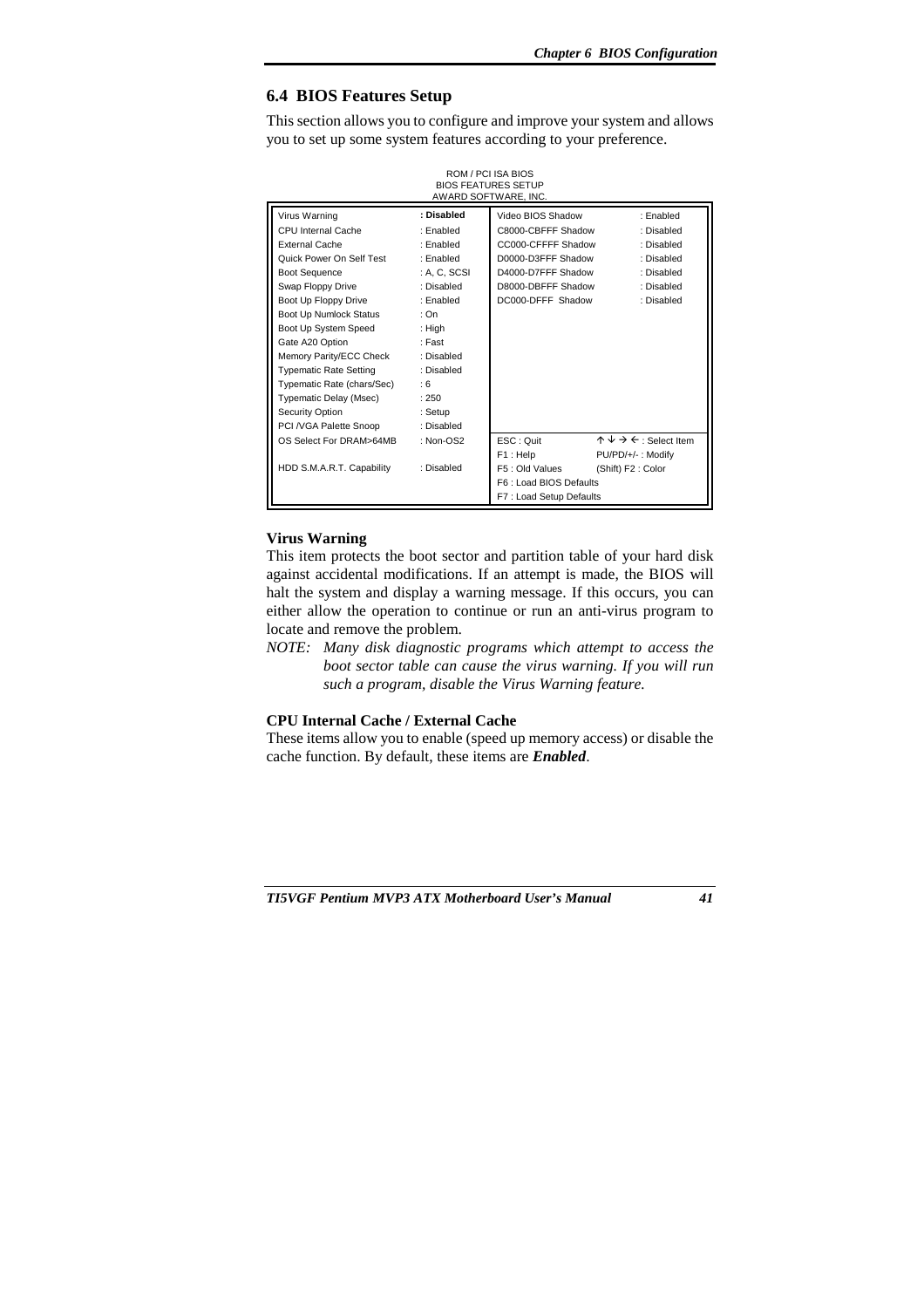#### **Quick Power On Self Test**

This choice speeds up the Power On Self Test (POST) after you power up the system. If it is set to *Enabled*, BIOS will skip some items. By default, this choice is *Enabled*.

#### **Boot Sequence**

This field determines the drive that the system searches first for an operating system. The options are:

| A, C, SCSI  | D, A, SCSI | SCSI, C, A |
|-------------|------------|------------|
| C. A. SCSI  | E, A, SCSI | C only     |
| C, CDROM, A | F, A, SCSI | LS/ZIP, C  |
| CDROM, C, A | SCSI, A, C |            |

The default value is *A, C, SCSI*.

#### **Swap Floppy Drive**

This item allows you to determine whether to enable Swap Floppy Drive or not. When enabled, the BIOS swaps floppy drive assignments so that Drive A becomes Drive B, and Drive B becomes Drive A. By default, this field is set to *Disabled.*

#### **Boot Up Floppy Seek**

When enabled, the BIOS will seek whether or not the floppy drive installed has 40 or 80 tracks. 360K type has 40 tracks while 760K, 1.2M and 1.44M all have 80 tracks. By default, this field is set to *Enabled.*

#### **Boot Up NumLock Status**

This allows you to activate the NumLock function after you power up the system. By default, the system boots up with *NumLock* On.

#### **Boot Up System Speed**

This has no function and selects the default system speed *(High).*

#### **Gate A20 Option**

This field allows you to select how Gate A20 is worked. The Gate A20 is a device used to address memory above 1 MB. By default, this field is set to *Fast.*

# **Memory Parity/ECC Check**

Set this option to Enabled, when the memory installed in your system supports ECC (error correction code) or parity. By default, this field is set to *Disabled.*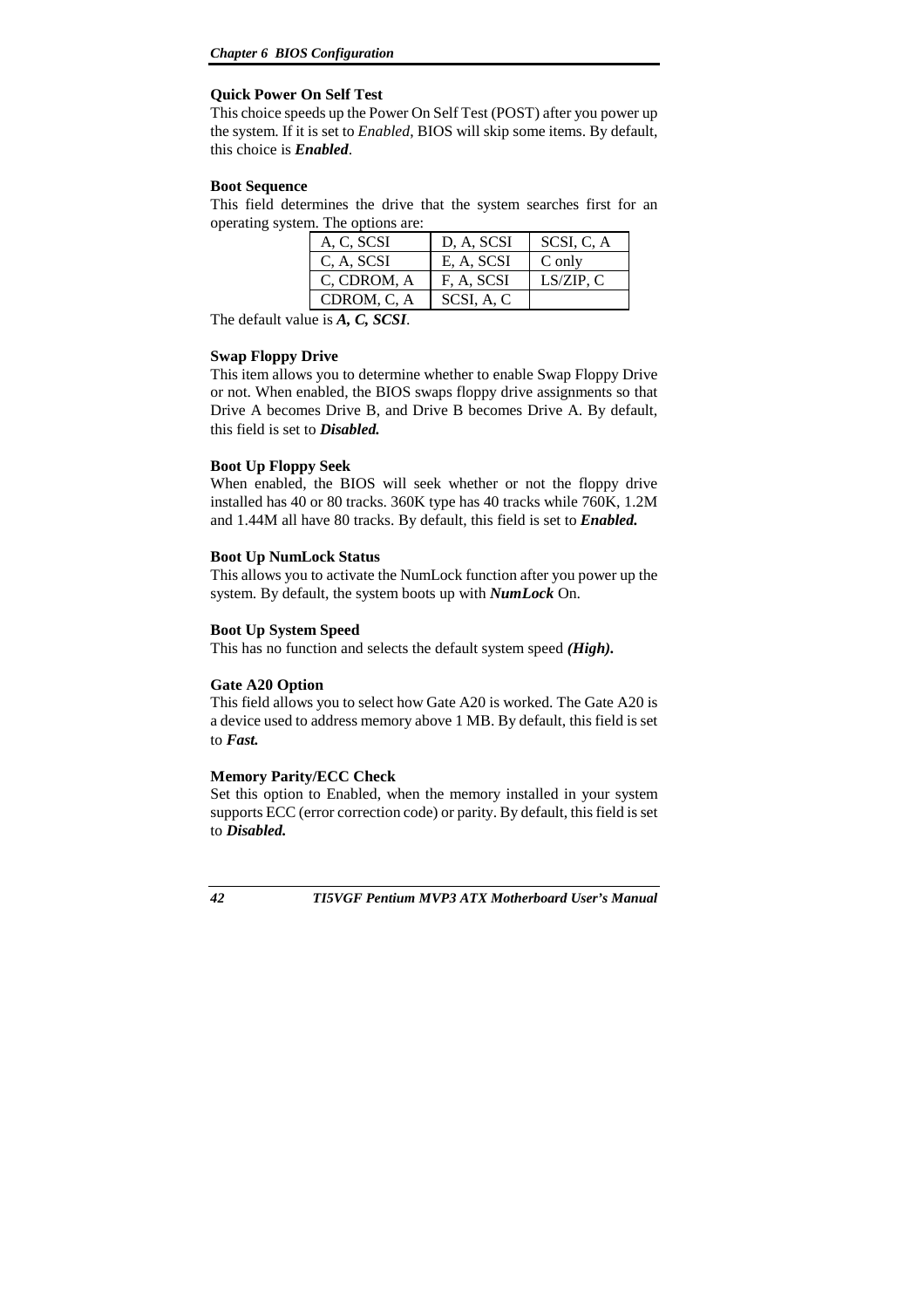#### **Typematic Rate Setting**

When disabled, continually holding down a key on your keyboard will generate only one instance. When enabled, you can set the two typematic controls listed next. By default, this field is set to *Disabled.* 

#### **Typematic Rate (Chars/Sec)**

When the typematic rate is enabled, the system registers repeated keystrokes speeds. You can select speed range from 6 to 30 characters per second. By default, this item is set to *6.*

#### **Typematic Delay (Msec)**

When the typematic rate is enabled, this item allows you to set the time interval for displaying the first and second characters. By default, this item is set to *250msec.* 

#### **Security Option**

This field allows you to limit access to the System and Setup. The default value is *Setup*. When you select *System,* the system prompts for the User Password every time you boot up. When you select *Setup,* the system always boots up and prompts for the Supervisor Password only when the Setup utility is called up.

# **PCI/VGA Palette Snoop**

Some non-standard VGA display cards may not show colors properly. This field allows you to set whether MPEG ISA/VESA VGA Cards can work with PCI/VGA or not. When this field is enabled, a PCI/VGA can work with a MPEG ISA/VESA VGA card. When this field is disabled, a PCI/VGA cannot work with a MPEG ISA/VESA Card.

#### **OS Select for DRAM > 64MB**

This option allows the system to access greater than 64MB of DRAM memory when used with OS/2 that depends on certain BIOS calls to access memory. The default setting is *NON-OS/2*.

#### **HDD S.M.A.R.T. Capability**

This option enables and disables the S.M.A.R.T. (Self-Monitoring, Analysis, and Reporting Technology) capability of the hard disks.

#### **Video BIOS Shadow**

This item allows you to change the Video BIOS location from ROM to RAM. Video Shadow will increase the video speed.

#### **C8000 - CBFFF Shadow/DC000 - DFFFF Shadow**

Shadowing a ROM reduces the memory available between 640KB to 1024KB. These fields determine whether optional ROM will be copied to RAM or not.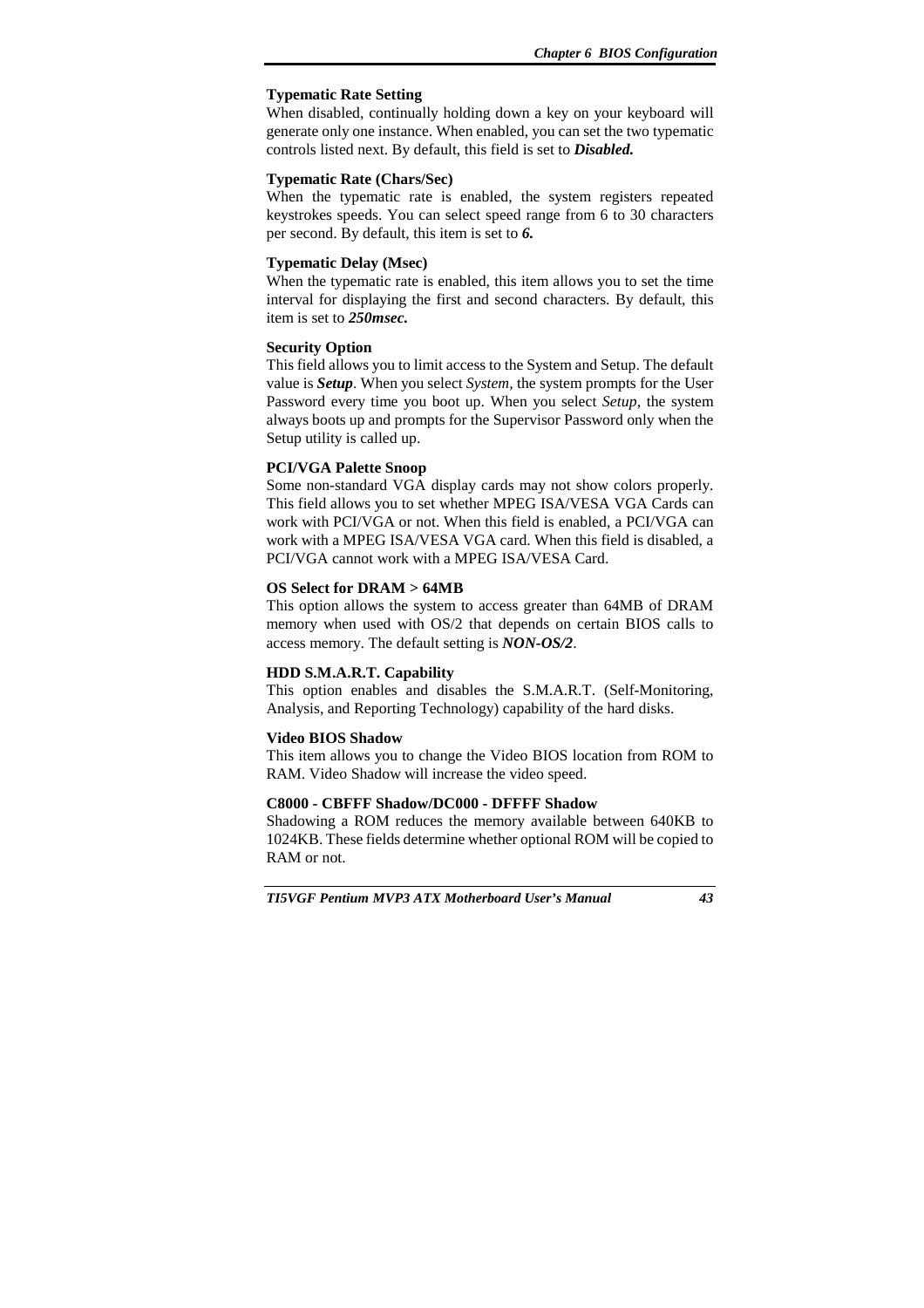# **6.5 Chipset Features Setup**

This Setup menu controls the configuration of the motherboard chipset.

| ROM PCI/ISA BIOS<br><b>CHIPSET FEATURES SETUP</b><br>AWARD SOFTWARE INC.                                                                                                                                                                                                                                                                                 |                                                                                                                                                                              |                                                                                                                                                                                                                                                                                                                                                                                                |  |  |
|----------------------------------------------------------------------------------------------------------------------------------------------------------------------------------------------------------------------------------------------------------------------------------------------------------------------------------------------------------|------------------------------------------------------------------------------------------------------------------------------------------------------------------------------|------------------------------------------------------------------------------------------------------------------------------------------------------------------------------------------------------------------------------------------------------------------------------------------------------------------------------------------------------------------------------------------------|--|--|
| Bank 0/1 DRAM Timing<br>Bank 2/3 DRAM Timing<br>Bank 4/5 DRAM Timing<br><b>SDRAM Cycle Length</b><br>Sustained 3T Write<br>DRAM Read Pipeline<br>Cache Rd+CPU Wt Pipeline<br>Cache Timing<br>Video BIOS Cacheable<br>System BIOS Cacheable<br>Memory Hole At 15MB<br><b>AGP Aperture Size</b><br><b>CPU/PCI Clock Select</b><br>Auto Detect DIMM/PCI CIk | : SDRAM 8ns<br>: SDRAM 8ns<br>: SDRAM 8ns<br>:3<br>: Enabled<br>: Enabled<br>: Enabled<br>: Fast<br>: Enabled<br>: Disabled<br>: Disabled<br>:64M<br>: Default<br>: Disabled | OnChip USB<br>: Enabled<br><b>USB Keyboard Support</b><br>: Disabled<br>CPU Warning Temperature<br>: 75 $^{\circ}$ C/167 $^{\circ}$ F<br><b>Current System Temp</b><br><b>Current CPU Temperature</b><br><b>CPU FAN Speed</b><br><b>CHASSIS FAN Speed</b><br>VCORE<br><b>VIO</b><br>VCC3<br>$+12V$ :<br>$+5$ V<br>$-12V$<br>- 5V<br>Shutdown Temperature<br>: 70 $^{\circ}$ C/158 $^{\circ}$ F |  |  |
| Spread Spectrum<br>Cyrix M2 ADS# delay                                                                                                                                                                                                                                                                                                                   | : Disabled<br>: Disabled                                                                                                                                                     | ESC: Quit<br>$\uparrow \psi \rightarrow \leftarrow$ : Select Item<br>F1 : Help<br>PU/PD/+/-: Modify<br>F5: Old Values<br>(Shift) F2 : Color<br>F6: Load BIOS Defaults<br>F7: Load Setup Defaults                                                                                                                                                                                               |  |  |

#### **Bank DRAM Timing**

These fields define the speed of the DRAM memory onboard. By default, these fields are set to *SDRAM 8ns*.

# **SDRAM Cycle Length**

This field sets the SDRAM cycle length to either *2* or *3*. The default setting is *3*.

#### **Sustained 3T Write**

This field allows support for PBSRAM sustained 3T write. By default, this field is set *Enabled*.

# **DRAM Read Pipeline**

When enabled, this field supports pipelining of DRAM reads The default setting is *Enabled*.

### **Cache Rd+CPU Wt Pipeline**

When enabled, this item allows pipelining of cache reads and CPU writes. The default setting is *Enabled.*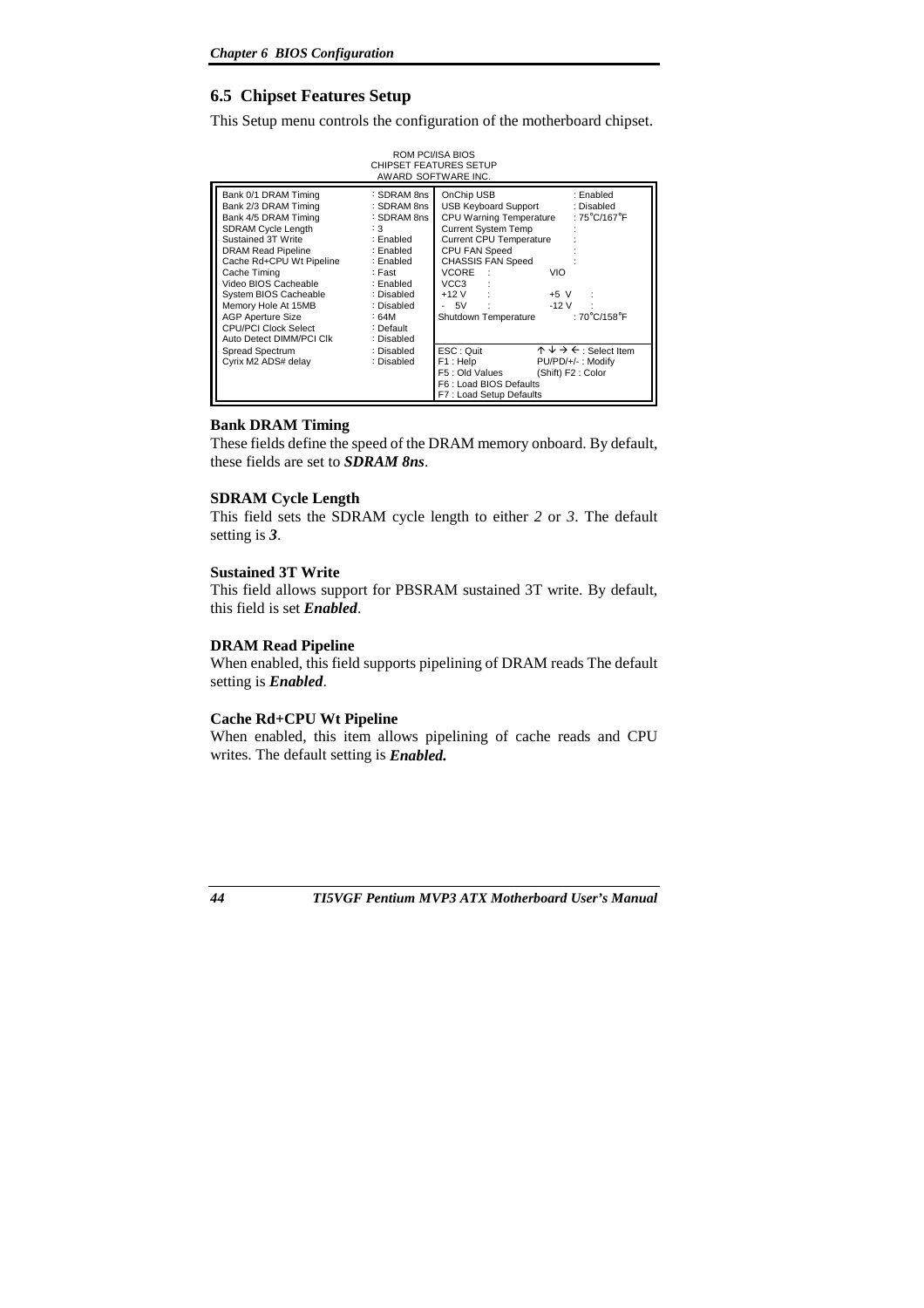# **Cache Timing**

This field sets the timing of the cache in the system. The options are *Fast* and *Fastest*. By default, this field is set to *Fast*.

#### **Video BIOS Cacheable**

When enabled, access to video BIOS addressed at C0000H to C7FFFH are cached, provided that the cache controller is enabled.

#### **System BIOS Cacheable**

When enabled, access to the system BIOS ROM addressed at F0000H-FFFFFH are cached, provided that the cache controller is enabled.

#### **Memory Hole at 15MB Addr.**

In order to improve performance, certain space in memory can be reserved for ISA cards. This field allows you to reserve 15MB to 16MB memory address space to ISA expansion cards. This makes memory from 15MB and up unavailable to the system. Expansion cards can only access memory up to 16MB. By default, this field is set to *Disabled.* 

#### **AGP Aperture Size**

The field sets aperture size of the graphics. The aperture is a portion of the PCI memory address range dedicated for graphics memory address space. Host cycles that hit the aperture range are forwarded to the AGP without any translation. The default setting is *64M*.

#### **CPU/PCI Clock Select**

The default settings for the CPU/PCI clock are *66/33MHz* (default) and *100/33MHz*, depending on the bus speed of the CPU you have installed. If overclocking causes the system to be unstable, use the defaults. Note that *112/37MHz*, *124/41MHz* and *133/44MHz* settings are only supported if your motherboard has an ICS 9148AF-58 clock generator.

**IMPORTANT NOTE:** When your system does not boot because the CPU has been changed, turn off the computer by pressing the power button and turn it on again by pressing the **Insert** key and the power button simultaneously. (*Note to press the Insert key until an image appears on the screen.*) When the system is turned on, press the **Delete** key to enter BIOS Setup and configure the CPU speed.

#### **Auto Detect DIMM/PCI Clk**

When enabled, the system automatically shuts off clocks of unused DIMM/PCI slots. This field is for CE testing use only.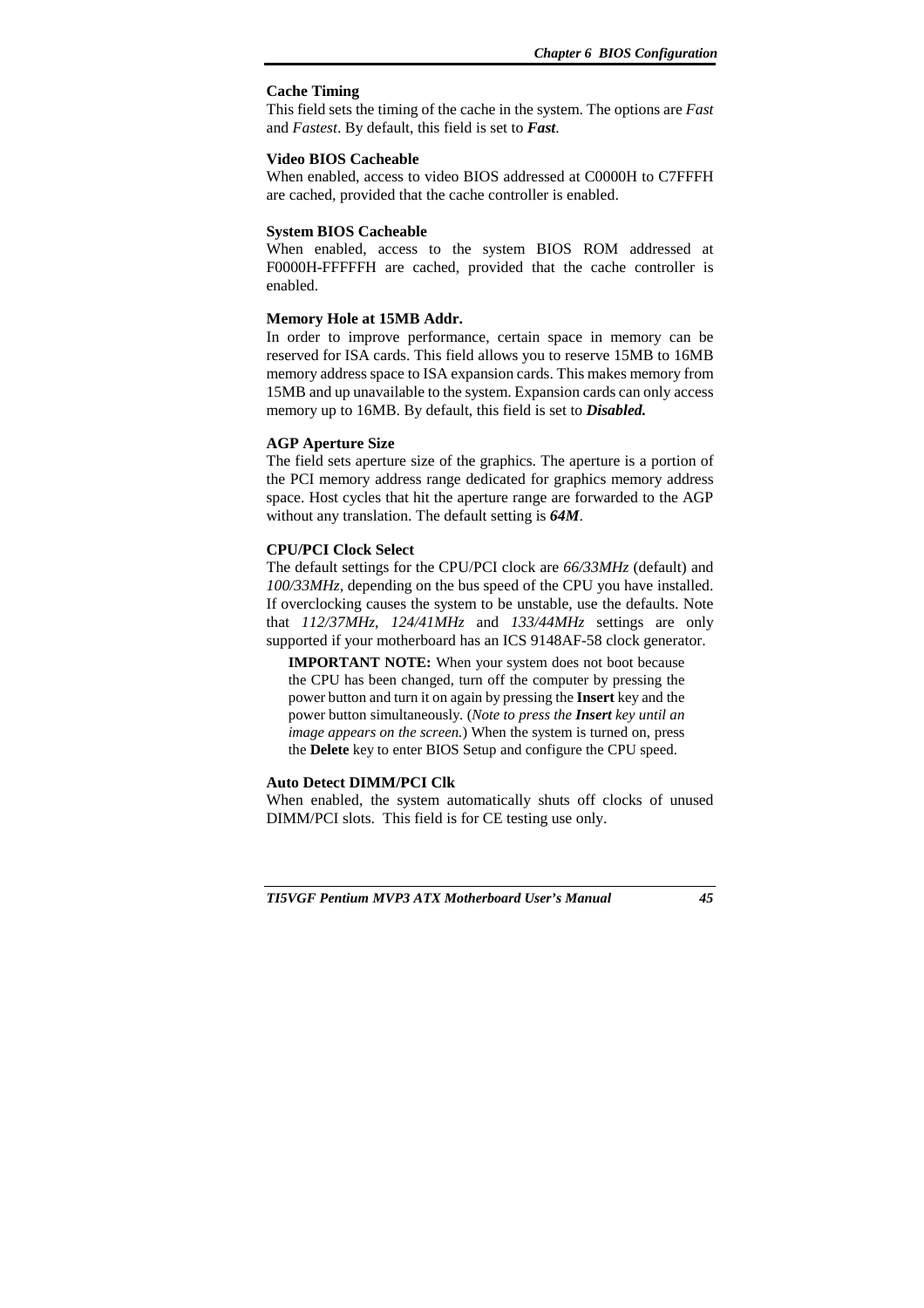# **Spread Spectrum**

This field sets the value of the spread spectrum. Options are *Disabled*, 1.8% (CNTR), 0.6% (CNTR), 1.8% (DOWN), and 0.6% (DOWN). The default setting is *Disabled*. This field is for CE testing use only.

# **Cyrix M2 ADS# delay**

This field is only visible when your system supports a Cyrix M2 processor. It enables or disables the ADS# delay signal for Cyrix M2.

# **OnChip USB**

This field allows you either to enable or disable the USB function.

# **USB Keyboard Support**

This field has a default setting of *Disabled*.

# **CPU Warning Temperature**

When the CPU reaches the CPU Warning Temperature, the system alarms the user through the speaker.

# **Temperature/Fan Speed/Voltage**

The values for the system/CPU temperature, CPU/chassis fan speed and system voltages are displayed as monitored by the H/W monitoring IC.

# **Shutdown Temperature**

The system automatically shuts down when the system temperature reaches the value set in this field.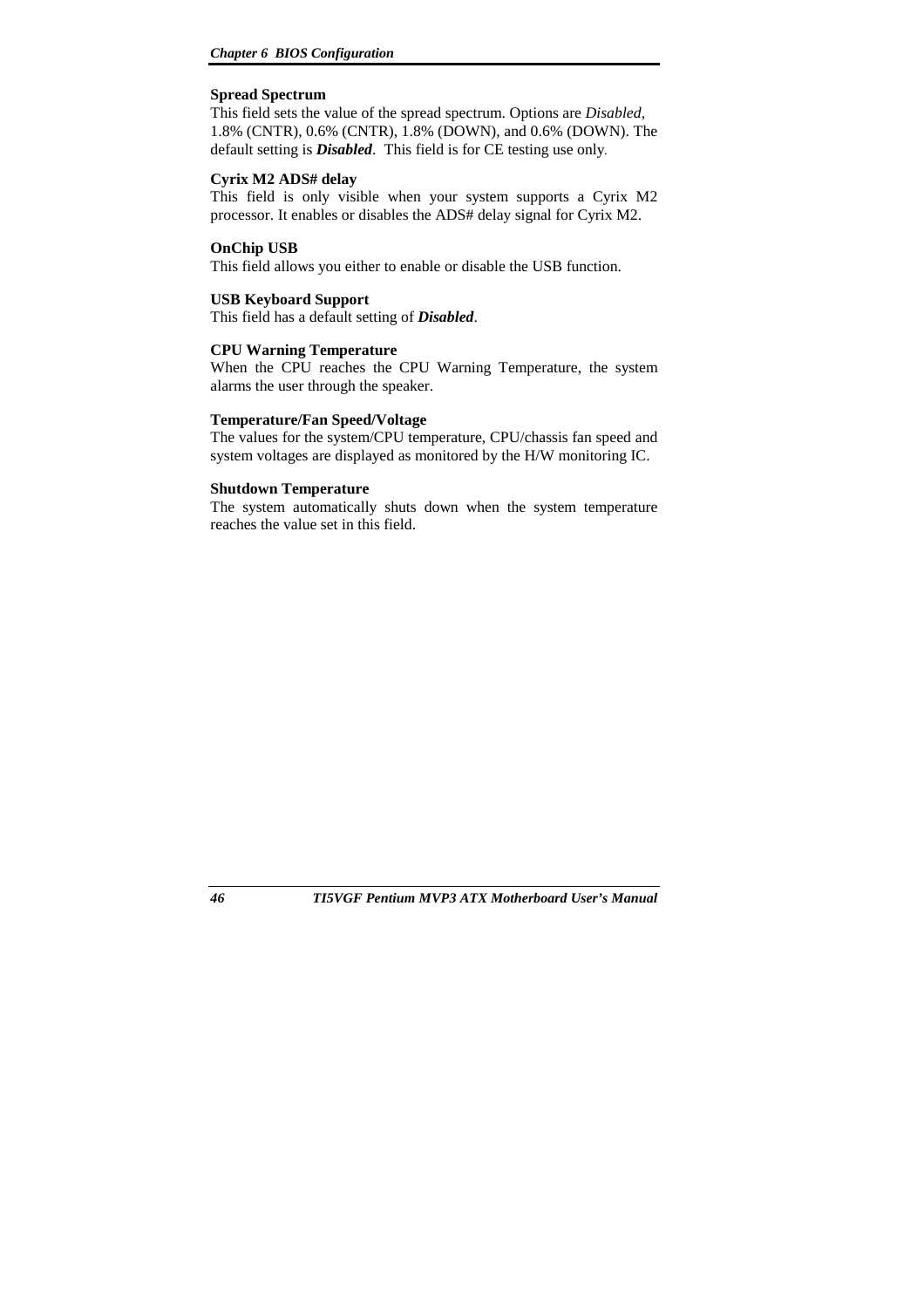# **6.6 Power Management Setup**

| AWARD SOFTWARE, INC.  |                   |                         |                                                      |
|-----------------------|-------------------|-------------------------|------------------------------------------------------|
| <b>ACPI Function</b>  | : Enabled         | Primary INTR            | :ON                                                  |
| Power Management      | : User Define     | IRQ3 (COM2)             | : Primary                                            |
| PM Control by APM     | : Yes             | IRQ4 (COM1)             | : Primary                                            |
| Video Off Option      | : Suspend -> Off  | <b>IRQ5 (LPT 2)</b>     | : Primary                                            |
| Video Off Method      | : V/H SYNC +Blank | IRQ6 (Floppy Disk)      | : Primary                                            |
| MODEM Use IRQ         | :3                | IRQ7 (LPT 1)            | : Primary                                            |
| Soft-Off by PWRBTN    | : Instant-Off     | IRQ8 (RTC Alarm)        | : Disabled                                           |
| ** PM Timers **       |                   | IRQ9 (IRQ2 Redir)       | : Secondary                                          |
| <b>HDD Power Down</b> | : Disabled        | IRQ10 (Reserved)        | : Secondary                                          |
| Doze Mode             | : Disabled        | IRQ11 (Reserved)        | : Secondary                                          |
| Suspend Mode          | : Disabled        | IRQ12 (PS/2 Mouse)      | : Primary                                            |
| ** PM Events **       |                   | IRQ13 (Coprocessor)     | : Primary                                            |
| <b>VGA</b>            | $:$ OFF           | IRQ14 (Hard Disk)       | : Primary                                            |
| LPT & COM             | : LPT / COM       | IRQ15 (Reserved)        | : Primary                                            |
| HDD & FDD             | : ON              |                         |                                                      |
| DMA / master          | $:$ OFF           | ESC : Quit              | $\uparrow \psi \rightarrow \leftarrow$ : Select Item |
| Modem Ring Resume     | : Disabled        | F1 : Help               | PU/PD/+/-: Modify                                    |
| RTC Alarm Resume      | : Disabled        | F5: Old Values          | (Shift) F2: Color                                    |
|                       |                   | F6 : Load BIOS Defaults |                                                      |
|                       |                   | F7: Load Setup Defaults |                                                      |

#### ROM PCI/ISA BIOS (2A59IM29) POWER MANAGEMENT SETUP

# **ACPI Function**

This field allows you to enable or disable the ACPI (Advanced Configuration Power Interface) function of the motherboard.

#### **Power Management**

This field allows you to select the type of power saving management modes. There are four selections for Power Management.

| Disabled              | No power management.                              |
|-----------------------|---------------------------------------------------|
| Min. Power Saving     | Minimum power management.                         |
| Max. Power Saving     | Maximum power management. Only                    |
|                       | available for SL CPU.                             |
| User Define           | Each of the ranges is from 1 min. to 1hr.         |
|                       | Except for HDD Power Down which                   |
|                       | ranges from 1 min. to 15 min.                     |
|                       | (Default)                                         |
| $\lambda$ <i>iomn</i> | $I \cup I$ and $I \cap II$ is a set of $I \cup I$ |

*NOTE: In order to enable the CPU overheat protection feature, the Power Management field should not be set to Disabled.* 

# **PM Control by APM**

This field allows you to use the Advanced Power Management device to enhance the Max. Power Saving mode and stop the CPU's internal clock. If the Max. Power Saving is not enabled, this will be preset to NO.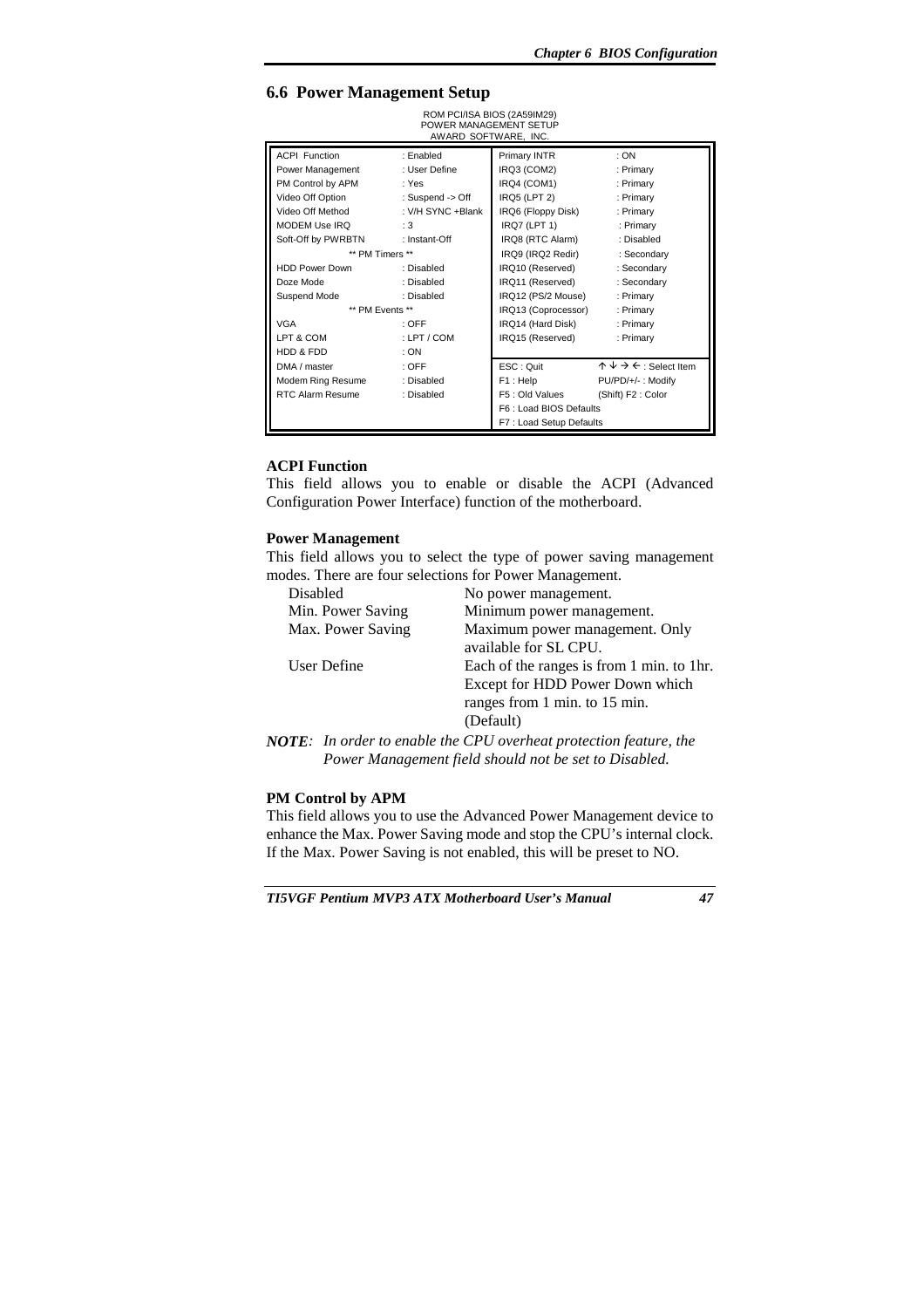# **Video Off Option**

This field allows the user to enable or disable the Video Off feature. Video Off can take effect in either Suspend mode or Doze mode. By default, this field is set to *Suspend-->Off*.

#### **Video Off Method**

|                     | This field defines the Video Off features. There are three options. |
|---------------------|---------------------------------------------------------------------|
| $V/H$ SYNC + Blank  | Default setting, blank the screen and turn off                      |
|                     | vertical and horizontal scanning.                                   |
| <b>DPMS</b>         | Allows the BIOS to control the video                                |
|                     | display card if it supports the DPMS feature.                       |
| <b>Blank Screen</b> | This option only writes blanks to the video                         |
|                     | buffer.                                                             |
|                     |                                                                     |

#### **Modem Use IRQ**

This field defines the IRQ being used by the modem. By default, the IRQ is set to *3*.

# **Soft-Off by PWRBTN**

This field defines the power-off mode when using an ATX power supply. The *Instant Off* mode allows powering off immediately upon pressing the power button. In the *Delay 4 Sec* mode, the system powers off when the power button is pressed for more than four seconds or enters the suspend mode when pressed for less than 4 seconds. The default value is *Instant Off*.

#### **HDD Power Down**

When enabled, and after the set time of system inactivity, the hard disk drive will be powered down while all other devices remain active.

#### **Doze Mode**

When enabled, and after the set time of system inactivity, the CPU clock will run at a slower speed while all other devices still operate at full speed.

# **Suspend Mode**

When enabled, and after the set time of system inactivity, all devices except the CPU will be shut off.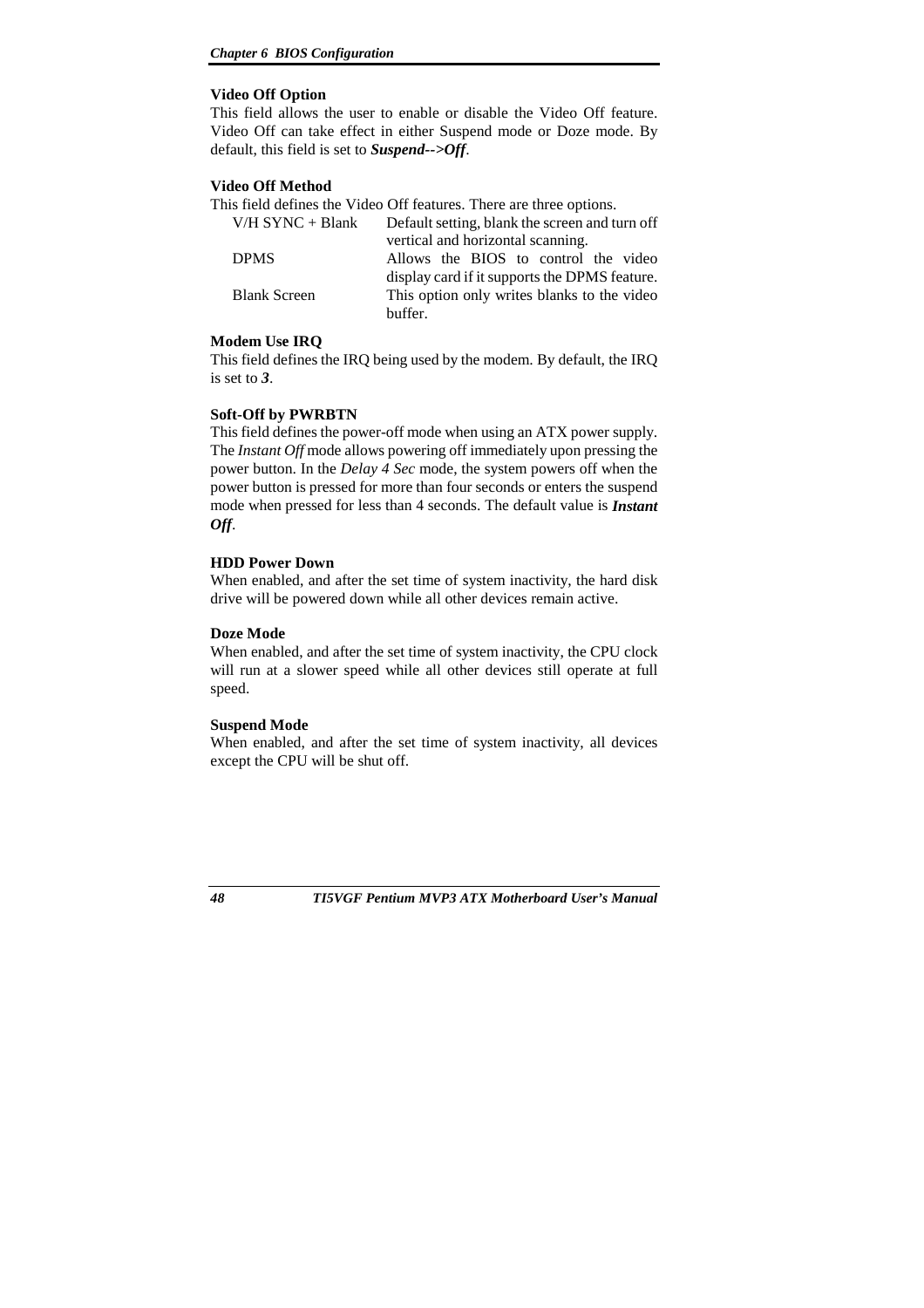#### **PM Events**

The VGA, LPT & COM, HDD & FDD, DMA /master, Modem Ring Resume, RTC Alarm Resume and Primary INTR section are I/O events which can prevent the system from entering a power saving mode or can awaken the system from such a mode. When an I/O device wants to gain the attention of the operating system, it signals this by causing an IRQ to occur. When the operating system is ready to respond to the request, it interrupts itself and performs the service. The default value is *Off*. When set On, activity will neither prevent the system from going into a power management mode nor awaken it. The IRQ section sets the wake-up call of the system. If activity is detected from any enabled IRQ channels in the left-hand group, the system wakes up from suspended mode.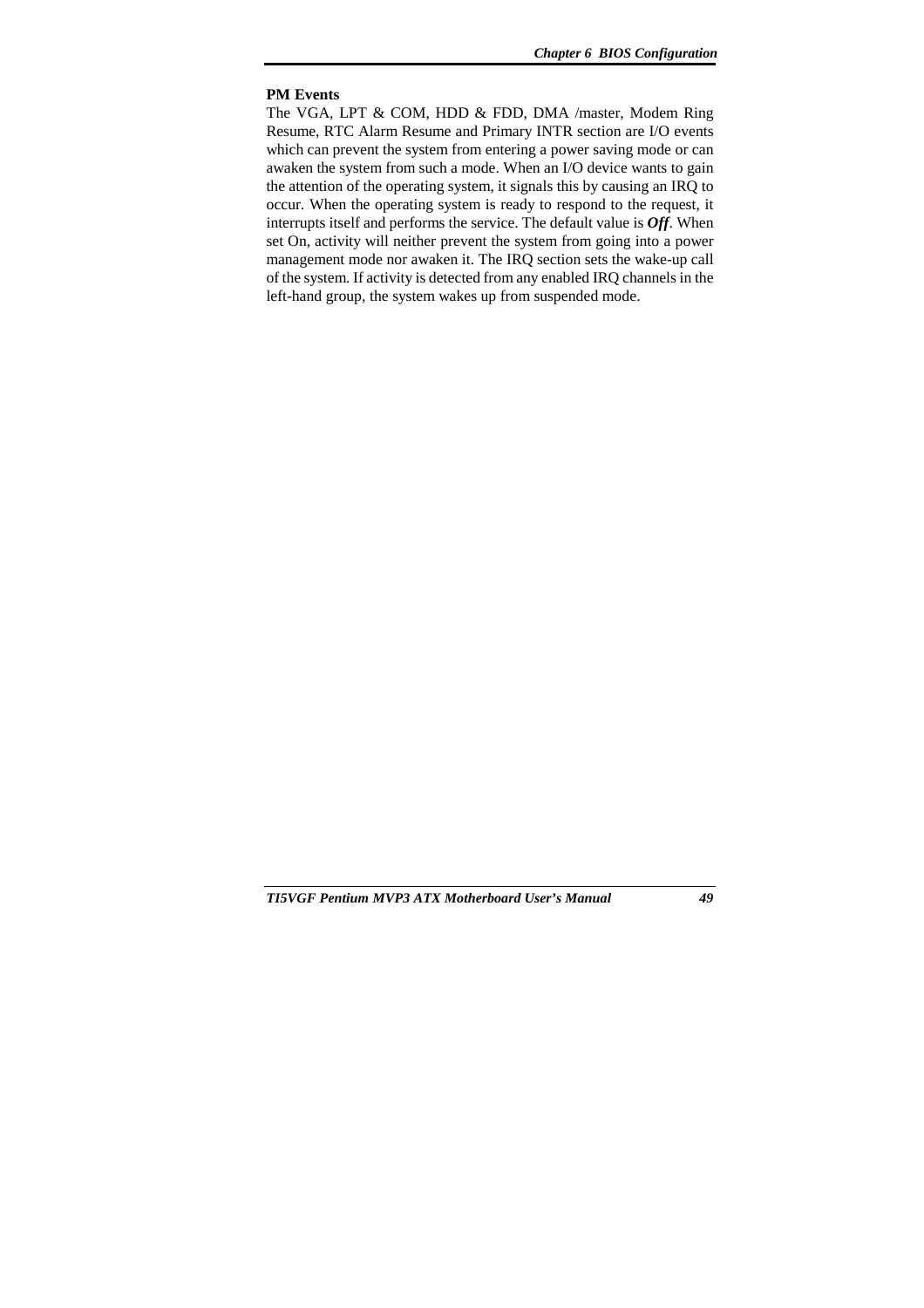# **6.7 PNP/PCI Configuration**

This option configures the PCI bus system. All PCI bus systems on the system use INT#, thus all installed PCI cards must be set to this value.

| ROM PCI/ISA BIOS<br>PNP/PCI Configuration<br>AWARD SOFTWARE INC. |               |                          |                                          |  |
|------------------------------------------------------------------|---------------|--------------------------|------------------------------------------|--|
| PNP OS Installed                                                 | : No          | CPU to PCI Write Buffer  | : Enabled                                |  |
| Resources Controlled by                                          | : Manual      | PCI Dynamic Bursting     | : Enabled                                |  |
| <b>Reset Configuration Data</b>                                  | : Disabled    | PCI Master 0 WS Write    | : Disabled                               |  |
|                                                                  |               | PCI Delay Transaction    | : Enabled                                |  |
| IRQ-3<br>assigned to                                             | : Legacy ISA  | PCI Master Read Prefetch | : Disabled                               |  |
| IRQ-4<br>assigned to                                             | : Legacy ISA  | PCI#2 Access #1 Retry    | : Disabled                               |  |
| IRQ-5<br>assigned to                                             | : PCI/ISA PnP | AGP Master 1 WS Write    | : Enabled                                |  |
| IRO-7<br>assigned to                                             | : Legacy ISA  | AGP Master 1 WS Read     | : Enabled                                |  |
| IRQ-9<br>assigned to                                             | : PCI/ISA PnP |                          |                                          |  |
| <b>IRQ-10</b><br>assigned to                                     | : PCI/ISA PnP | PCI IRQ Activated By     | : Level                                  |  |
| <b>IRQ-11</b><br>assigned to                                     | : PCI/ISA PnP | Assign IRQ For USB       | : Enabled                                |  |
| <b>IRQ-12</b><br>assigned to                                     | : PCI/ISA PnP | Assign IRQ For VGA       | : Enabled                                |  |
| IRQ-14 assigned to                                               | : PCI/ISA PnP |                          |                                          |  |
| <b>IRQ-15</b><br>assigned to                                     | : PCI/ISA PnP |                          |                                          |  |
| DMA-0<br>assigned to                                             | : PCI/ISA PnP |                          |                                          |  |
| DMA-1<br>assigned to                                             | : PCI/ISA PnP | ESC: Ouit                | $\uparrow \psi \leftarrow$ : Select Item |  |
| DMA-3<br>assigned<br>to                                          | : PCI/ISA PnP | F1: Help                 | PU/PD/+/-: Modify                        |  |
| assigned<br>DMA-5<br>to                                          | : PCI/ISA PnP | F5: Old Values           | (Shift) F2 : Color                       |  |
| DMA-6<br>assigned to                                             | : PCI/ISA PnP | F6: Load BIOS Defaults   |                                          |  |
| DMA-7<br>assigned to                                             | : PCI/ISA PnP | F7: Load Setup Defaults  |                                          |  |

# **PNP OS Installed**

This field allows you to specify if the operating system installed in your system is plug and play aware.

*Note: Operating systems such as DOS, OS/2, and Windows 3.x do not use PnP.* 

#### **Resources Controlled by**

This PnP BIOS can configure all of the boot and compatible devices automatically. However, this capability needs you to use a PnP operating system such as Windows 95. The default value is *Manual.* 

#### **Reset Configuration Data**

This field allows you to determine whether to reset the configuration data or not. The default value is *Disabled.* 

#### **IRQ3/4/5/7/9/10/11/12/14/15, DMA0/1/3/5/6/7 assigned to**

These fields allow you to determine the IRQ/DMA assigned to the ISA bus and is not available to any PCI slot.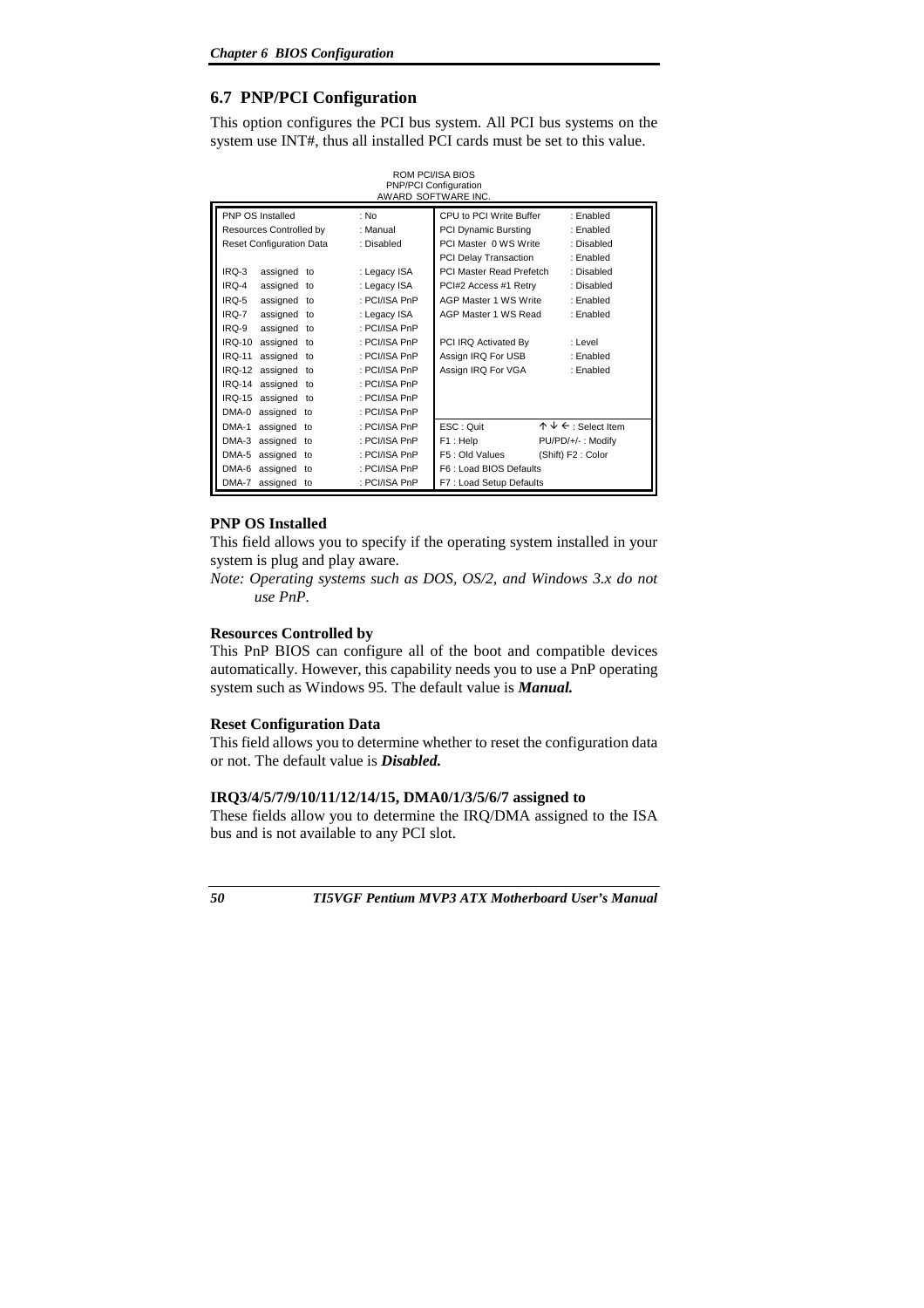# **CPU to PCI Write Buffer**

When enabled, this option increases the efficiency of the PCI bus to and speed up the execution in the processor. By default, this field is set to *Enabled*.

#### **PCI Dynamic Bursting**

When enabled, this option combines several PCI cycles into one. By default, this field is set to *Enabled*.

#### **PCI Master 0 WS Write**

When enabled, this option increases the write cycle speed. By default, this field is set to *Disabled*.

#### **PCI Delay Transaction**

When enabled, this option delays PCI data transaction. By default, this field is set to *Enabled*.

#### **PCI Master Read Prefetch**

When this item is enabled, the system is allowed to prefetch the next read and initiate the next process. By default, this field is set to *Enabled*.

#### **PCI#2 Access #1 Retry**

This item enables PC#2 Access #1 attempts. By default, this field is set to *Disabled*.

# **AGP Master 1 WS Write**

When enabled, writes to the AGP bus are executed with 1 wait states. By default, this field is set to *Enabled*.

# **AGP Master 1 WS Read**

When enabled, reads to the AGP bus are executed with 1 wait states. By default, this field is set to *Enabled*.

#### **PCI IRQ Activated by**

This field allows you to select the method by which the PCI bus recognizes that an IRQ service is being requested by a device. The default value is *Level.* 

#### **Assign IRQ for USB/VGA**

These fields allow you to enable or disable the IRQ for USB and VGA. By default, these fields are enabled.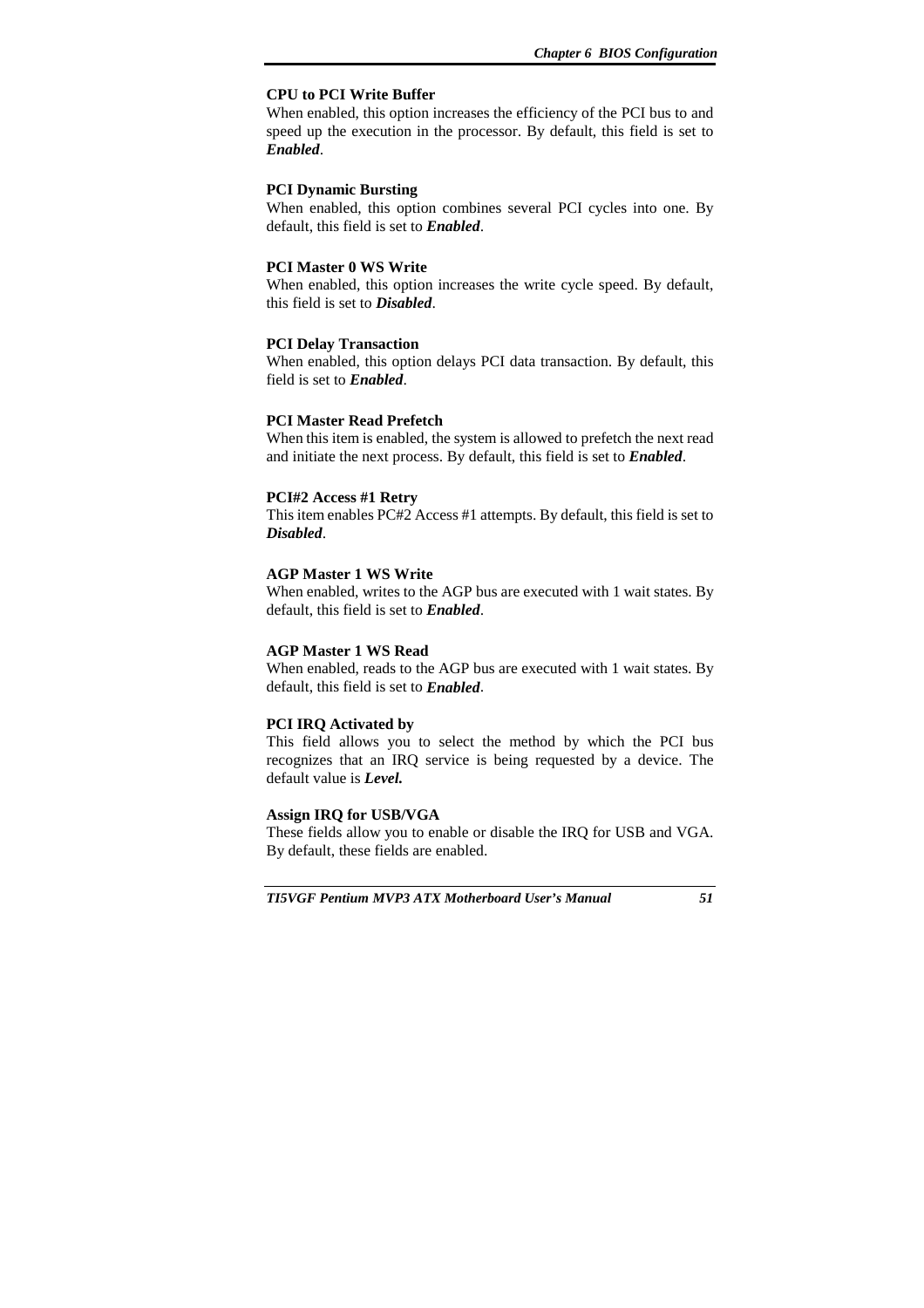# **6.8 Load BIOS Defaults**

This option allows you to load the troubleshooting default values permanently stored in the BIOS ROM. These default settings are non-optimal and disable all high-performance features.

| ROM PCI/ISA BIOS<br><b>CMOS SETUP UTILITY</b><br>AWARD SOFTWARE, INC.              |                                                               |                                      |  |
|------------------------------------------------------------------------------------|---------------------------------------------------------------|--------------------------------------|--|
| STANDARD CMOS SETUP<br><b>INTEGRATED PERIPHERALS</b><br><b>BIOS FEATURES SETUP</b> |                                                               |                                      |  |
| <b>CHIPSET FEATURES SETUP</b>                                                      |                                                               | SUPERVISOR PASSWORD<br>USER PASSWORD |  |
| POWER MANAD                                                                        |                                                               | ETECTION<br>ORMAT                    |  |
| <b>PNP/PCI CONFI</b><br><b>LOAD BIOS DER</b>                                       | Load BIOS Defaults (Y/N)? N                                   |                                      |  |
| LOAD SETUP DET ROLTO                                                               |                                                               |                                      |  |
| ESC: Quit                                                                          | AVING<br>$\uparrow \psi \rightarrow \leftarrow$ : Select Item |                                      |  |
| F10 : Save & Exit Setup                                                            |                                                               | (Shift) F2: Change Color             |  |
| Load BIOS Defaults except Standard CMOS Setup                                      |                                                               |                                      |  |

To load BIOS defaults value to CMOS SRAM, enter "Y". If not, enter "N".

# **6.9 Load Setup Defaults**

This option allows you to load the default values to your system configuration. These default settings are optimal and enable all high performance features.

| ROM PCI/ISA BIOS<br><b>CMOS SETUP UTILITY</b><br>AWARD SOFTWARE, INC.                                     |                                                      |  |  |
|-----------------------------------------------------------------------------------------------------------|------------------------------------------------------|--|--|
| STANDARD CMOS SETUP<br><b>INTEGRATED PERIPHERALS</b><br><b>BIOS FEATURES SETUP</b><br>SUPERVISOR PASSWORD |                                                      |  |  |
| <b>CHIPSET FEATURES SETUP</b><br>POWER MANAD<br><b>PNP/PCI CONFI</b><br><b>LOAD BIOS DER</b>              | USER PASSWORD<br>Load Setup Defaults (Y/N)? N        |  |  |
| <b>LOAD SETUP DEFAULTS</b>                                                                                | <b>WITHOUT SAVING</b><br>EXIT                        |  |  |
| ESC: Quit                                                                                                 | $\uparrow \psi \rightarrow \leftarrow$ : Select Item |  |  |
| F10 : Save & Exit Setup                                                                                   | (Shift) F2: Change Color                             |  |  |
| Load BIOS Defaults except Standard CMOS Setup                                                             |                                                      |  |  |

To load SETUP defaults value to CMOS SRAM, enter "Y". If not, enter "N".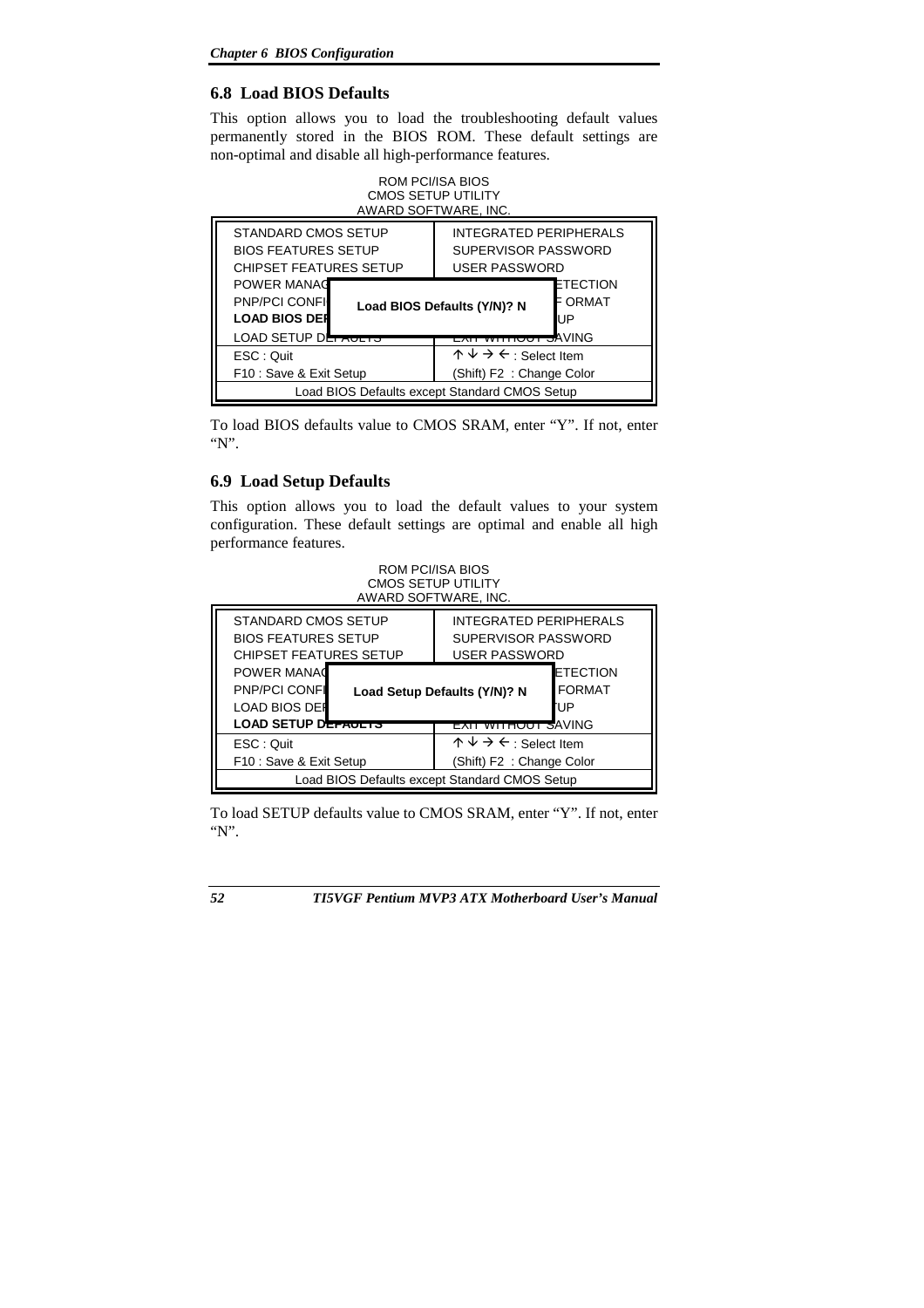# **6.10 Integrated Peripherals**

This option sets your hard disk configuration, mode and port.

| IN EGRATED PERIPHERALS<br>AWARD SOFTWARE INC.                                                                                                                                                                                                                                                                                                                                                          |                                                                                                                                            |                                                |                                                |  |
|--------------------------------------------------------------------------------------------------------------------------------------------------------------------------------------------------------------------------------------------------------------------------------------------------------------------------------------------------------------------------------------------------------|--------------------------------------------------------------------------------------------------------------------------------------------|------------------------------------------------|------------------------------------------------|--|
| OnChip IDE First Channel<br>OnChip IDE Second Channel<br><b>IDE Prefetch Mode</b><br><b>IDE HDD Block Mode</b><br><b>IDE Primary Master PIO</b><br><b>IDE Primary Slave PIO</b><br>IDE Secondary Master PIO<br><b>IDE Secondary Slave PIO</b><br>IDE Primary Master UDMA<br><b>IDE Primary Slave UDMA</b><br><b>IDE Secondary Master UDMA</b><br><b>IDE Secondary Slave UDMA</b><br>Init Display First | : Enabled<br>: Enabled<br>: Disabled<br>: Enabled<br>: Auto<br>: Auto<br>: Auto<br>: Auto<br>: Auto<br>: Auto<br>: Auto<br>: Auto<br>: AGP | Onboard Parallel Port<br>Onboard Parallel Mode | : 378H/IRQ7<br>$:$ SPP                         |  |
| Onboard FDD Controller<br>Onboard Serial Port 1                                                                                                                                                                                                                                                                                                                                                        | : Enabled<br>: $3F8/IRQ4$                                                                                                                  | ESC: Quit                                      | $\uparrow \downarrow \leftarrow$ : Select Item |  |
| Onboard Serial Port 2                                                                                                                                                                                                                                                                                                                                                                                  | :2F8/IRQ3                                                                                                                                  | F1: Help                                       | PU/PD/+/-: Modify                              |  |
| Uart 2 Mode                                                                                                                                                                                                                                                                                                                                                                                            | : Standard                                                                                                                                 | F5: Old Values                                 | (Shift) F2 : Color                             |  |
|                                                                                                                                                                                                                                                                                                                                                                                                        |                                                                                                                                            | F6: Load BIOS Defaults                         |                                                |  |
|                                                                                                                                                                                                                                                                                                                                                                                                        |                                                                                                                                            | F7: Load Setup Defaults                        |                                                |  |

#### ROM PCI/ISA BIOS INTEGRATED PERIPHERALS

# **OnChip Primary/Secondary PCI IDE**

These fields allow you either to enable or disable the Primary/Secondary controller. You might choose to disable the controller if you were to add a higher performance or specialized controller.

#### **IDE Prefetch Mode**

This field allows your hard disk controller to use prefetch mode to transfer data to increase the performance.

#### **IDE HDD Block Mode**

This field allows your hard disk controller to use the fast block mode to transfer data to and from your hard disk drive.

#### **IDE Primary/Secondary Master/Slave PIO**

These fields allow your system hard disk controller to work faster. Rather than have the BIOS issue a series of commands that transfer to or from the disk drive, PIO (Programmed Input/Output) allows the BIOS to communicate with the controller and CPU directly.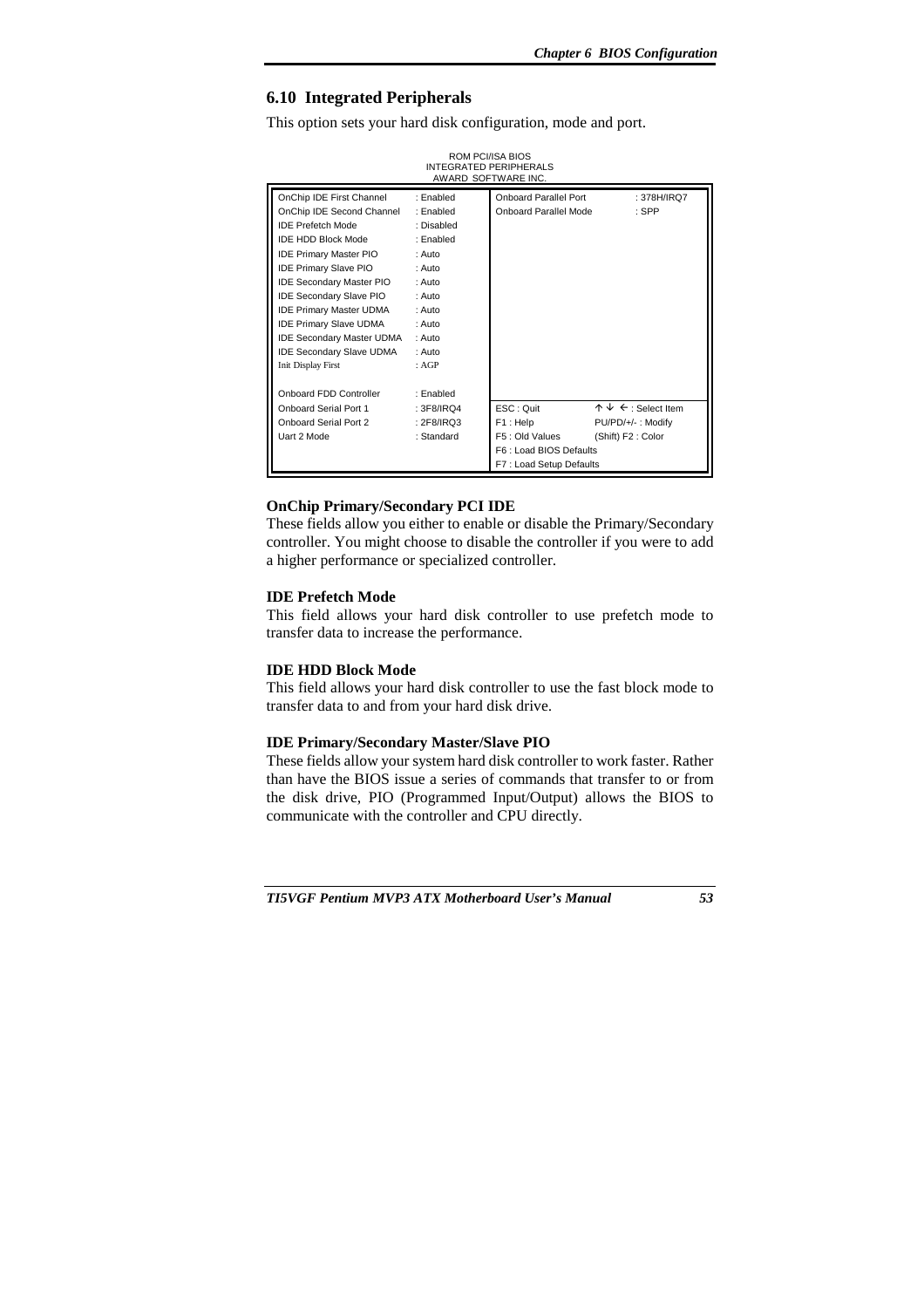The system supports five modes, numbered from 0 (default) to 4, which primarily differ in timing. When Auto is selected, the BIOS will select the best available mode.

# **IDE Primary/Secondary Master/Slave UDMA**

This field allows your system to improve disk I/O throughput to 33Mb/sec with the Ultra DMA/33 feature. The options are *Auto* and *Disabled*.

# **Init AGP Display First**

This field allows the system to initialize first the VGA card in the AGP slot on the motherboard when system is turned on.

# **Onboard FDD Controller**

This option allows you to select the onboard FDD port.

# **Onboard Serial/Parallel Port**

These fields allow you to select the onboard serial and parallel ports and their addresses. The default values for these ports are:

| Serial Port 1        | 3F8/IRO4  |
|----------------------|-----------|
| Serial Port 2        | 2F8/IRO3  |
| <b>Parallel Port</b> | 378H/IRQ7 |

#### **UART 2 Mode**

This field determines the UART 2 mode in your computer. The options are *Standard*, *HPSIR*, and *ASKIR*.

# **Onboard Parallel Mode**

This field allows you to determine parallel port mode function.

| <b>SPP</b> | Normal Printer Port               |
|------------|-----------------------------------|
| EPP        | <b>Enhanced Parallel Port</b>     |
| ECP        | <b>Extended Capabilities Port</b> |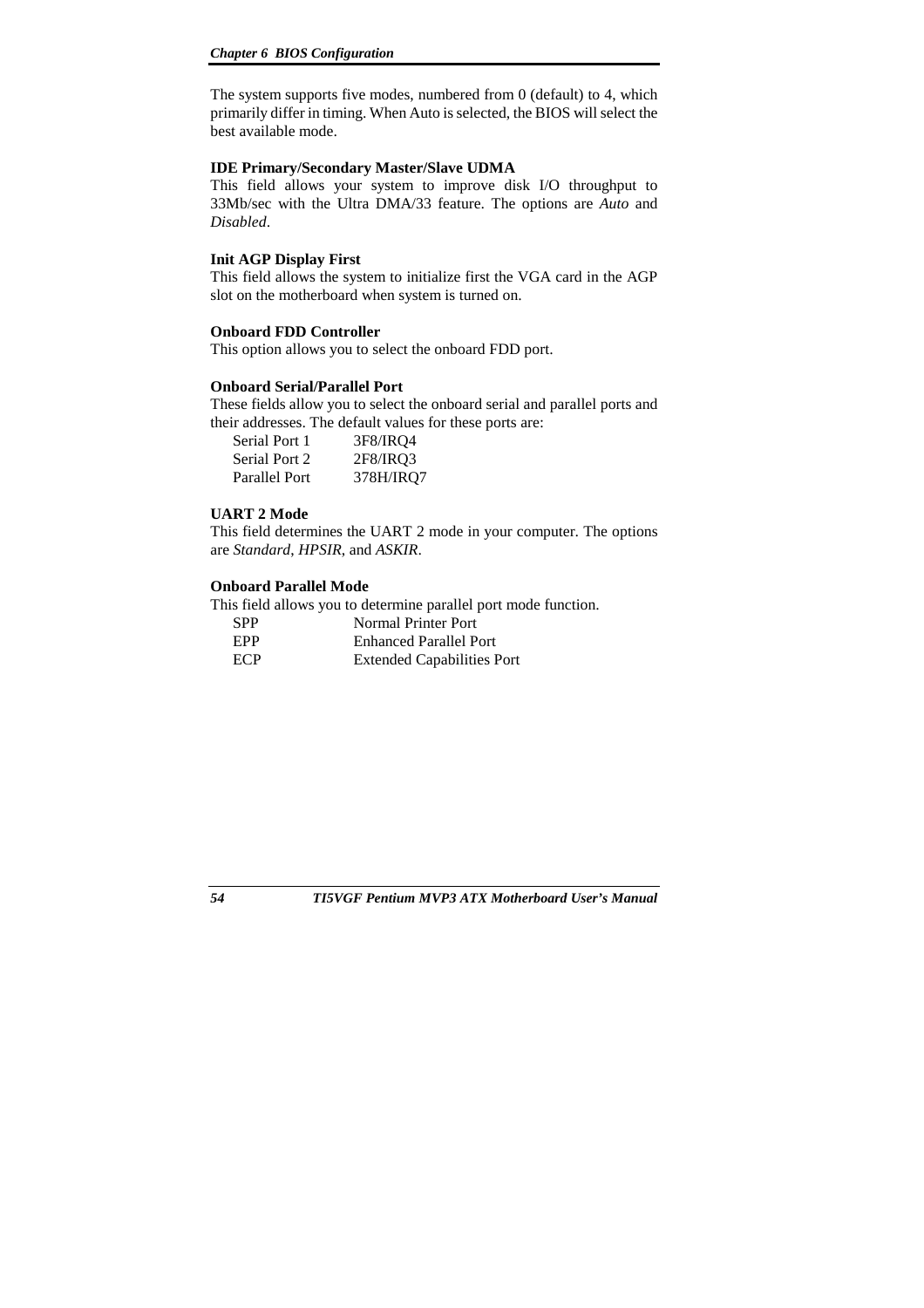# **6.11 Supervisor / User Password**

These two options set the system password. *Supervisor Password* sets a password that will be used to protect the system and Setup utility. *User Password* sets a password that will be used exclusively on the system. To specify a password, highlight the type you want and press <Enter>. The **Enter Password:** message prompts on the screen. Type the password, up to eight characters in length, and press <Enter>. The system confirms your password by asking you to type it again. After setting a password, the screen automatically returns to the main screen.

To disable a password, just press the <Enter> key when you are prompted to enter the password. A message will confirm the password to be disabled. Once the password is disabled, the system will boot and you can enter Setup freely.

| ROM PCI/ISA BIOS<br>CMOS SETUP UTILITY<br>AWARD SOFTWARE, INC.                     |                        |                                                                              |                                           |  |
|------------------------------------------------------------------------------------|------------------------|------------------------------------------------------------------------------|-------------------------------------------|--|
| STANDARD CMOS SETUP<br><b>BIOS FEATURES SETUP</b><br><b>CHIPSET FEATURES SETUP</b> |                        | <b>INTEGRATED PERIPHERALS</b><br><b>SUPERVISOR PASSWORD</b><br>USER PASSWORD |                                           |  |
| POWER MANAC<br><b>PNP/PCI CONFI</b><br><b>LOAD BIOS DER</b><br><b>LOAD SETUP D</b> | <b>Enter Password:</b> |                                                                              | ETECTION<br><b>FORMAT</b><br>'UΡ<br>AVING |  |
| ESC: Ouit                                                                          |                        | $\uparrow \psi \rightarrow \leftarrow$ : Select Item                         |                                           |  |
| F10 : Save & Exit Setup                                                            |                        | (Shift) F2: Change Color                                                     |                                           |  |
| Change / Set / Disable Password                                                    |                        |                                                                              |                                           |  |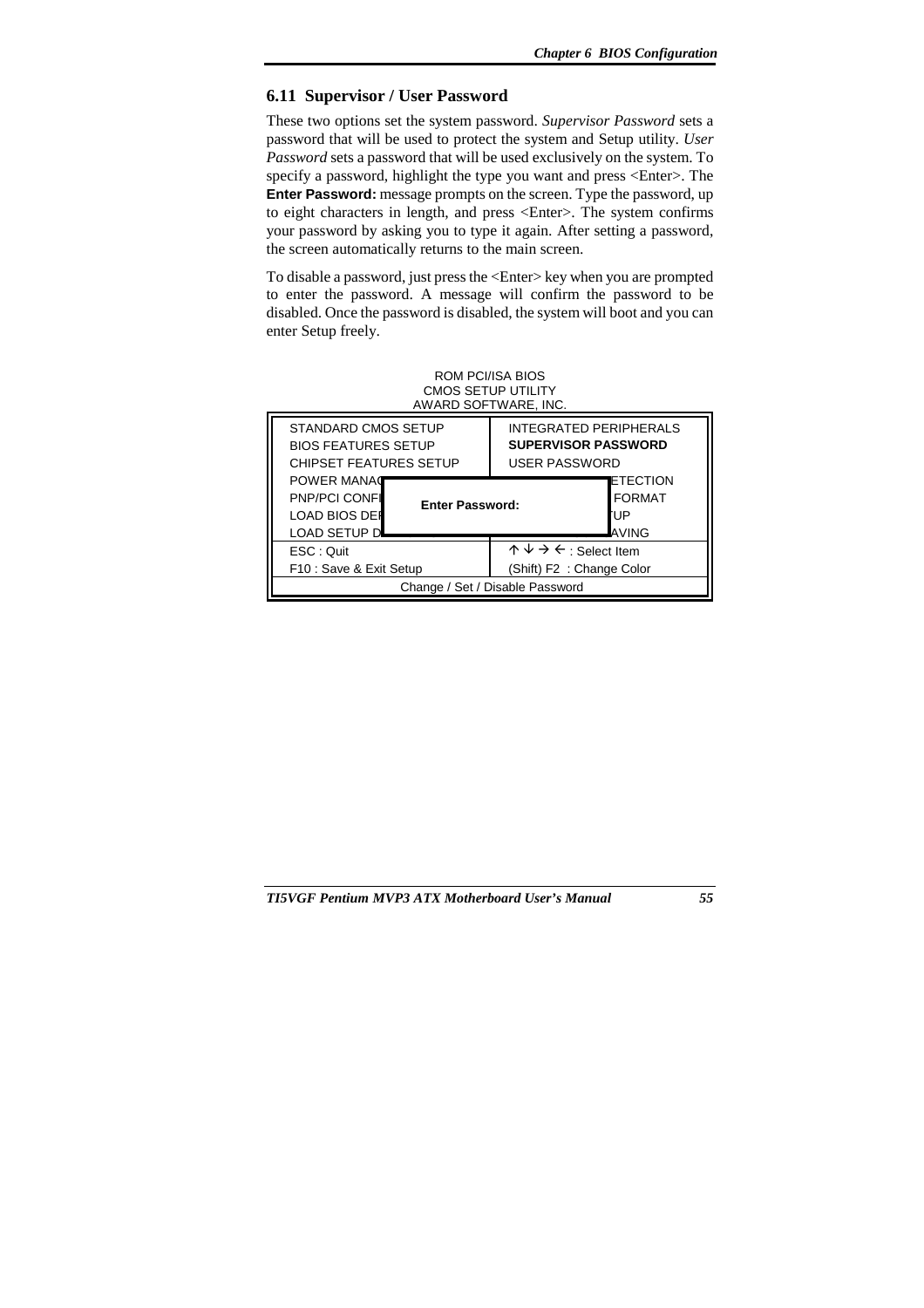# **6.12 IDE HDD Auto Detection**

This option detects the parameters of an IDE hard disk drive, and automatically enters them into the Standard CMOS Setup screen.



Up to four IDE drives can be detected, with parameters for each appearing in sequence inside a box. To accept the displayed entries, press the "Y" key; to skip to the next drive, press the "N" key. If you accept the values, the parameters will appear listed beside the drive letter on the screen.

# **6.13 HDD Low Level Format**

This option should only be used by a professional. Low-level formatting can cause irreparable damage to your hard disk. The procedures include selecting the drive you want to low-level format, determining the bad tracks, and proceeding with pre-formatting.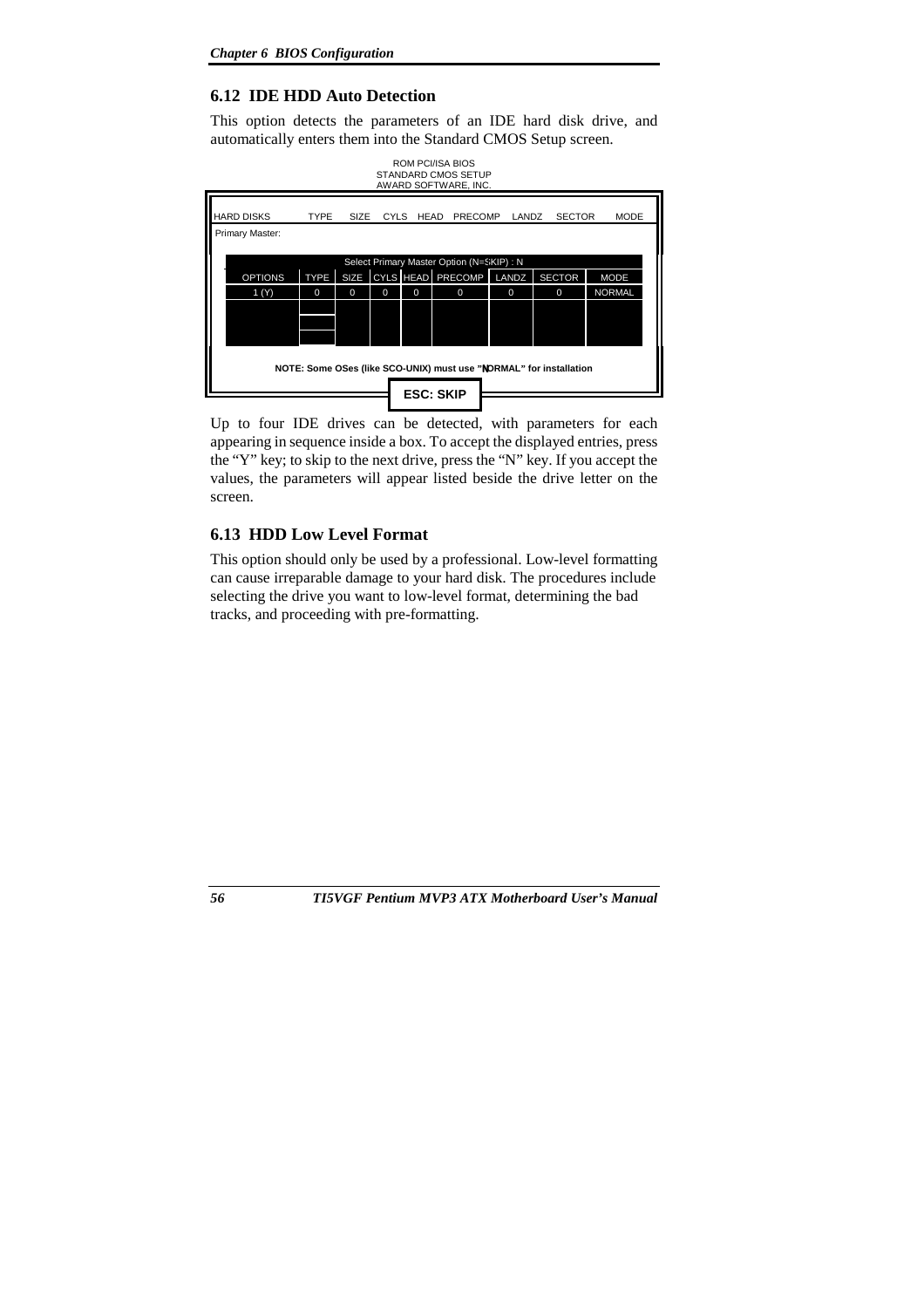# **6.14 Save & Exit Setup**

This option allows you to determine whether to accept the modifications or not. If you type "Y", you will quit the setup utility and save all changes into the CMOS memory. If you type "N", you will return to Setup utility.

|                                                   | ROM PCI/ISA BIOS<br>CMOS SETUP UTILITY<br>AWARD SOFTWARE, INC. |  |
|---------------------------------------------------|----------------------------------------------------------------|--|
| STANDARD CMOS SETUP<br><b>BIOS FEATURES SETUP</b> | <b>INTEGRATED PERIPHERALS</b><br>SUPERVISOR PASSWORD           |  |
| <b>CHIPSET FEATURES SETUP</b>                     | USER PASSWORD                                                  |  |
| POWER MANA0                                       | <b>ETECTION</b>                                                |  |
| <b>PNP/PCI CONFI</b>                              | Save to CMOS and Exit (Y/N)? N<br><b>FORMAT</b>                |  |
| <b>LOAD BIOS DER</b>                              | ΊJΡ                                                            |  |
| <b>LOAD SETUP DEFAULTS</b>                        | EXIT WITHOUT SAVING                                            |  |
| ESC: Quit                                         | $\uparrow \psi \rightarrow \leftarrow$ : Select Item           |  |
| F10 : Save & Exit Setup                           | (Shift) F2: Change Color                                       |  |
| Save Data to CMOS & Exit Setup                    |                                                                |  |

# **6.15 Exit Without Saving**

Select this option to exit the Setup utility without saving the changes you have made in this session. Typing "Y" will quit the Setup utility without saving the modifications. Typing "N" will return you to Setup utility.

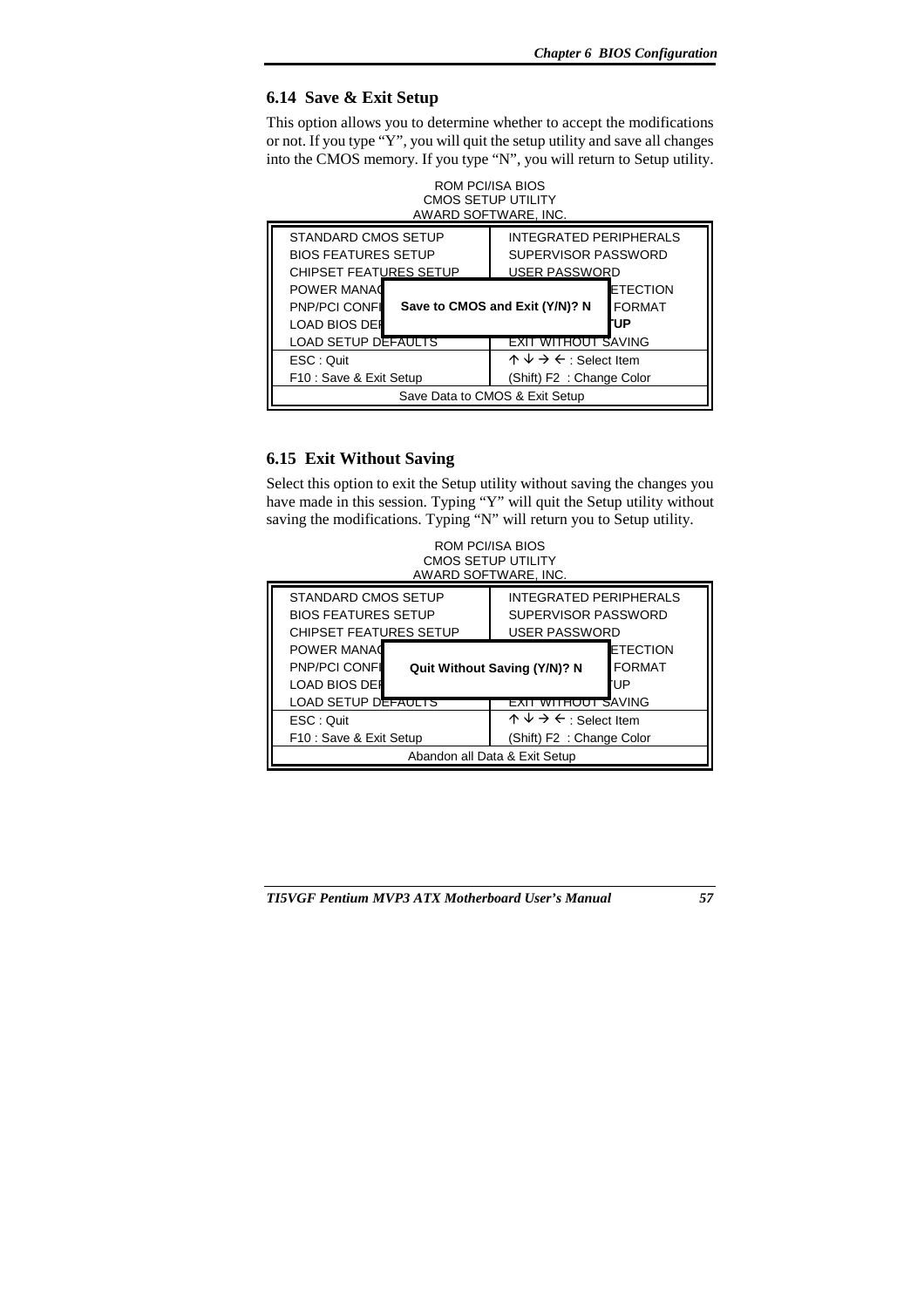This page was intentionally left blank.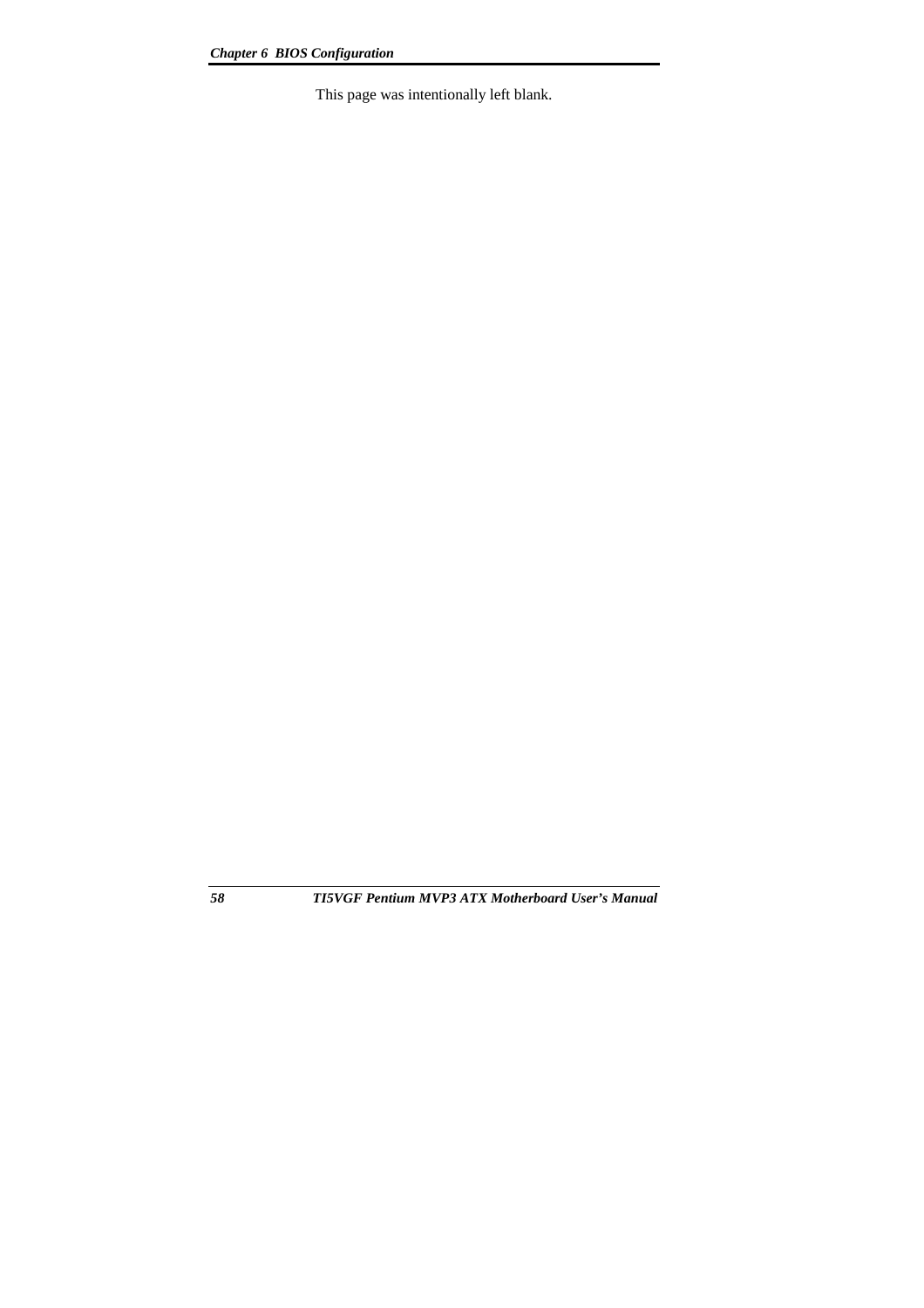# **Chapter 7 LANDesk User's Guide**

This chapter gives a brief introduction to the optional LANDesk® Client Manager (LDCM) utility, as well as the installation procedures.

The following items are covered in this chapter:

| 7.2.1 Installing the Local Version of LDCM         |  |
|----------------------------------------------------|--|
| 7.2.2 Installing the Administrator Version of LDCM |  |

LANDesk is a registered trademark of Intel Corporation.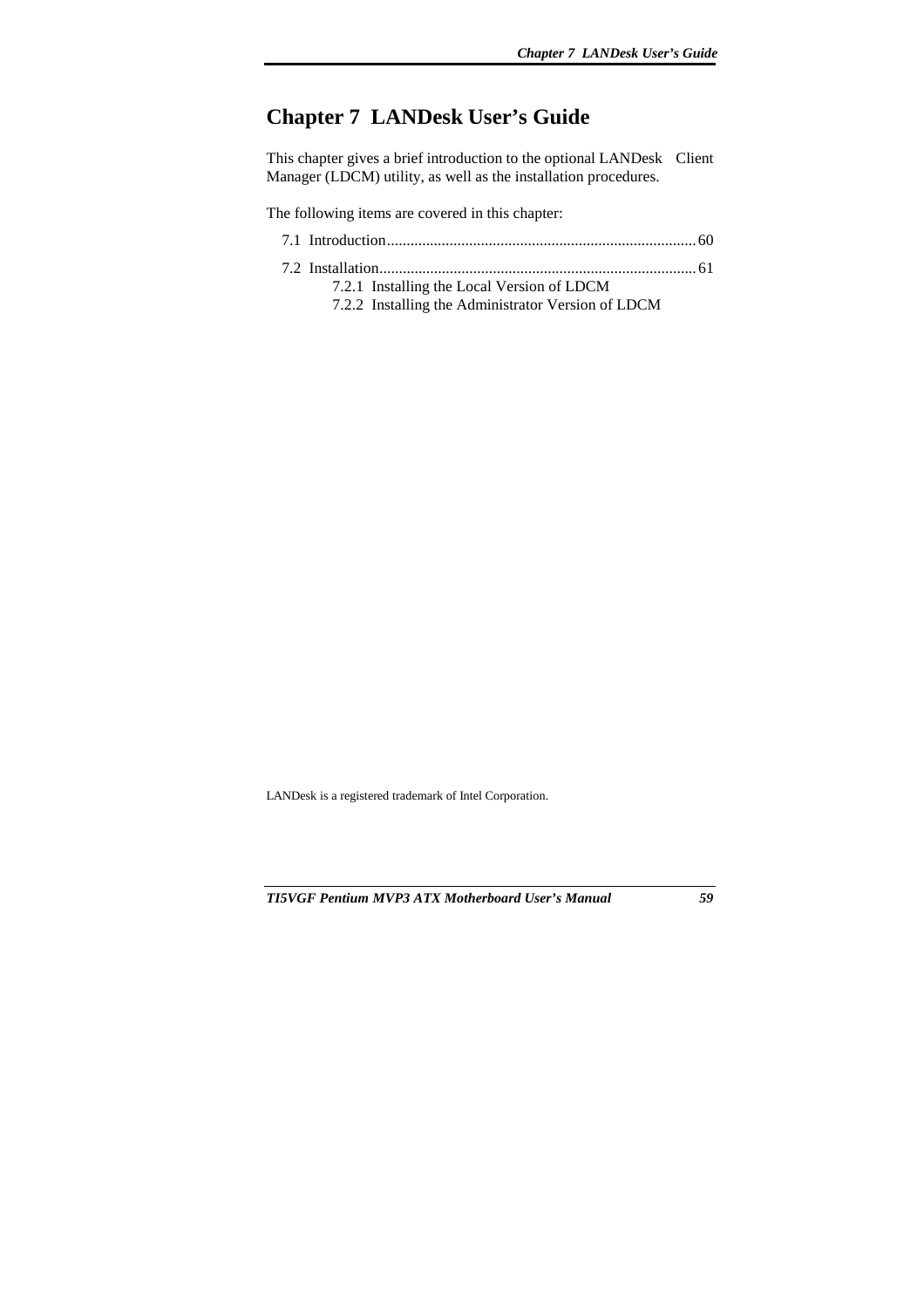# **7.1 Introduction**

LANDesk Client Manager (LDCM 3.1) provides the capability for managing components (network interface cards, memory, printers, software applications, etc.) within a PC system. It uses the Desktop Management Interface (DMI) standard established by the Desktop Management Task Force (DMTF). Manageable components can be viewed, monitored, and administrated across multiple platforms, either locally or remotely on a network.

The LDCM package has been implemented in two different ways: a user (client/local) version and an administrator version (Remote Companion). The user version provides the ability to only manage the local PC. The administrator version allows a network administrator to manage the local PC and other PC nodes on the network. This means that the administrator version has the ability to gather information about remote PCs, as well as remotely controlling the PCs. The remote access is based upon granted rights by the managed client.

LDCM provides the user with self-help diagnostics, including a PC health meter, local alerting of potential problems, and hardware and software inventory. Automatic polling and alerting of memory and hardware conditions and predictive failure mechanisms minimize downtime and increase effective troubleshooting. LDCM can take periodic "snapshots" of critical configuration files for easy change management and restoration when needed.

To use LDCM, your computer must meet the following requirements:

- Operating System: Windows 95, Windows NT 3.51, or Windows NT4.0
- Memory: about 200KB
- Disk Storage Space: 3-5MB
- Hardware System: a DMI BIOS is required for full LDCM functionality

For network computers, the following requirements also apply:

- z Protocols: IPX or IP (WinSock-enabled) communication protocol loaded on the client
- Hardware Interfaces: a network card for communication on the network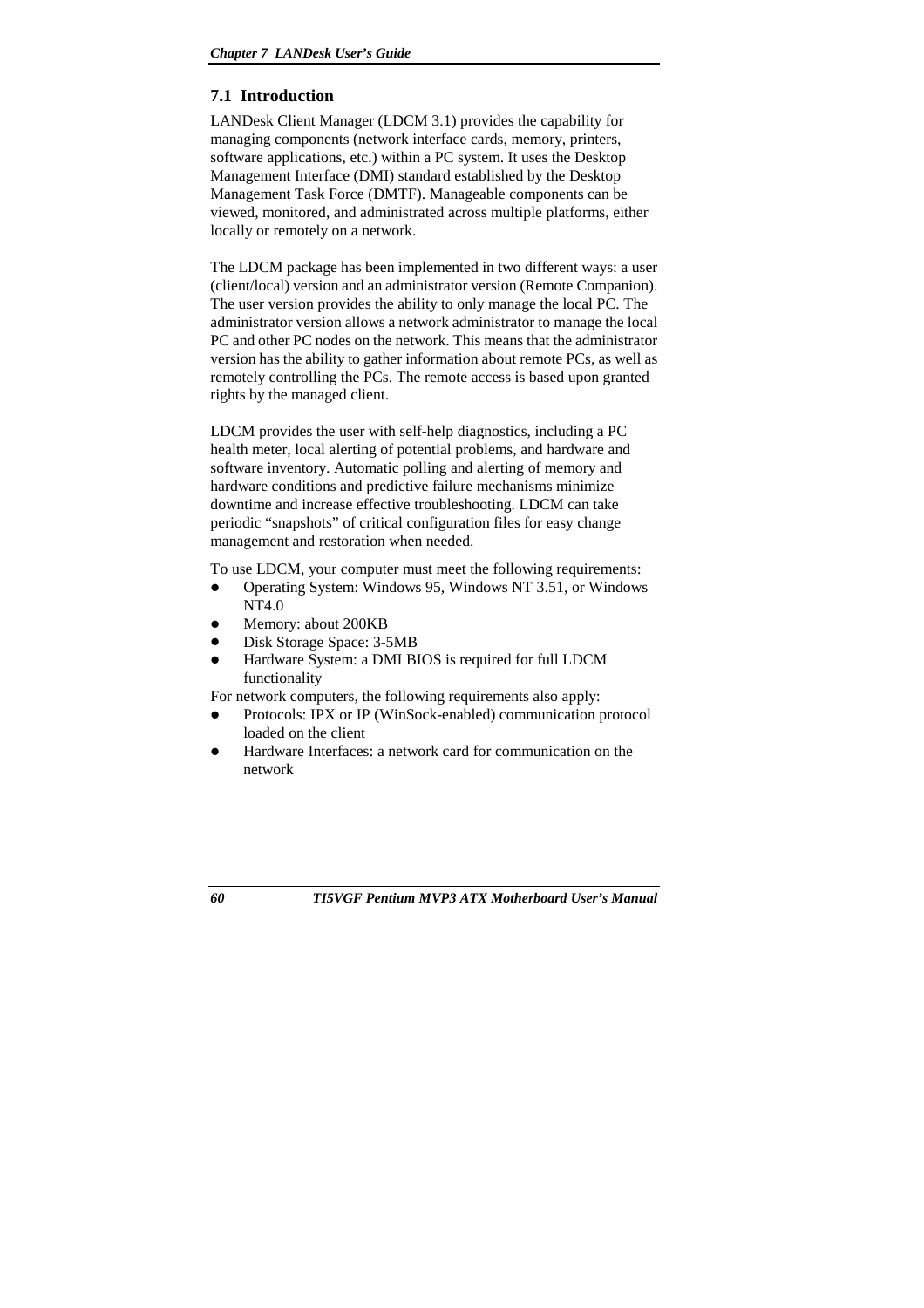# **7.2 Installation**

The optional LANDesk utility that comes with the CPU card runs in Windows NT or Windows 95 operating system.

Upon entering the Windows NT 4.0 or Windows 95 environment, insert the CD. Windows will autorun the installation program and show the following screen.



*NOTE: During Setup, you will be asked to install Internet Explorer 3.02 in order to continue, or else Setup will be aborted. LDCM supports various languages and will default to English if it is unable to load 'language.dl'.*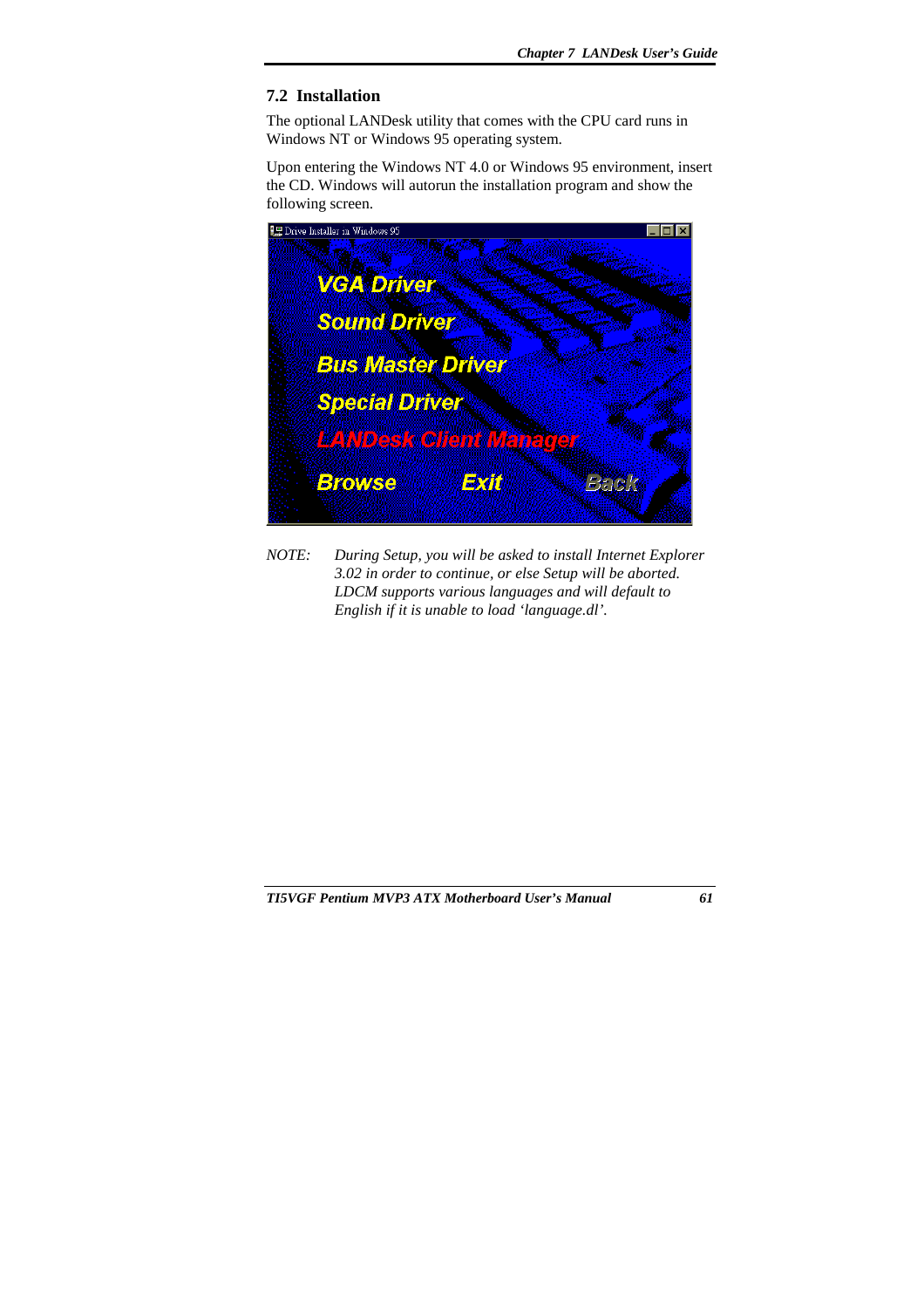# **7.2.1 Installing the Local Version of LDCM**

Double Click on 'LANDesk Client Manager' in the initial screen and the following screen will appear. Double click on the local version of LANDesk Client Manager.



When the Welcome screen appears, click on "Next" to continue with Setup.



| ۰. | ٠<br>I |
|----|--------|
| ٦  | ٦      |
| ï  |        |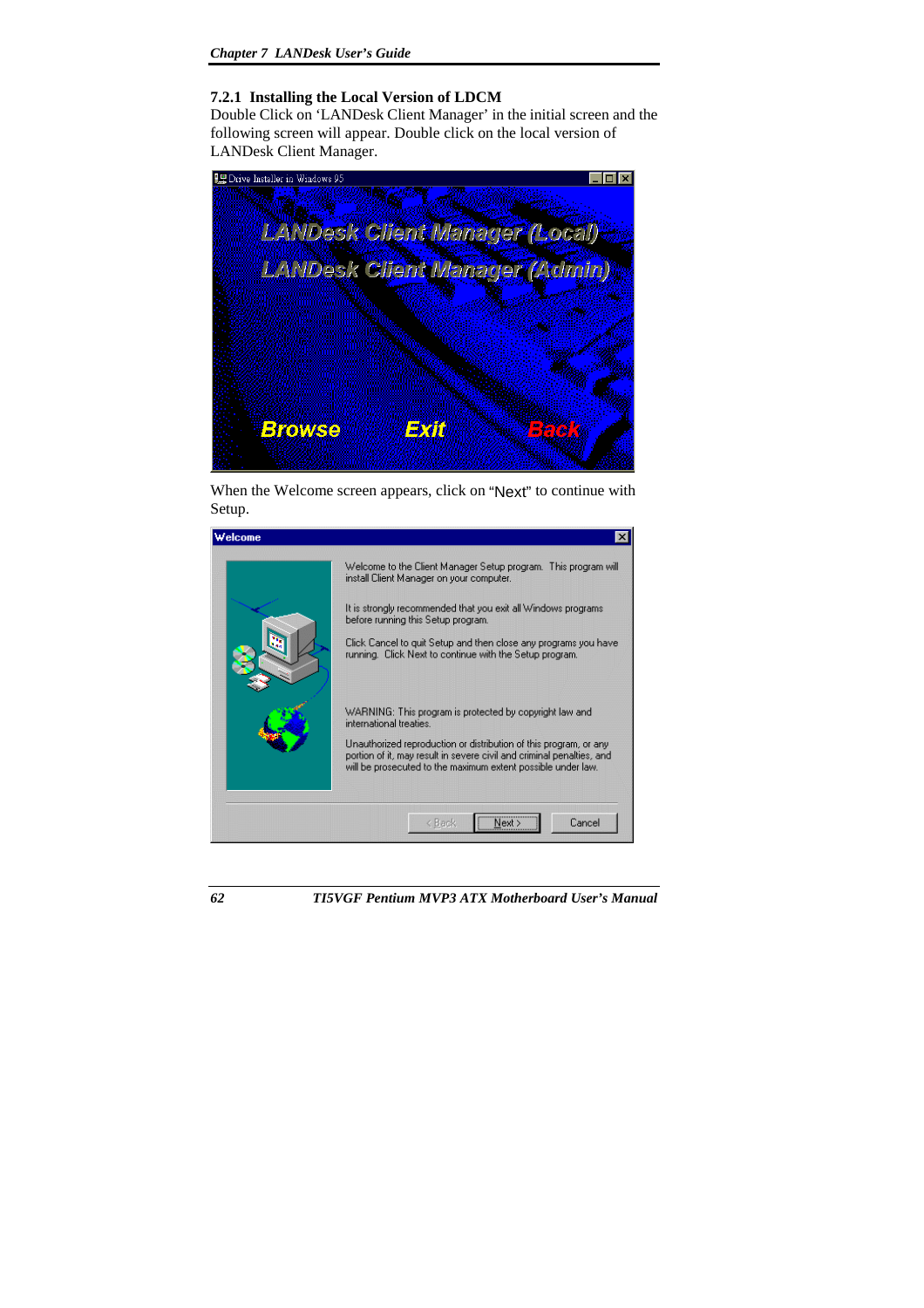Choose the directory location where Setup will install LANDesk Client Manager. Click "Browse" if you want to change the directory suggested. Otherwise, click "Next" to start installing LDCM.

| <b>Choose Destination Location</b> | ×                                                                                          |
|------------------------------------|--------------------------------------------------------------------------------------------|
|                                    | Setup will install LANDesk Client Manager into the following<br>directory.                 |
|                                    | To install to this directory, click Next.                                                  |
|                                    | To install to a different directory, click Browse and select another<br>directory.         |
|                                    | You can choose not to install LANDesk Client Manager, by<br>clicking Cancel to exit Setup. |
|                                    | NOTE: Changing the default directory should only be done by<br>advanced users.             |
|                                    | Destination Directory                                                                      |
|                                    | Browse<br>D:\Program Files\Intel\LDCM                                                      |
|                                    |                                                                                            |
|                                    | Cancel<br>< Back                                                                           |

When Setup is finished, changes will have been made to the file AUTOEXEC.BAT. Restart your computer for the changes to take effect.

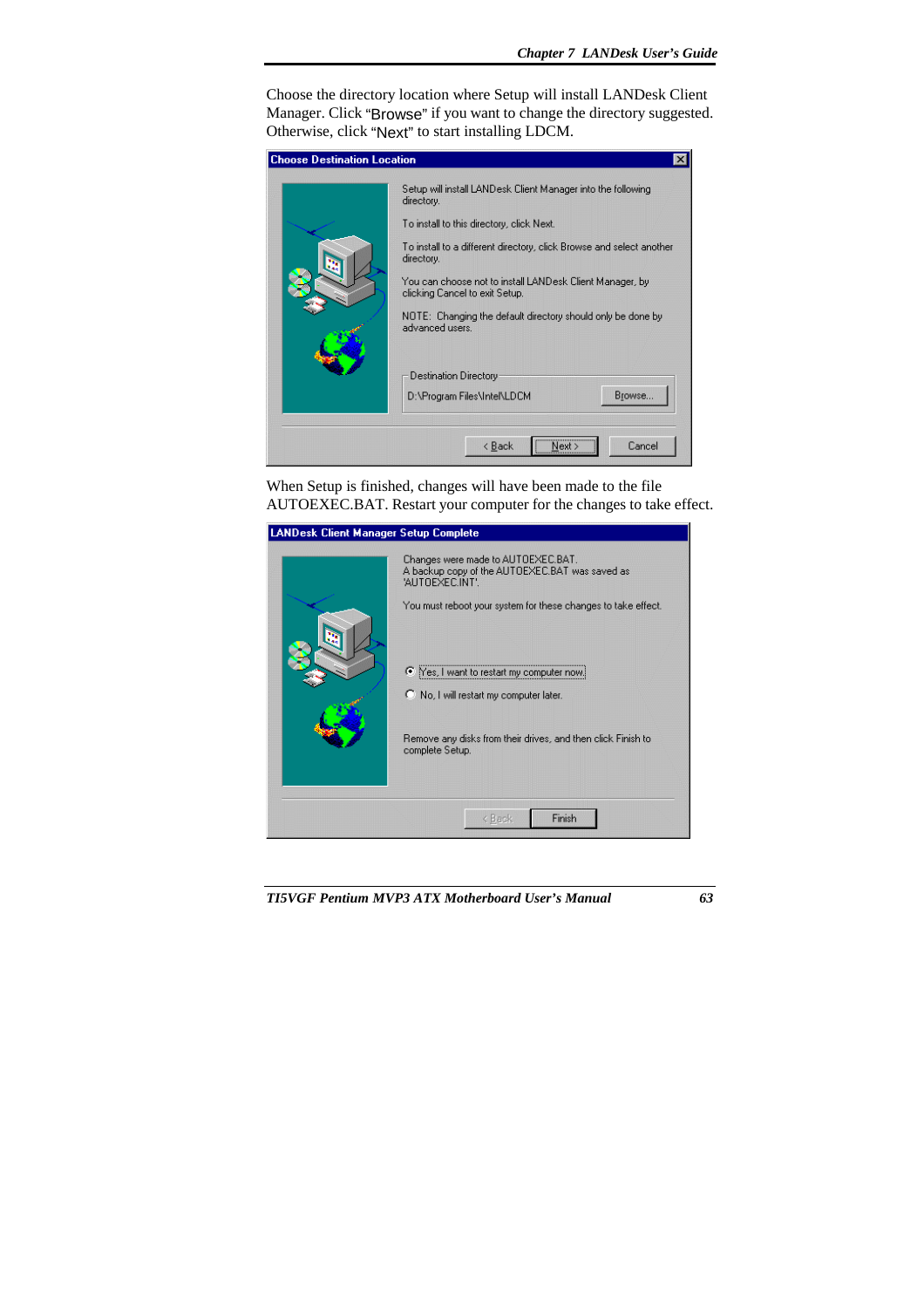# **7.2.2 Installing the Administrator Version of LDCM**

After double clicking on 'LANDesk Client Manager' in the initial screen, select the administrator version of the LDCM and the Welcome screen below will appear. Click on "Next" to continue.



The screen below allows you to install the documentation in Adobe Acrobat format and the Adobe Acrobat Reader software. Select the options you need and click on "Next" to start the installation.

| <b>Select Components</b> | $\boldsymbol{\mathsf{x}}$                                                |
|--------------------------|--------------------------------------------------------------------------|
|                          | Select the installation option(s) below.                                 |
|                          | ⊽<br>Documentation in Adobe Acrobat Format<br>Adobe Acrobat Reader<br>н. |
|                          | $\leq$ $\underline{\mathsf{Back}}$<br>$N$ ext ><br>Cancel                |

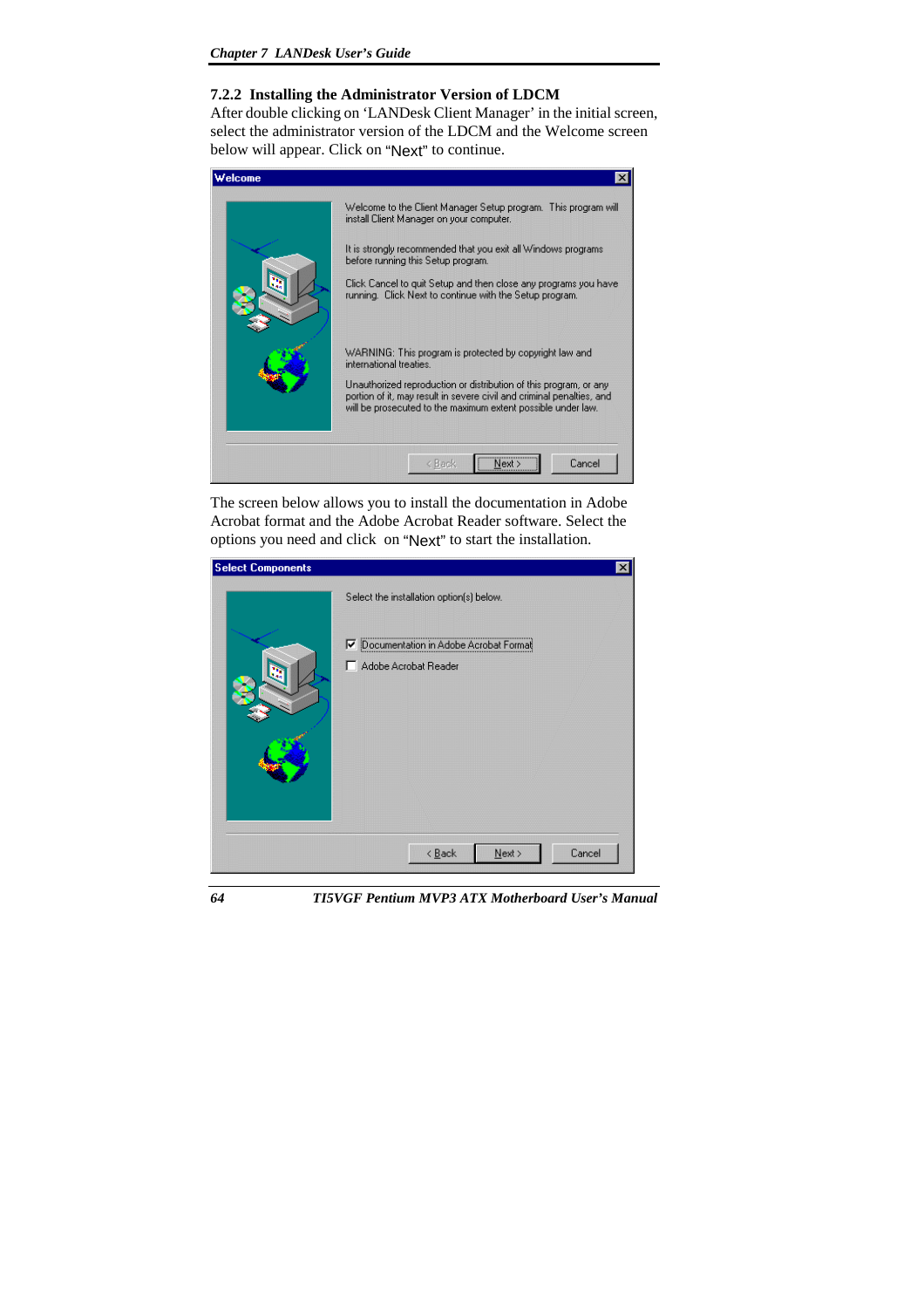After LANDesk Client Manager Setup is complete, restart your computer to be able to use the LANDesk Client Manager.

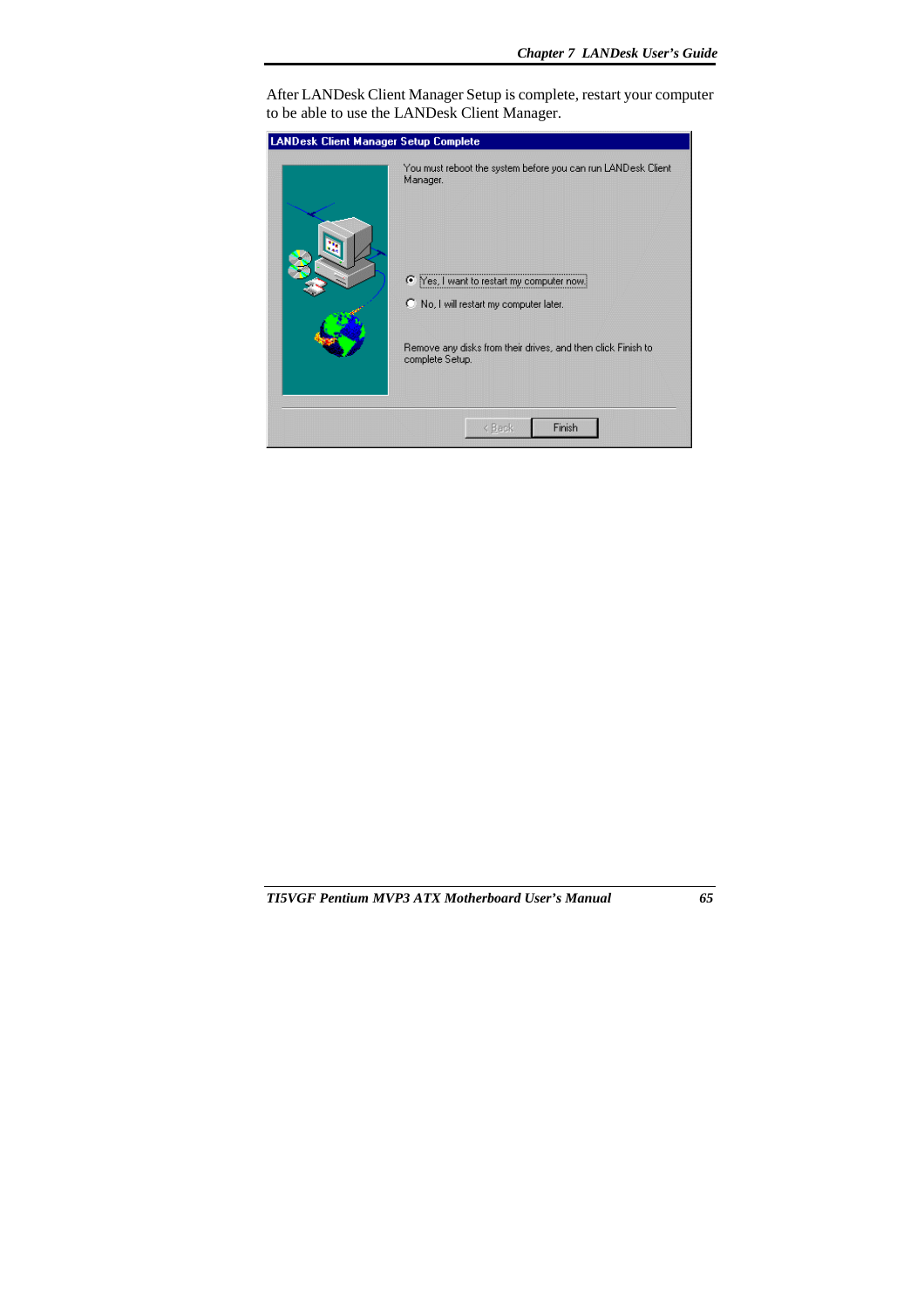This page was intentionally left blank.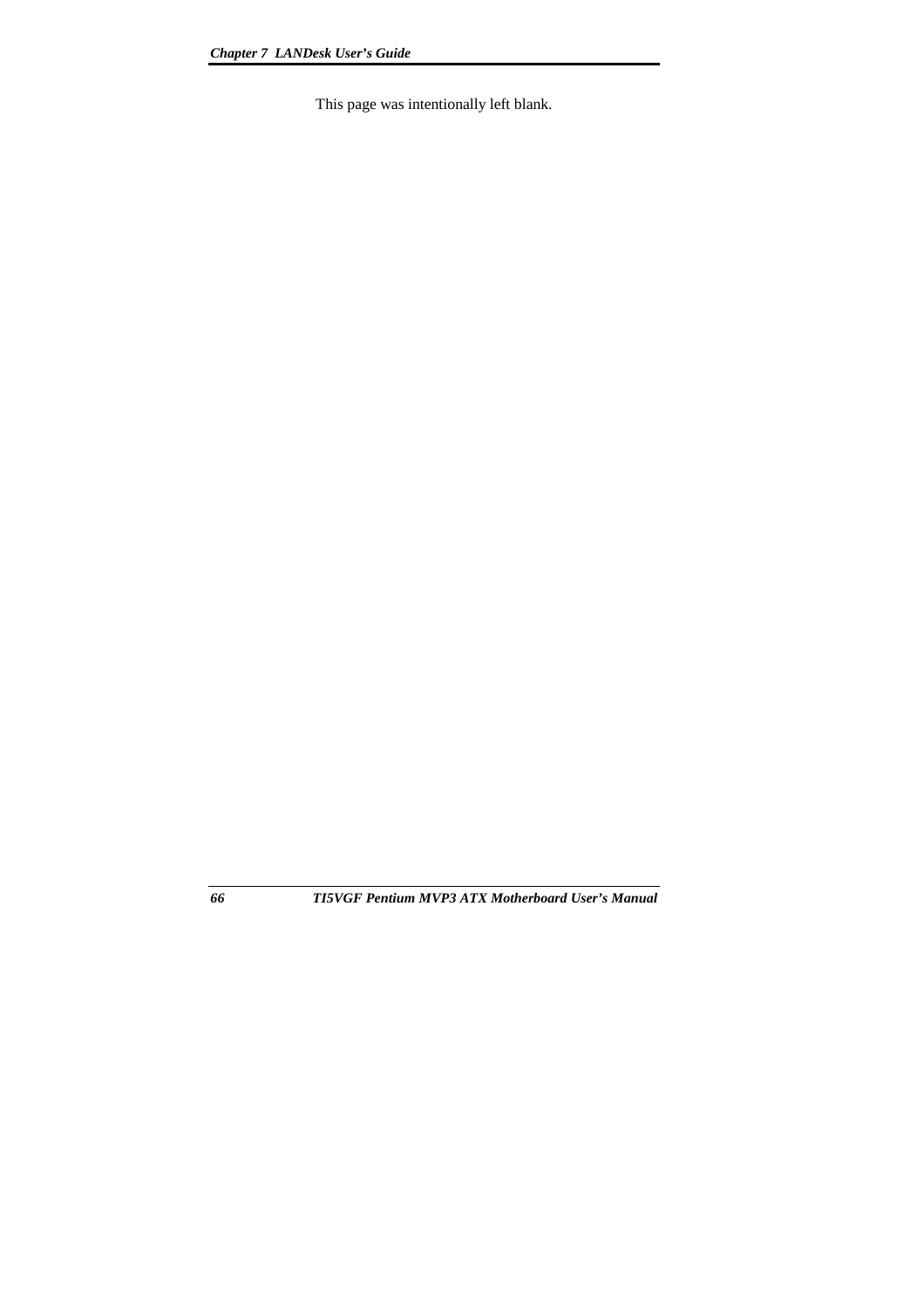# **Chapter 8 System Monitor Utility User's Guide**

This chapter introduces System Monitor Utility that comes with the motherboard in conjunction with the onboard hardware monitoring IC. The sections below give the functions of the utility.

System Monitor is a utility software that oversees the general performance of systems, covering areas like system temperature, system voltage, CPU and system fan rotational speeds. If conditions become adverse, that is, when voltages are erratic or CPU temperature exceeds the safe limits, an alarm will be sounded; thereby preventing system crashing and ensuring overall stability.

*NOTE: System Monitor currently supports English and Chinese under Windows 95 and Windows NT. English will be used for other language environments.* 

When System Monitor is initiated, the icon below appears in the task bar in the Windows environment.

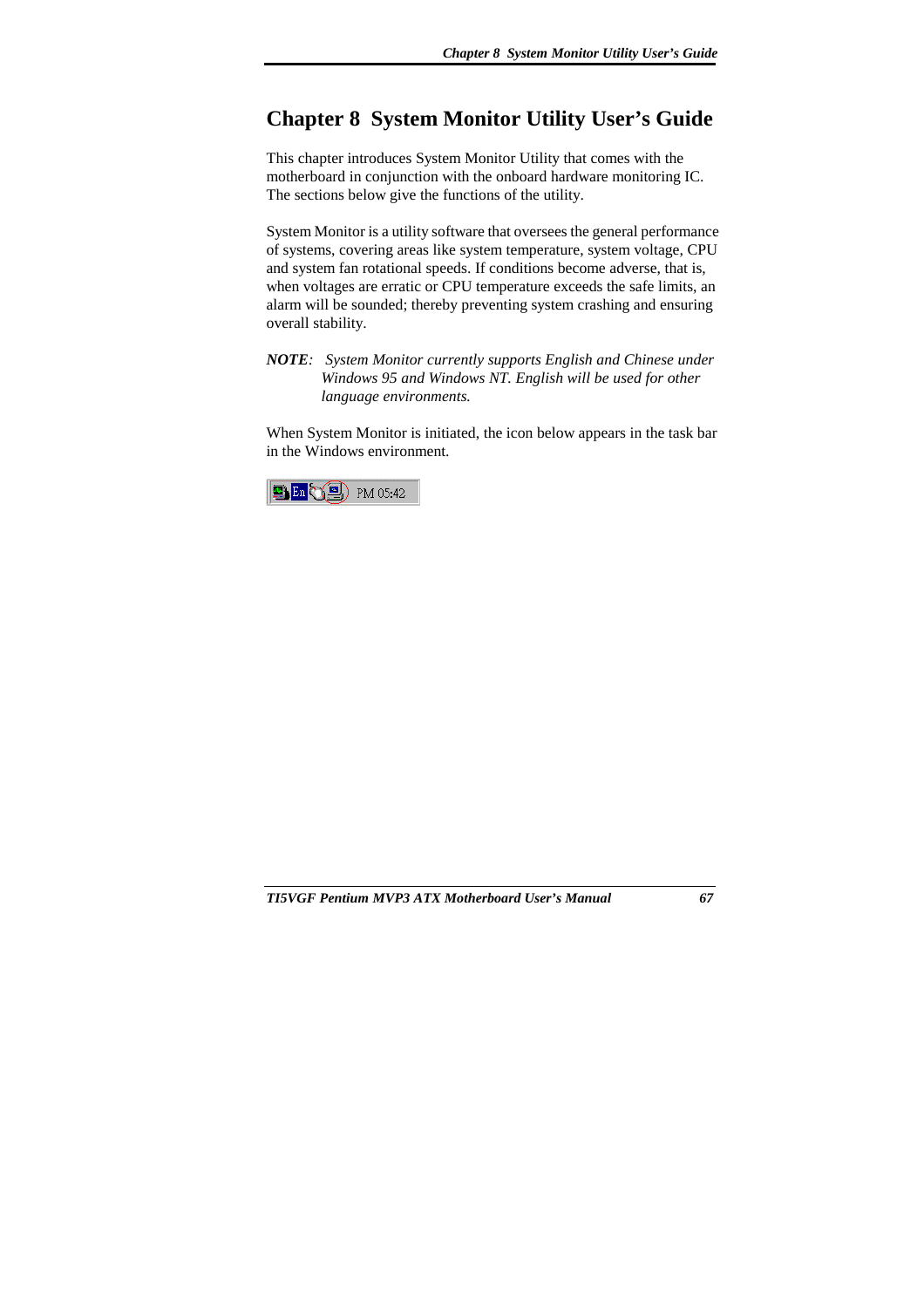The following screen appears upon clicking on the System Monitor icon.



Clicking on the upper left corner button would show you the latest company information. "Summary" provides the current system status.

The section below describes the different functions of System Monitor.

1. Computer - displays the current working system version and processor type.



| ۰. |
|----|
|    |
|    |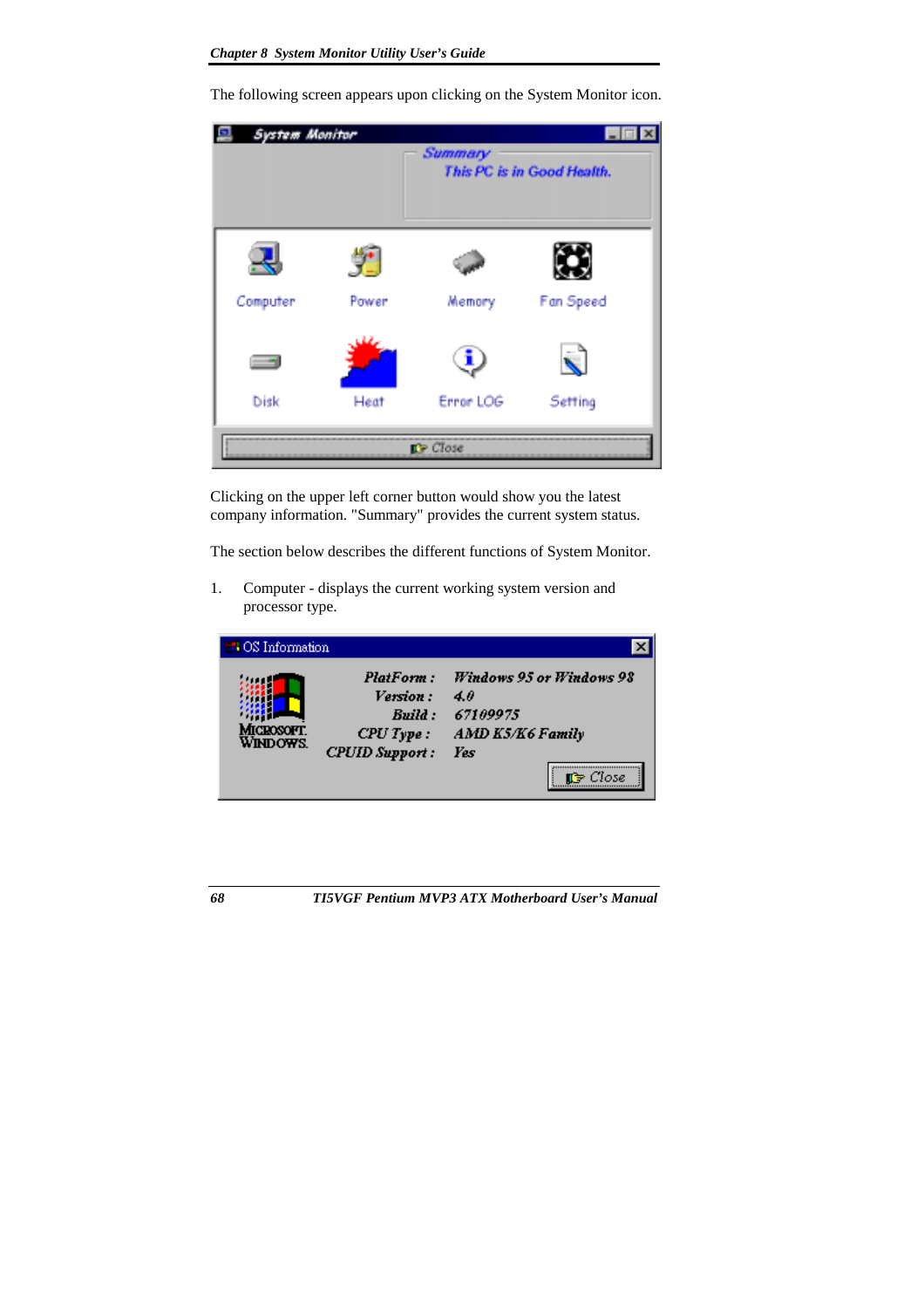2. Power - displays the current voltage status.

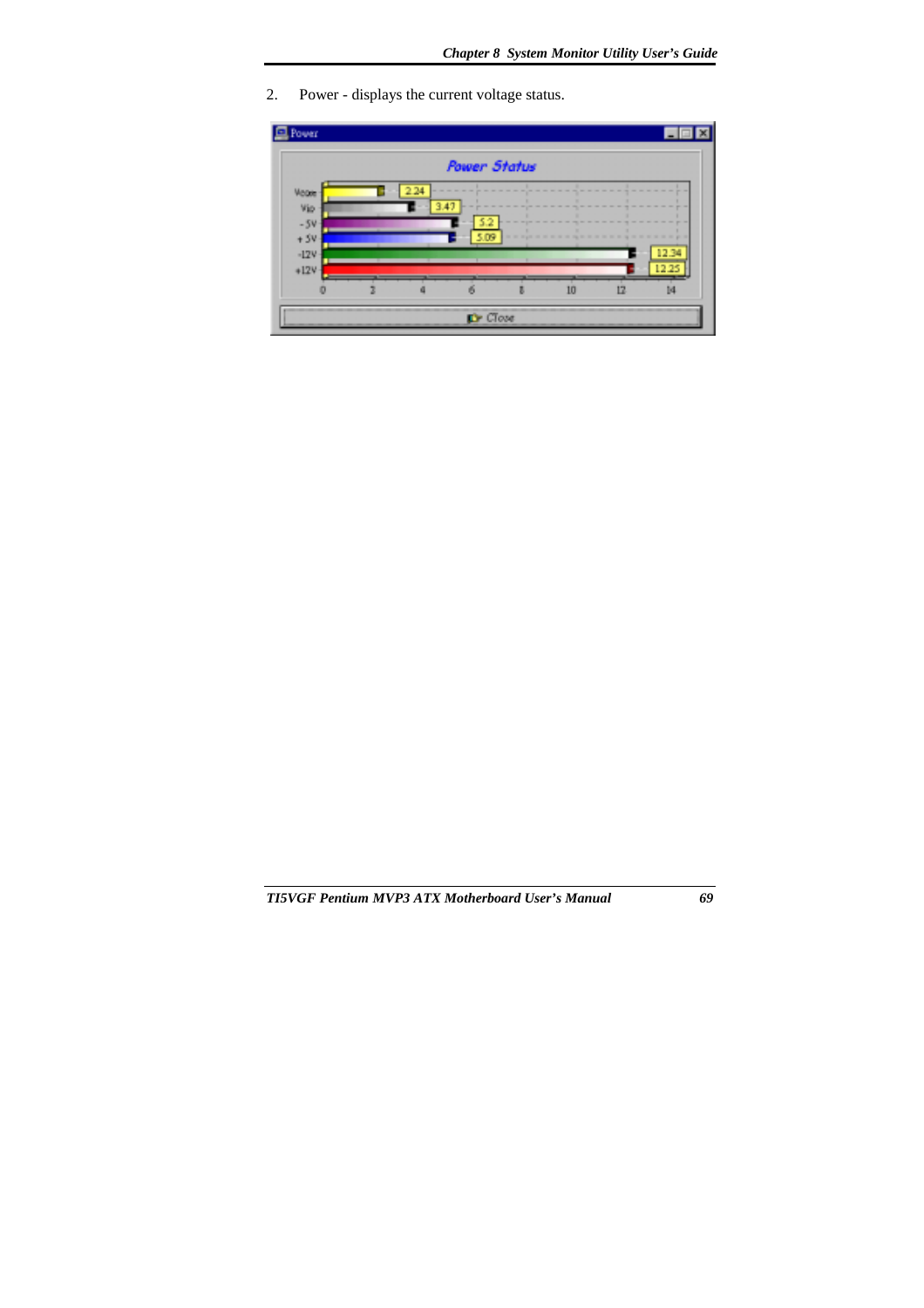3. Memory - displays the current memory usage status.





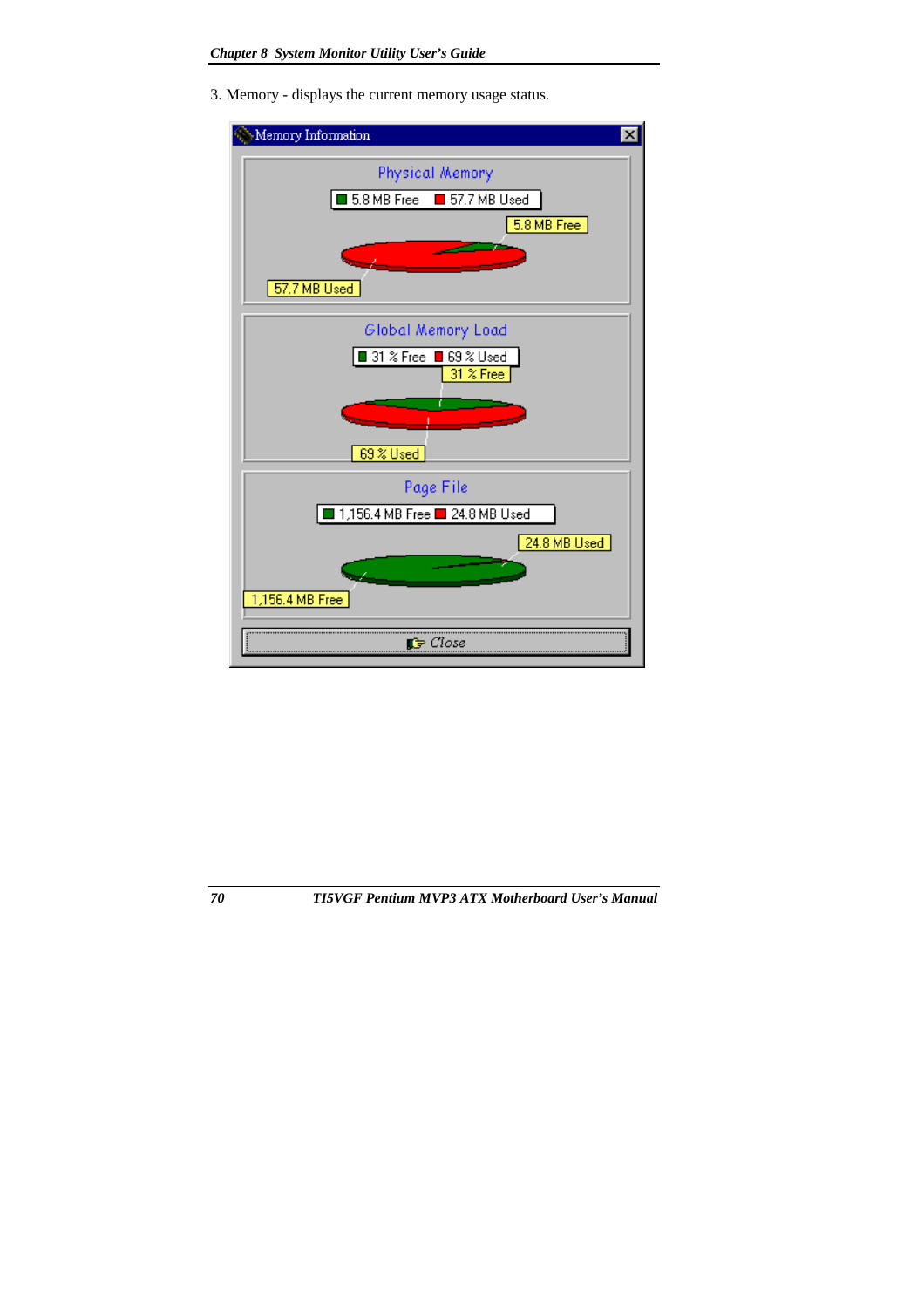4. Fan Speed - displays the current rotational speeds of CPU and Chassis fans.



5. Disk - displays the supported disk formats and disk space.

| C (Fixed)<br>FileSystem: FAT<br>Disk Label:<br><june><br/>Series Mumber:<br/><b>3BSE-1ADC</b></june> | Preserve case in names<br>Is case-sensitive<br><b>F</b> Stores Unicode on disk<br>Accepts file compression<br>I Is on a compressed Vol. |
|------------------------------------------------------------------------------------------------------|-----------------------------------------------------------------------------------------------------------------------------------------|
|                                                                                                      |                                                                                                                                         |
|                                                                                                      |                                                                                                                                         |
| 1.154.69 MB Free                                                                                     | <b>Disk Information</b><br>1,154.69 MB Free 2892.34 MB Used                                                                             |
|                                                                                                      |                                                                                                                                         |
|                                                                                                      | 892.34 MB Used<br><b>D</b> Close                                                                                                        |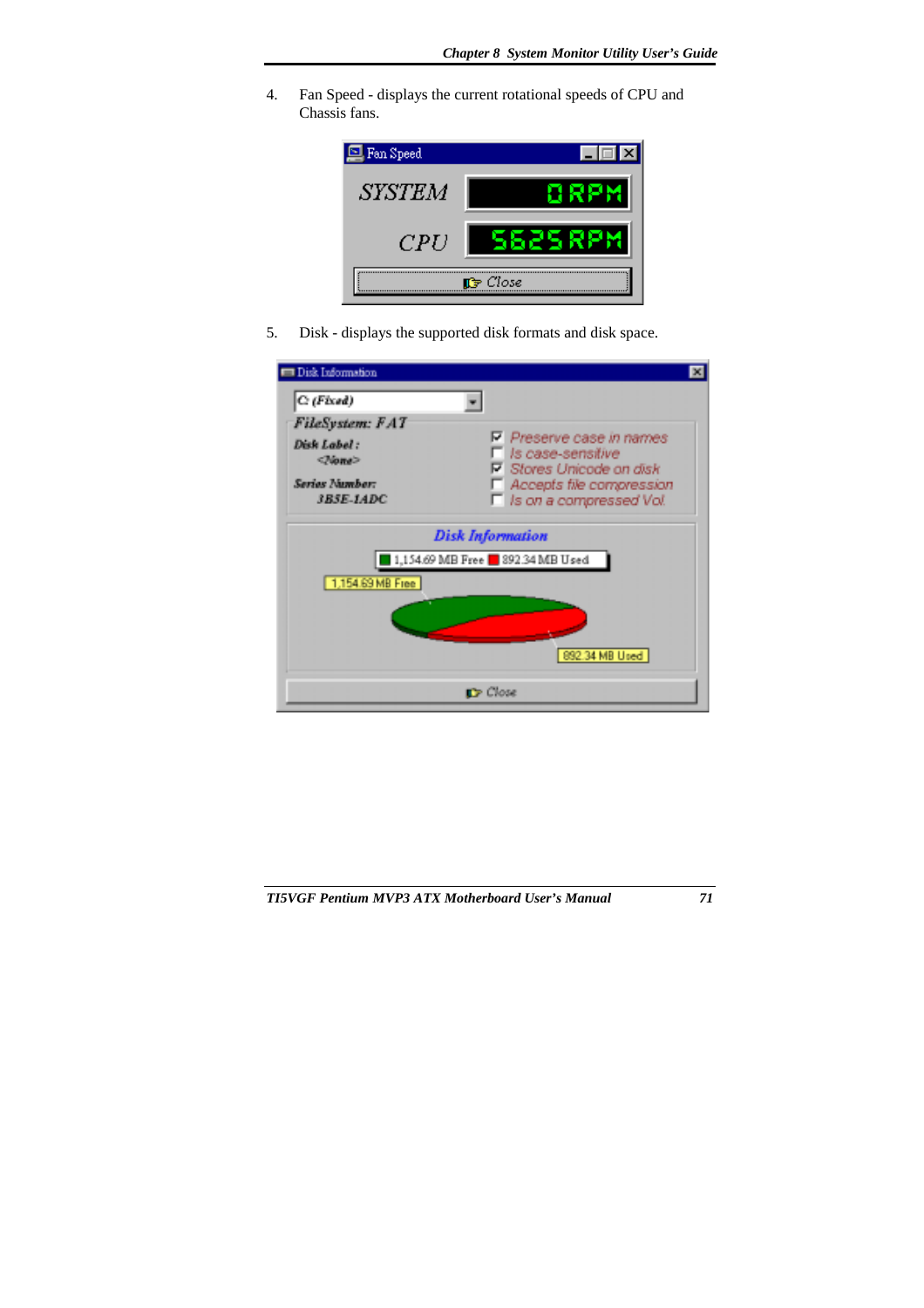6. Heat - displays the CPU and system temperatures.



7. Error Log - displays errors occurring after System Monitor is started.

| 圓<br>Emar Log                              |                 |  |
|--------------------------------------------|-----------------|--|
| 1998/4/27 14:58:37 System Monitor Started. |                 |  |
| Clear LOG                                  | <b>CP</b> Close |  |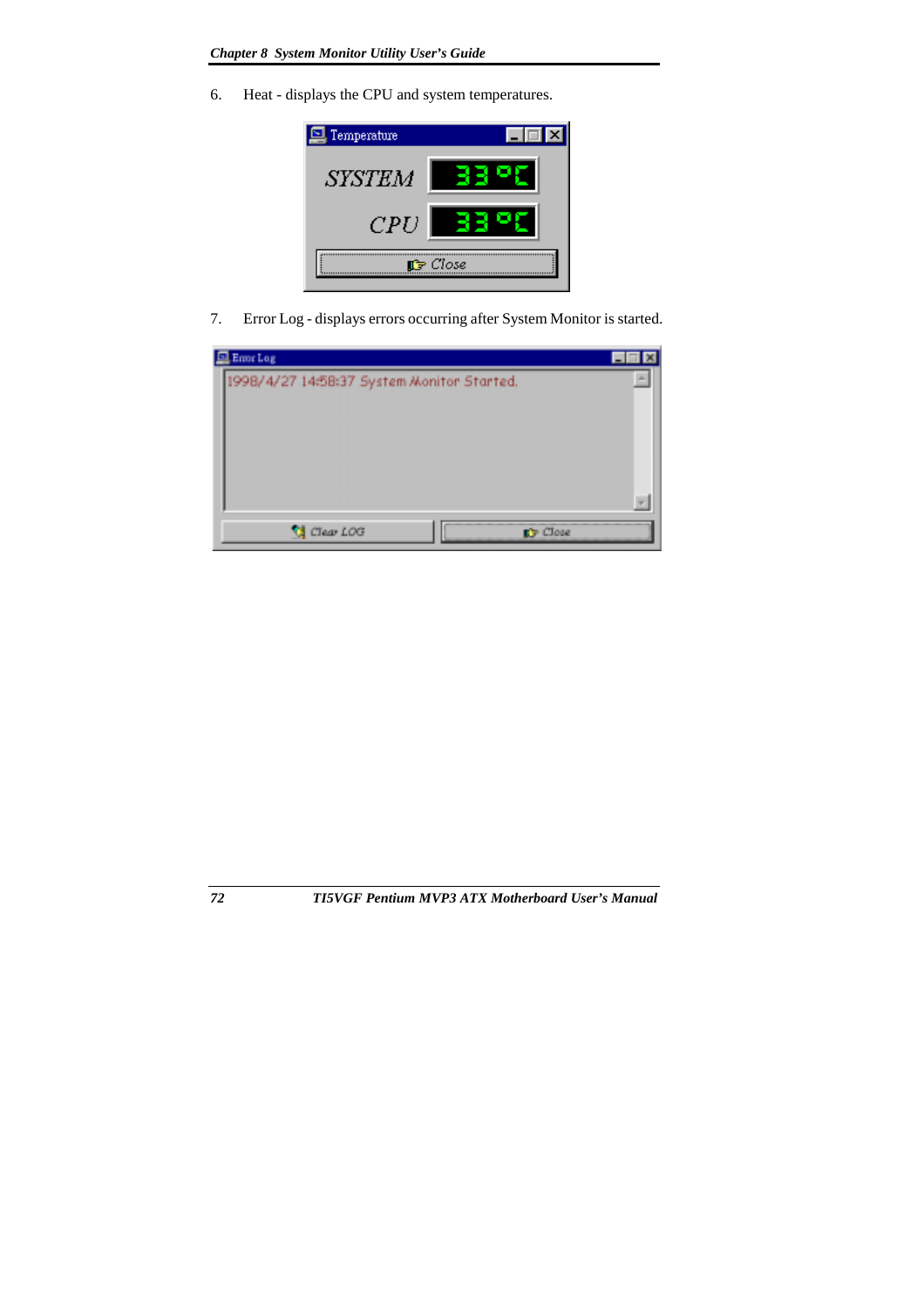8. Setting - sets the values at which an alarm is sounded.

| Alarm Setting<br>Voore | Temperature<br>Vio | Fan Speed<br>  +5V | $-5V$              | Special Func.<br>$+12V$ | $-12V$ |
|------------------------|--------------------|--------------------|--------------------|-------------------------|--------|
| Max<br>Min             | 3.60<br>1.30       |                    |                    | Alarm Enable<br>- Vcore |        |
|                        |                    |                    | $\mathbb{R}$ Close |                         |        |

Voltage : the acceptable voltage range between the "MAX"

Temperature : temperature threshold. Fan Rotation Speed : the minimum rotation speed.

*NOTE: Intel has defined a margin of difference for the voltages as below: 12 Volts - 10% (10.8V ~ 13.2V) 5 Volts - 5% (4.75 ~ 5.25%) Vio - 5% (Vio for P54C CPU is 3.5V. Vio for P55C is 3.3V.) Vcore- 5%* 

*TI5VGF Pentium MVP3 ATX Motherboard User's Manual 73*